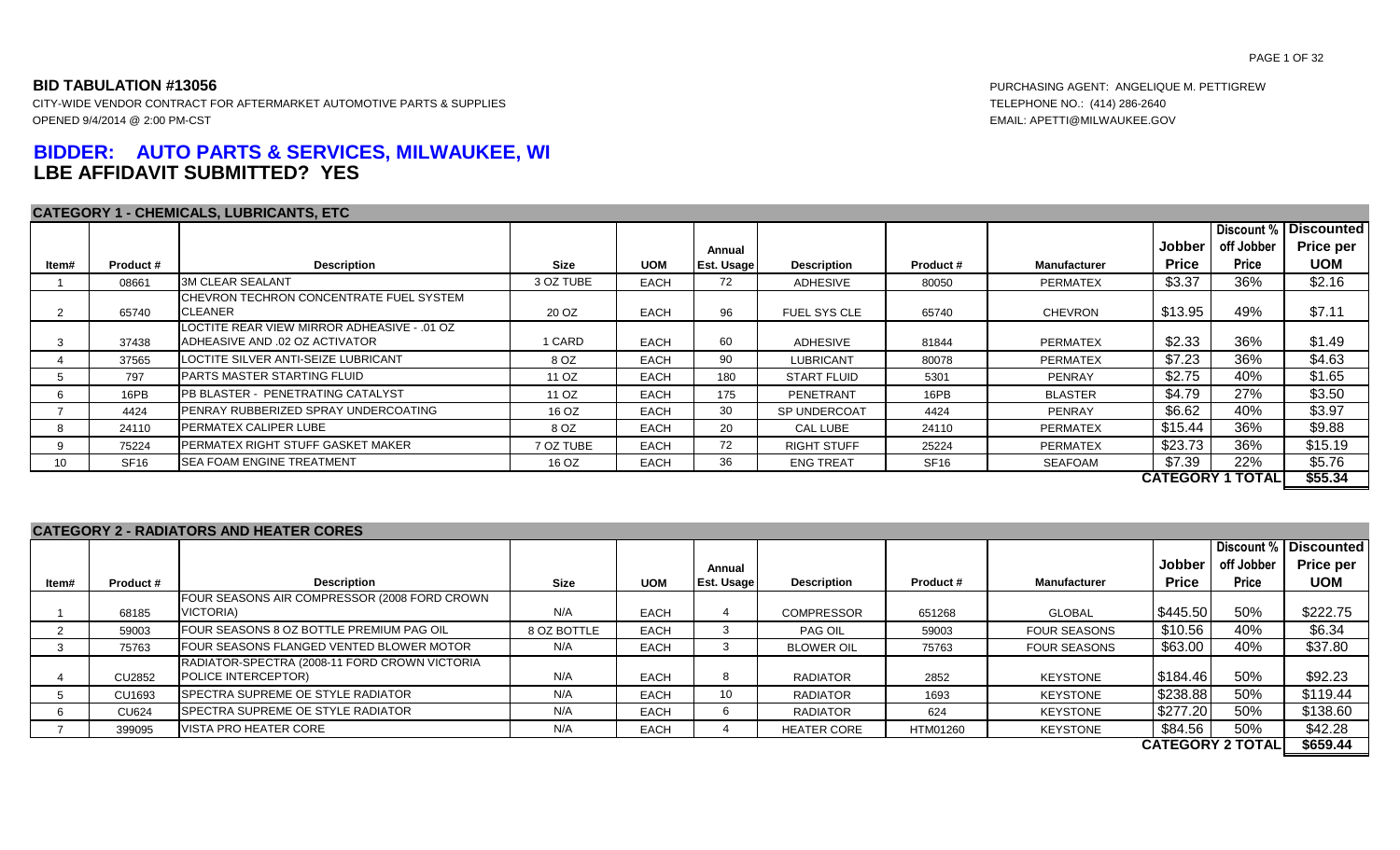CITY-WIDE VENDOR CONTRACT FOR AFTERMARKET AUTOMOTIVE PARTS & SUPPLIES TELEPHONE NO.: (414) 286-2640 OPENED 9/4/2014 @ 2:00 PM-CST EMAIL: APETTI@MILWAUKEE.GOV

### **CATEGORY 3 - ELECTRICAL**

|       | <b>UAILUUINI JELLUIINUAL</b> |                                                       |             |             |                   |                    |          |                    |              |                         |                   |
|-------|------------------------------|-------------------------------------------------------|-------------|-------------|-------------------|--------------------|----------|--------------------|--------------|-------------------------|-------------------|
|       |                              |                                                       |             |             |                   |                    |          |                    |              | Discount %              | <b>Discounted</b> |
|       |                              |                                                       |             |             | Annual            |                    |          |                    | Jobber       | off Jobber              | <b>Price per</b>  |
| Item# | Product#                     | <b>Description</b>                                    | <b>Size</b> | <b>UOM</b>  | <b>Est. Usage</b> | <b>Description</b> | Product# | Manufacturer       | <b>Price</b> | <b>Price</b>            | <b>UOM</b>        |
|       | 172435                       | <b>ACI WINDSHEILD WASHER PUMP</b>                     | N/A         | <b>EACH</b> |                   | <b>WASHER PUMP</b> | 172435   | ACI                | \$12.08      | 20%                     | \$9.66            |
|       | UL-34/78                     | <b>LEAST PENN/FEDERATED BATTERY</b>                   | N/A         | <b>EACH</b> | 26                | BATTERY            | 78DTPS   | AC-DELCO           | \$88.90      | 10%                     | \$80.01           |
|       | 91602                        | <b>IREMY NEW AUTOMOTIVE ALTERNATOR</b>                | N/A         | <b>EACH</b> |                   | ALTENATOR          | 335-1086 | DELCO              | \$180.26     | 22.5%                   | \$139.70          |
|       | <b>PS135</b>                 | <b>ISTANDARD PS-135 OIL PRESSURE SWITCH</b>           | N/A         | <b>EACH</b> | 25                | OIL PRESS SW       | P\$135   | <b>STD</b>         | \$8.77       | 50%                     | \$4.39            |
|       |                              | ITOGGLE SWITCH. HEAVY DUTY. 12-36V DC - COLE HERSEE I |             |             |                   |                    |          |                    |              |                         |                   |
|       | 55065-02                     | <b>INO SUBSTITUTE</b>                                 | N/A         | <b>EACH</b> |                   | <b>TOGGLESW</b>    | 55065-02 | <b>COLE HERSEI</b> | \$22.04      | 50%                     | \$11.02           |
|       | 3153                         | USA REMANUFACTURED AUTOMOTIVE STARTER                 | N/A         | <b>EACH</b> |                   | <b>STARTER</b>     | 3153     | <b>SLUITER</b>     | \$49.60      | 31%                     | \$34.22           |
|       | 6415                         | <b>IUSA REMANUFACTURED AUTOMOTIVE STARTER</b>         | N/A         | <b>EACH</b> |                   | <b>STARTER</b>     | 6415     | <b>SLUITER</b>     | \$68.98      | 31%                     | \$47.60           |
|       | 8283                         | USA REMANUFACTURED DOMESTIC ALTERNATOR                | N/A         | <b>EACH</b> |                   | <b>ALTENATOR</b>   | 8283     | <b>SLUITER</b>     | \$106.81     | 31%                     | \$73.70           |
|       | A2810                        | <b>IUSA REMANUFACTURED IMPORT ALTERNATOR</b>          | N/A         | <b>EACH</b> | 24                | ALTENATOR          | 13876    | <b>SLUITER</b>     | \$136.25     | 31%                     | \$94.01           |
|       |                              |                                                       |             |             |                   |                    |          |                    |              | <b>CATEGORY 3 TOTAL</b> | \$494.31          |

|       |          | <b>CATEGORY 4 - EXHAUST/MUFFLERS</b>     |             |             |            |                    |          |                |              |                         |                       |
|-------|----------|------------------------------------------|-------------|-------------|------------|--------------------|----------|----------------|--------------|-------------------------|-----------------------|
|       |          |                                          |             |             |            |                    |          |                |              |                         | Discount % Discounted |
|       |          |                                          |             |             | Annual     |                    |          |                | Jobber l     | off Jobber              | <b>Price per</b>      |
| ltem# | Product# | <b>Description</b>                       | <b>Size</b> | <b>UOM</b>  | Est. Usage | <b>Description</b> | Product# | Manufacturer   | <b>Price</b> | <b>Price</b>            | <b>UOM</b>            |
|       | 61       | <b>INICKSON HEAVY DUTY MUFFLER CLAMP</b> | 3 INCH      | <b>EACH</b> | 220        | <b>MUFF CLAMP</b>  | -61      | <b>NICKSON</b> | \$1.79       | 30%                     | \$1.25                |
|       | 41097    | <b>IEXHAUST ELBOW-WALKER</b>             | N/A         | <b>EACH</b> |            | <b>EXHAUST EL</b>  | 41097    | WALKER         | \$23.36      | 28%                     | \$16.82               |
|       | 50525    | <b>IWALKER CATALYTIC CONVERTER-ULTRA</b> | N/A         | <b>EACH</b> |            | CAT CONV           | 50525    | <b>WALKER</b>  | \$428.15     | 28%                     | \$308.27              |
|       | 86       | NICKSON HEAVY DUTY MUFFLER CLAMP         | $2 - 1/4"$  | <b>EACH</b> | 130        | <b>MUFF CLAMP</b>  | 86       | <b>NICKSON</b> | \$0.98       | 30%                     | \$0.69                |
|       |          |                                          |             |             |            |                    |          |                |              | <b>CATEGORY 4 TOTAL</b> | \$327.03              |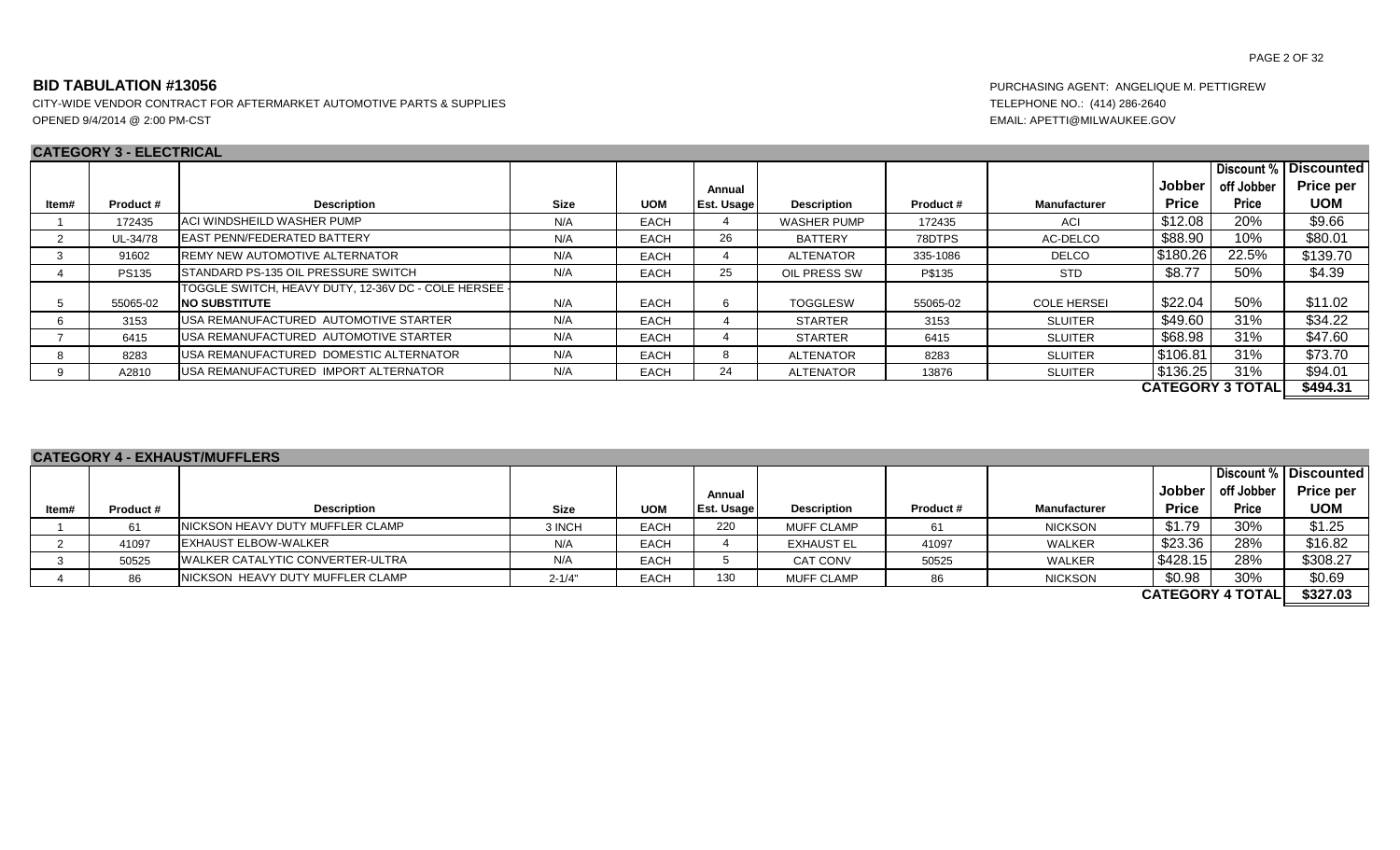### **CATEGORY 5 - IGNITION/EMISSION CONTROL PARTS**

|       |                 |                                                                           |             |             |                   |                    |              |                     |              |                         | Discount % Discounted |
|-------|-----------------|---------------------------------------------------------------------------|-------------|-------------|-------------------|--------------------|--------------|---------------------|--------------|-------------------------|-----------------------|
|       |                 |                                                                           |             |             | Annual            |                    |              |                     | Jobber       | off Jobber              | <b>Price per</b>      |
| ltem# | Product #       | <b>Description</b>                                                        | <b>Size</b> | <b>UOM</b>  | <b>Est. Usage</b> | <b>Description</b> | Product#     | <b>Manufacturer</b> | <b>Price</b> | <b>Price</b>            | <b>UOM</b>            |
|       | DC20008         | <b>DELPHI DISTRIBUTOR ROTOR</b>                                           | N/A         | <b>EACH</b> |                   | ROTOR              | <b>DR331</b> | <b>STD</b>          | \$14.30      | 50%                     | \$7.15                |
|       | 234-4012        | <b>DENSO OXYGEN SENSOR</b>                                                | N/A         | <b>EACH</b> | 18                | 02 SENSOR          | 234-4012     | <b>DENSO</b>        | \$34.88      | 25%                     | \$26.16               |
|       | <b>DR474</b>    | DISTRIBUTION CAP - STANDARD (2000 GMC 2500 W/5.7R)                        | N/A         | <b>EACH</b> | 20                | CAP                | <b>DR474</b> | <b>STD</b>          | \$61.56      | 50%                     | \$30.78               |
|       | 27003           | GATES® SAFETY STRIPE II® - FUEL LINE/PCV/EEC HOSE                         | 5/16"x25"   | FT          |                   | <b>HOSE</b>        | FI5035       | <b>THERMOID</b>     | \$154.00     | 50%                     | \$77.00               |
|       | 234-4669        | O.E. STYLE OXYGEN SENOR - DENSO (2003 GMC SIERRA<br>2500 W/6.0L-UPSTREAM) | N/A         | <b>EACH</b> |                   | O2 SENSOR          | 234-4669     | <b>DENSO</b>        | \$79.55      | 25%                     | \$59.66               |
|       | 438             | SPARK PLUG - CHAMPION (RC 12ECC) - NO SUBSTITUTE                          | N/A         | <b>EACH</b> | 56                | <b>SPARK PLUG</b>  | 438          | <b>CHAMPION</b>     | \$2.22       | 23%                     | \$1.71                |
|       | <b>RU445</b>    | STANDARD BLOWER MOTOR RESISTOR                                            | N/A         | <b>EACH</b> |                   | <b>RESISTOR</b>    | <b>RU445</b> | <b>STD</b>          | \$29.54      | 50%                     | \$14.77               |
|       | AS <sub>5</sub> | STANDARD PREMIUM MAP SENSOR                                               | N/A         | <b>EACH</b> |                   | <b>SENSOR</b>      | A\$5         | <b>STD</b>          | \$65.04      | 50%                     | \$32.52               |
|       |                 |                                                                           |             |             |                   |                    |              |                     |              | <b>CATEGORY 5 TOTAL</b> | \$249.75              |

### **CATEGORY 6 - SUSPENSION**

|       |                 |                                                    |             |             |                   |                       |           |                 |               | Discount %              | l Discounted     |
|-------|-----------------|----------------------------------------------------|-------------|-------------|-------------------|-----------------------|-----------|-----------------|---------------|-------------------------|------------------|
|       |                 |                                                    |             |             | Annual            |                       |           |                 | <b>Jobber</b> | off Jobber              | <b>Price per</b> |
| Item# | Product#        | <b>Description</b>                                 | <b>Size</b> | <b>UOM</b>  | <b>Est. Usage</b> | <b>Description</b>    | Product#  | Manufacturer    | <b>Price</b>  | <b>Price</b>            | <b>UOM</b>       |
|       | HB88508-AB      | <b>ICENTER SUPPORT BEARING ASSEMBLY - SKF</b>      | N/A         | <b>EACH</b> |                   | BEARING               | HB88508AM | <b>PTC</b>      | \$57.89       | 75%                     | \$14.47          |
|       | 32293           | <b>IMONROE SHOCK ABSORBER</b>                      | N/A         | <b>EACH</b> | 38                | <b>SHOCK ABS</b>      | 32293     | <b>MONROE</b>   | \$23.41       | 26%                     | \$17.32          |
|       | K8685           | <b>MOOG LOWER BALL JOINT</b>                       | N/A         | <b>EACH</b> | 36                | LBALLJT               | K8685     | MOOG            | \$40.80       | 40%                     | \$24.48          |
|       | K8953           | <b>MOOG STABILIZER BAR LINK KIT</b>                | N/A         | <b>EACH</b> | 16                | LINKKIT               | K8953     | MOOG            | \$59.62       | 40%                     | \$35.77          |
|       | K6722           | <b>IMOOG STEERING IDLER ARM BRACKET</b>            | N/A         | <b>EACH</b> |                   | <b>IDLER BRKT</b>     | K6722     | MOOG            | \$92.61       | 40%                     | \$55.57          |
|       | <b>ES2836RL</b> | <b>IMOOG TIE ROD END</b>                           | N/A         | <b>EACH</b> | 34                | TIE RD END            | E\$2836RL | MOOG            | \$44.88       | 40%                     | \$26.93          |
|       | 401-1633        | RAYBESTOS PROF GRADE CHASSIS INNER TIE ROD         | N/A         | <b>EACH</b> | 12 <sup>12</sup>  | INNER T.R.E           | E\$3494   | MOOG/QUICKSTEER | \$34.73       | 60%                     | \$13.89          |
|       | 401-1874        | <b>IRAYBESTOS PROF GRADE CHASSIS OUTER TIE ROD</b> | N/A         | <b>EACH</b> | 24                | OUTER T.R.E.          | E\$3694   | MOOG/QUICKSTEER | \$52.72       | 60%                     | \$21.09          |
|       | 715041          | <b>IRAYBESTOS PROF GRADE WHEEL HUB ASSEMBLY</b>    | N/A         | <b>EACH</b> |                   | <b>HUB ASSM</b>       | 515041    | PTC             | \$307.80      | 75%                     | \$76.95          |
| 10    | 718510          | <b>IRAYBESTOS PROF GRADE WHEEL HUB REPAIR KIT</b>  | N/A         | <b>EACH</b> | 40                | <b>HUB REPAIR KIT</b> | 518510    | <b>PTC</b>      | \$81.51       | 75%                     | \$20.38          |
|       |                 |                                                    |             |             |                   |                       |           |                 |               | <b>CATEGORY 6 TOTAL</b> | \$306.85         |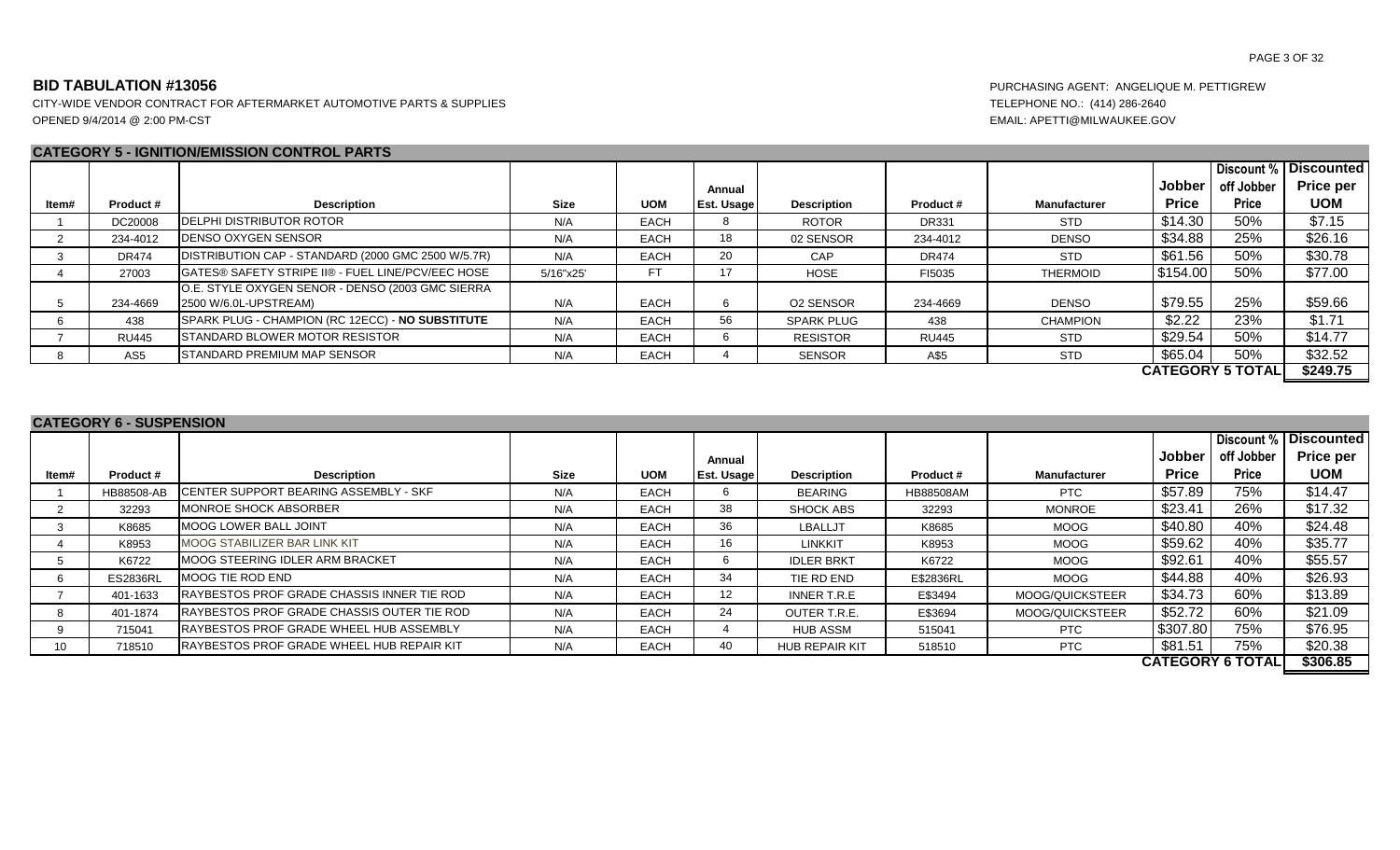CITY-WIDE VENDOR CONTRACT FOR AFTERMARKET AUTOMOTIVE PARTS & SUPPLIES TELEPHONE NO.: (414) 286-2640 OPENED 9/4/2014 @ 2:00 PM-CST EMAIL: APETTI@MILWAUKEE.GOV

### **CATEGORY 7 - MISCELLANEOUS AUTOMOTIVE PARTS**

|                |          |                                                                     |              |             |                 |                    |            |                   |              |                         | Discount %   Discounted |
|----------------|----------|---------------------------------------------------------------------|--------------|-------------|-----------------|--------------------|------------|-------------------|--------------|-------------------------|-------------------------|
|                |          |                                                                     |              |             | Annual          |                    |            |                   | Jobber       | off Jobber              | <b>Price per</b>        |
| ltem#          | Product# | <b>Description</b>                                                  | <b>Size</b>  | <b>UOM</b>  | Est. Usage      | <b>Description</b> | Product#   | Manufacturer      | <b>Price</b> | Price                   | <b>UOM</b>              |
|                | 580184R  | 2004-12 CHEVY MALIBU FRONT BRAKE ROTOR                              | N/A          | <b>EACH</b> | 14              | <b>ROTOR</b>       | 30-126138  | <b>BEST BRAKE</b> | \$35.96      | 40%                     | \$21.58                 |
| $\overline{2}$ | FG0111   | DELPHI ELECTRONIC FUEL PUMP                                         | N/A          | <b>EACH</b> | 32              | <b>FUEL PUMP</b>   | AF\$0759\$ | <b>RETECH</b>     | \$196.11     | 15%                     | \$166.69                |
|                |          | DORMAN FRONT RIGHT HAND THREAD WHEEL LUG NUT                        |              |             |                 |                    |            |                   |              |                         |                         |
| -3             | 611-016  | (1/2-20 RHT 13/16 HEX)                                              | 10           | <b>EACH</b> | 20              | <b>LUG</b>         | 611-016    | <b>DORMAN</b>     | \$0.67       | 10%                     | \$0.60                  |
|                | 630-413  | <b>IDORMAN REAR AXLE SHAFT</b>                                      | N/A          | <b>EACH</b> | 16              | <b>AXLE SHAFT</b>  | 630-413    | <b>DORMAN</b>     | \$128.69     | 10%                     | \$115.82                |
| 5              | 610-414  | DORMAN WHEEL LUG STUD                                               | N/A          | <b>EACH</b> | 24              | <b>STUD</b>        | 610-414    | <b>DORMAN</b>     | \$0.99       | 10%                     | \$0.89                  |
| 6              | 123300   | <b>IEDELMANN INVERTED FLARED FITTING</b>                            | N/A          | <b>EACH</b> | 16              | <b>FITTING</b>     | 123300     | <b>EDELMANN</b>   | \$1.16       | 20%                     | \$0.93                  |
|                |          | EDELMANN STANDARD STEEL NUT MALE INVERTED FLARE 13/16" TUBE X 3/16' |              |             |                 |                    |            |                   |              |                         |                         |
|                | 121003   | <b>THREAD</b>                                                       | $(3/8 - 24)$ | <b>EACH</b> | 16              | <b>FITTING</b>     | 121003     | <b>EDELMANN</b>   | \$0.52       | 20%                     | \$0.42                  |
| 8              | 10817    | <b>GAS CAP - STANT</b>                                              | N/A          | EACH        | 11              | <b>GAS CAP</b>     | 10817      | <b>STANT</b>      | \$4.94       | 40%                     | \$2.96                  |
| 9              | 27045    | <b>GATES® - WET ARM WIPER HOSE</b>                                  | 3/32x50      | FT.         | 4 ROLLS         | <b>HOSE</b>        | 3338-50    | <b>THERMOID</b>   | \$32.76      | 50%                     | \$16.38                 |
| 10             | 3VX560   | <b>GOODYEAR WEDGE BELT</b>                                          | N/A          | EACH        | 2               | <b>BELT</b>        | 3VX560     | <b>DAYCO</b>      | \$12.44      | 27%                     | \$9.08                  |
| 11             | 56825R   | RAYBESTOS - DISC BRAKE ROTOR (2000-6 GM TRK)                        | N/A          | EACH        | 14              | <b>ROTOR</b>       | 30-125654  | <b>BEST BRAKE</b> | \$37.42      | 40%                     | \$22.45                 |
| 12             | 580438R  | RAYBESTOS - DISC BRAKE ROTOR (88-2000 GM K1,2)                      | N/A          | <b>EACH</b> | 14              | <b>ROTOR</b>       | 30-61812   | <b>BEST BRAKE</b> | \$33.55      | 40%                     | \$20.13                 |
| 13             | 56140R   | RAYBESTOS - DISC BRAKE ROTOR (CAVALIER)                             | N/A          | <b>EACH</b> | 14              | <b>ROTOR</b>       | 30-125128  | <b>BEST BRAKE</b> | \$21.98      | 40%                     | \$13.19                 |
|                |          | RAYBESTOS - DISC BRAKE ROTOR (HONDA INSIGHT 2010-                   |              |             |                 |                    |            |                   |              |                         |                         |
| 14             | 96087R   | (14)                                                                | N/A          | EACH        | 14              | <b>ROTOR</b>       | 30-61982   | <b>BEST BRAKE</b> | \$21.58      | 40%                     | \$12.95                 |
| 15             | 56655R   | RAYBESTOS - DISC BRAKE ROTOR (MALIBU 97-05)                         | N/A          | <b>EACH</b> | 14              | <b>ROTOR</b>       | 30-125522  | <b>BEST BRAKE</b> | \$27.63      | 40%                     | \$16.58                 |
| 16             | 56631R   | RAYBESTOS - DISC BRAKE ROTOR (VENTURE 97-05)                        | N/A          | <b>EACH</b> | 14              | <b>ROTOR</b>       | 30-125507  | <b>BEST BRAKE</b> | \$29.50      | 40%                     | \$17.70                 |
| 17             | ATD699C  | <b>RAYBESTOS METALLIC BRAKE PAD</b>                                 | N/A          | <b>EACH</b> | 8               | PAD                | CD699      | <b>DASH FOUR</b>  | \$21.64      | 35%                     | \$14.07                 |
| 18             | 56137R   | RAYBESTOS PROF GRADE BRAKE ROTOR                                    | N/A          | <b>EACH</b> | 90              | <b>ROTOR</b>       | 30-125172  | <b>BEST BRAKE</b> | \$48.89      | 40%                     | \$29.33                 |
| 19             | H6054    | <b>SEALED BEAM HEADLAMP</b>                                         | N/A          | <b>EACH</b> | 152             | <b>HEADLAMP</b>    | H6054      | <b>WAG LGT</b>    | \$8.68       | 30%                     | \$6.08                  |
| 20             | 620T     | <b>ISTAR BRIGHT SURFACE PREPERATION PADS</b>                        | 25 PER PKG   | PACKAGE     | 6               | PREP PADS          | 620T       | <b>SHARK</b>      | \$19.60      | 35%                     | \$12.74                 |
|                |          | SURFACE CONDITIONING DISCS, 2" COARSE - ROLOC                       |              |             |                 |                    |            |                   |              |                         |                         |
| 21             | 07480    | STYLE - 3M                                                          | 25 PER BOX   | <b>BX</b>   | 10              | <b>ROLEX DISC</b>  | 07480      | <b>MMM</b>        | \$38.05      | 43%                     | \$21.69                 |
| 22             | $22 - 1$ | TRICO® EXACT FITt® - WIPER BLADE                                    | N/A          | <b>EACH</b> | 16              | <b>WIPER BLADE</b> | $31 - 22$  | <b>ANCO</b>       | \$6.50       | 60%                     | \$2.60                  |
| 23             | 51394    | <b>WIX FILTERS OIL FILTERS</b>                                      | N/A          | <b>EACH</b> | 12 <sup>°</sup> | OIL FILTER         | V4476      | PUROLATOR/GROUP 7 | \$2.65       | 25%                     | \$1.99                  |
|                |          |                                                                     |              |             |                 |                    |            |                   |              | <b>CATEGORY 7 TOTAL</b> | \$526.84                |

**\$2,619.56 CATEGORIES 1-7 GRAND TOTAL**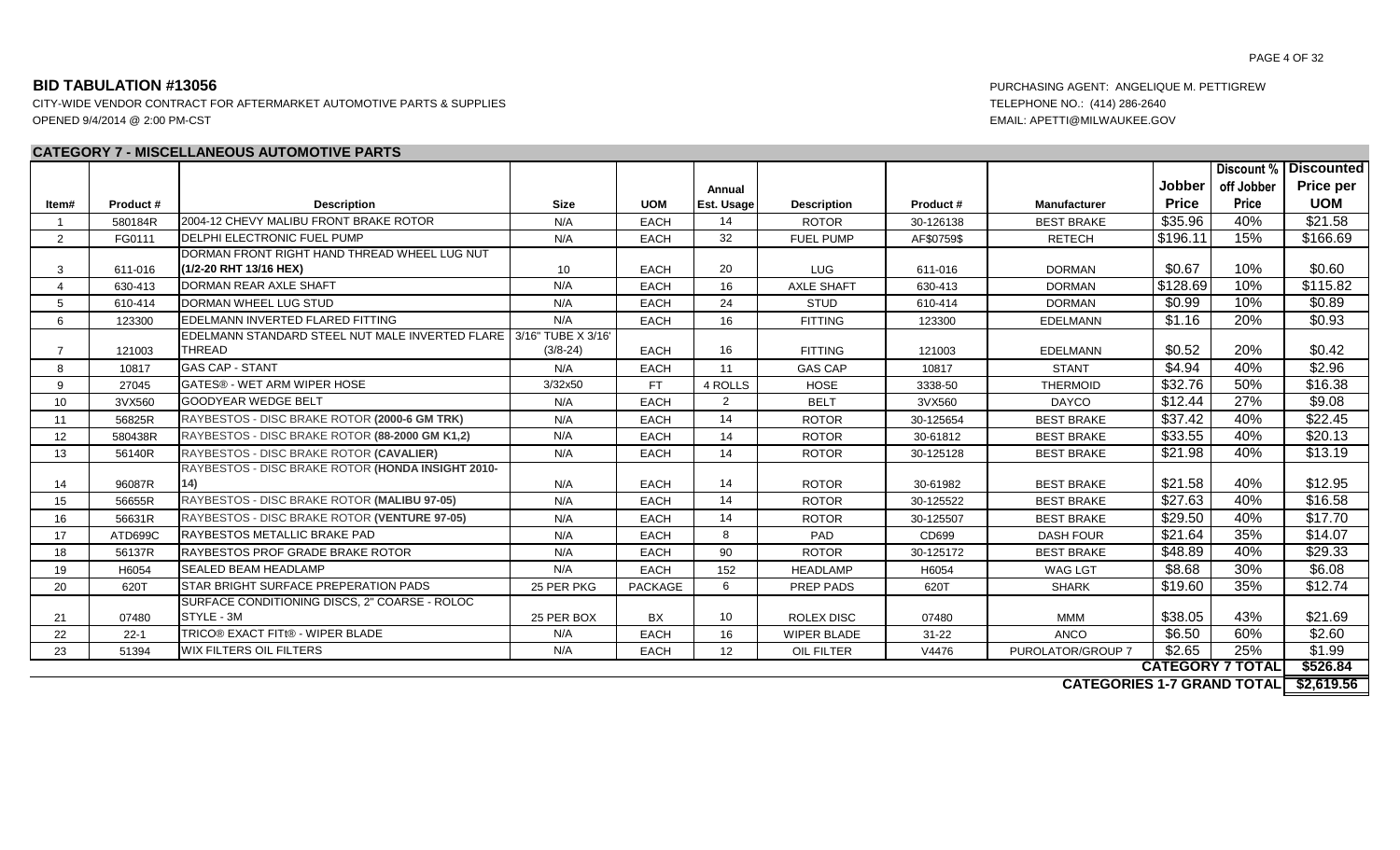CITY-WIDE VENDOR CONTRACT FOR AFTERMARKET AUTOMOTIVE PARTS & SUPPLIES TELEPHONE NO.: (414) 286-2640 OPENED 9/4/2014 @ 2:00 PM-CST EMAIL: APETTI@MILWAUKEE.GOV

# **CATEGORY - MISCELLANEOUS**

**NOTE: BIDDER MUST COMPLETE AND RETURN ATTACHMENT "A" WITH THIS BID TO BE ELIGIBLE FOR AN AWARD. BIDDER QUOTING "DISCOUNT % OFF" MUST PROVIDE THE CURRENT JOBBER** 

| <b>BRAKE PARTS</b>  |                       |       |  |  |  |  |  |
|---------------------|-----------------------|-------|--|--|--|--|--|
| <b>Brand Name</b>   | <b>Percentage Off</b> |       |  |  |  |  |  |
| <b>WAGNER BRAKE</b> | <b>PADS/SHOES</b>     | 45.0% |  |  |  |  |  |
| <b>WAGNER BRAKE</b> | <b>IROTORS/DRUM</b>   | 54.0% |  |  |  |  |  |

| <b>CHEMICALS/LUBRICANTS</b> |                          |                       |  |  |  |  |  |  |
|-----------------------------|--------------------------|-----------------------|--|--|--|--|--|--|
| <b>Brand Name</b>           | <b>Brand Description</b> | <b>Percentage Off</b> |  |  |  |  |  |  |
| <b>CRC</b>                  | <b>CHEMICALS</b>         | 15.0%                 |  |  |  |  |  |  |

| AIR CONDITIONING/HEATER PARTS                         |                                                   |  |  |  |  |  |  |  |
|-------------------------------------------------------|---------------------------------------------------|--|--|--|--|--|--|--|
| <b>Brand Name</b>                                     | <b>Brand Description</b><br><b>Percentage Off</b> |  |  |  |  |  |  |  |
| <b>VISTA PRO</b><br><b>ICONDENSORS / HEATER CORES</b> | 20.0%                                             |  |  |  |  |  |  |  |

| <b>ELECTRICAL PARTS</b> |                          |                       |  |  |  |  |  |  |
|-------------------------|--------------------------|-----------------------|--|--|--|--|--|--|
| <b>Brand Name</b>       | <b>Brand Description</b> | <b>Percentage Off</b> |  |  |  |  |  |  |
| <b>BORG WARNER</b>      | IELECTRICAL              | 20.0%                 |  |  |  |  |  |  |
| <b>DELCO</b>            | <b>IELECTRICAL</b>       | 22.5%                 |  |  |  |  |  |  |

| <b>EXHAUST PARTS</b>       |                          |                       |  |  |  |  |  |
|----------------------------|--------------------------|-----------------------|--|--|--|--|--|
| <b>Brand Name</b>          | <b>Brand Description</b> | <b>Percentage Off</b> |  |  |  |  |  |
| <b>AP GOERICHS (MERIT)</b> | IEXHAUST                 | 20.0%                 |  |  |  |  |  |

| <b>SUSPENSION PARTS</b> |                          |                       |  |  |  |  |  |  |  |
|-------------------------|--------------------------|-----------------------|--|--|--|--|--|--|--|
| <b>Brand Name</b>       | <b>Brand Description</b> | <b>Percentage Off</b> |  |  |  |  |  |  |  |
| <b>ITCH</b>             | <b>ISUSPENSION</b>       | 40.0%                 |  |  |  |  |  |  |  |
| <b>QUICKSTEER</b>       | ISUSPENSION              | 40.0%                 |  |  |  |  |  |  |  |

| <b>MISCELLANEOUS PARTS/SUPPLIES</b>                                    |               |        |  |  |  |  |  |  |  |  |
|------------------------------------------------------------------------|---------------|--------|--|--|--|--|--|--|--|--|
| <b>Brand Name</b><br><b>Brand Description</b><br><b>Percentage Off</b> |               |        |  |  |  |  |  |  |  |  |
| <b>TRICO</b>                                                           | IBLADES       | 35.0%  |  |  |  |  |  |  |  |  |
| <b>VARIOUS</b>                                                         | INOT INCLUDED | JOBBER |  |  |  |  |  |  |  |  |

| <b>IGNITION/EMISSION CONTROL PARTS</b> |                          |                       |  |  |  |  |  |  |  |
|----------------------------------------|--------------------------|-----------------------|--|--|--|--|--|--|--|
| <b>Brand Name</b>                      | <b>Brand Description</b> | <b>Percentage Off</b> |  |  |  |  |  |  |  |
| <b>IDELCO</b>                          | IIGNITION / EMISSION     | 22.5%                 |  |  |  |  |  |  |  |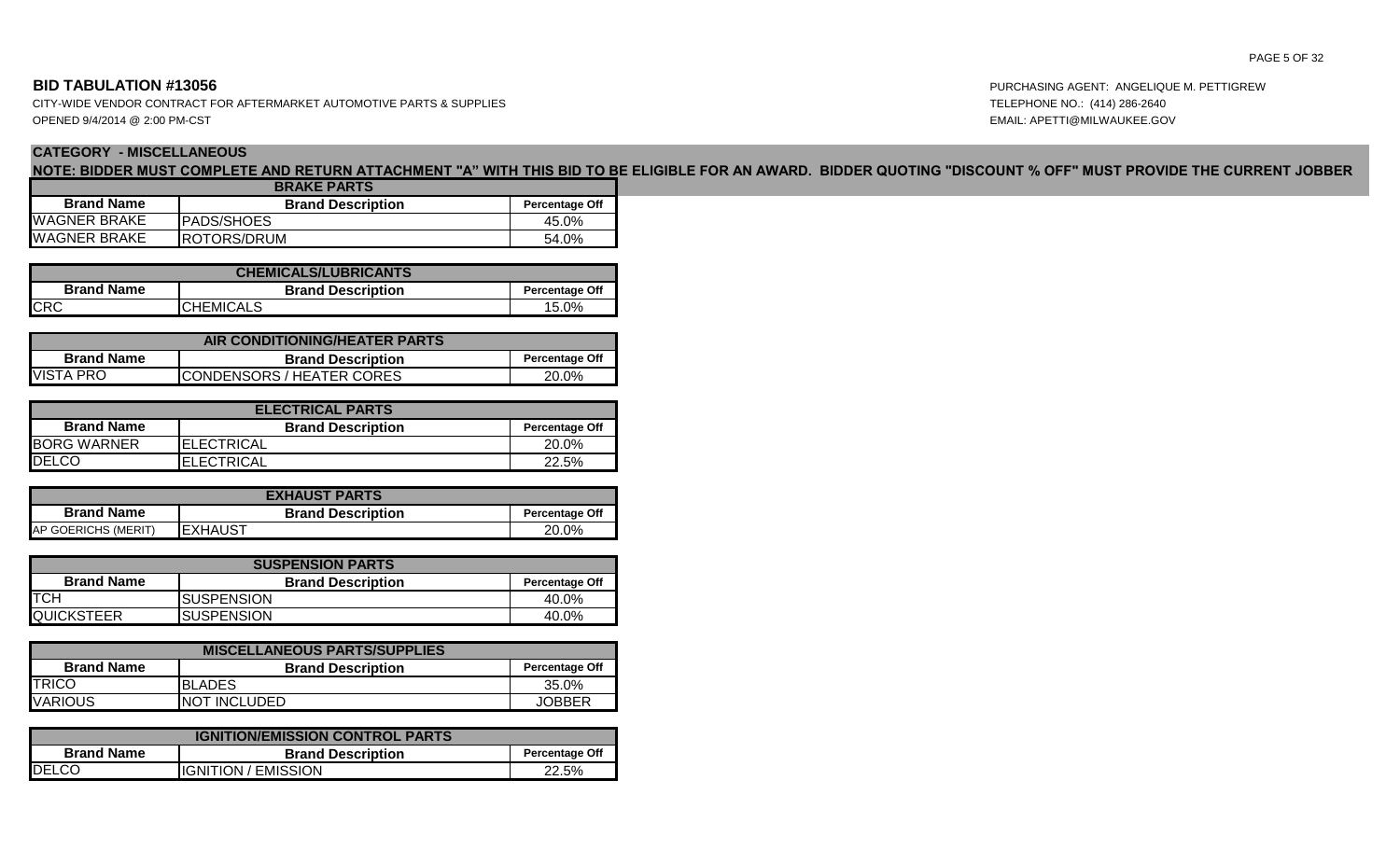CITY-WIDE VENDOR CONTRACT FOR AFTERMARKET AUTOMOTIVE PARTS & SUPPLIES TELEPHONE NO.: (414) 286-2640 OPENED 9/4/2014 @ 2:00 PM-CST EMAIL: APETTI@MILWAUKEE.GOV

# **BIDDER: ELLIOTT AUTO SUPPLY CO INC. D/B/A FACTORY MOTOR PARTS, WAUKESHA, WI LBE AFFIDAVIT SUBMITTED? N/A**

### **CATEGORY 1 - CHEMICALS, LUBRICANTS, ETC**

|       |                  |                                                                               |             |             | Annual |                     |                  |                     |              |                         | Discount %   Discounted |
|-------|------------------|-------------------------------------------------------------------------------|-------------|-------------|--------|---------------------|------------------|---------------------|--------------|-------------------------|-------------------------|
|       |                  |                                                                               |             |             | Est.   |                     |                  |                     | Jobber       | off Jobber              | Price per               |
| ltem# | Product #        | <b>Description</b>                                                            | <b>Size</b> | <b>UOM</b>  | Usage  | <b>Description</b>  | <b>Product #</b> | <b>Manufacturer</b> | <b>Price</b> | <b>Price</b>            | <b>UOM</b>              |
|       | 08661            | <b>3M CLEAR SEALANT</b>                                                       | 3 OZ TUBE   | <b>EACH</b> | 72     | <b>SEALANT</b>      | 08661            | 3M                  | \$12.36      | 38%                     | \$7.66                  |
|       | 65740            | CHEVRON TECHRON CONCENTRATE FUEL SYSTEM<br>CLEANER                            | 20 OZ       | <b>EACH</b> | 96     | <b>CLEANER</b>      | 65740            | <b>CHEVRON</b>      | \$12.49      | 5%                      | \$11.87                 |
| 3     | 37438            | LOCTITE REAR VIEW MIRROR ADHEASIVE - .01 OZ<br>ADHEASIVE AND .02 OZ ACTIVATOR | 1 CARD      | <b>EACH</b> | 60     | <b>GLUE</b>         | 81844            | <b>PERNATEX</b>     | \$2.09       | 18%                     | \$1.71                  |
|       | 37565            | LOCTITE SILVER ANTI-SEIZE LUBRICANT                                           | 8 OZ        | <b>EACH</b> | 90     | LUBE                | 37565            | <b>LOCTITE</b>      | \$6.56       | 18%                     | \$5.38                  |
| 5     | 797              | PARTS MASTER STARTING FLUID                                                   | 11 OZ       | <b>EACH</b> | 180    | <b>FLUID</b>        | 5301             | <b>PENRAY</b>       | \$2.13       | 22%                     | \$1.66                  |
| 6     | 16PB             | PB BLASTER - PENETRATING CATALYST                                             | 11 OZ       | <b>EACH</b> | 175    | PENETRANT           | 16PB             | <b>PB BLASTER</b>   | \$4.99       | 28%                     | \$3.59                  |
|       | 4424             | PENRAY RUBBERIZED SPRAY UNDERCOATING                                          | 16 OZ       | <b>EACH</b> | 30     | <b>UNDERCOAT</b>    | 4424             | <b>PENRAY</b>       | \$5.75       | 22%                     | \$4.49                  |
| 8     | 24110            | PERMATEX CALIPER LUBE                                                         | 8 OZ        | <b>EACH</b> | 20     | <b>LUBE</b>         | 24110            | <b>PERMATEX</b>     | \$13.86      | 18%                     | \$11.37                 |
| 9     | 75224            | PERMATEX RIGHT STUFF GASKET MAKER                                             | 7 OZ TUBE   | <b>EACH</b> | 72     | <b>GASKET MAKER</b> | 25224            | <b>PERMATEX</b>     | \$21.30      | 18%                     | \$17.47                 |
| 10    | SF <sub>16</sub> | <b>SEA FOAM ENGINE TREATMENT</b>                                              | 16 OZ       | <b>EACH</b> | 36     | <b>TREATMENT</b>    | SF <sub>16</sub> | <b>SEAFOAM</b>      | \$6.26       | 5%                      | \$5.95                  |
|       |                  |                                                                               |             |             |        |                     |                  |                     |              | <b>CATEGORY 1 TOTAL</b> | \$71.15                 |

**CATEGORY 2 - RADIATORS AND HEATER CORES**

|       |               | 97 \ I E O O I \ I _ E _ I \/ \P  / \ I \O I \\O 7 \I \P_I I IE/ \ I EI \_ O O I \EV |             |             |        |                    |                    |                     |              |                         |                   |
|-------|---------------|--------------------------------------------------------------------------------------|-------------|-------------|--------|--------------------|--------------------|---------------------|--------------|-------------------------|-------------------|
|       |               |                                                                                      |             |             | Annual |                    |                    |                     |              | Discount %              | <b>Discounted</b> |
|       |               |                                                                                      |             |             | Est.   |                    |                    |                     | Jobber       | off Jobber              | <b>Price per</b>  |
| ltem# | Product #     | <b>Description</b>                                                                   | Size        | <b>UOM</b>  | Usage  | <b>Description</b> | <b>Product #</b>   | <b>Manufacturer</b> | <b>Price</b> | <b>Price</b>            | <b>UOM</b>        |
|       |               | FOUR SEASONS AIR COMPRESSOR (2008 FORD CROWN                                         |             |             |        |                    |                    |                     |              |                         |                   |
|       | 68185         | VICTORIA)                                                                            | N/A         | <b>EACH</b> |        | <b>COMPRESSION</b> | 5639120            | <b>OES</b>          | \$275.93     | 19%                     | \$223.50          |
|       | 59003         | FOUR SEASONS 8 OZ BOTTLE PREMIUM PAG OIL                                             | 8 OZ BOTTLE | <b>EACH</b> |        | OIL                | P <sub>150-8</sub> | SUPER COOL          | \$6.49       | 45%                     | \$3.57            |
| -3    | 75763         | FOUR SEASONS FLANGED VENTED BLOWER MOTOR                                             | N/A         | <b>EACH</b> |        | <b>MOTOR</b>       | 2311579            | <b>GLOBAL</b>       | \$42.42      | 12%                     | \$37.33           |
|       |               | RADIATOR-SPECTRA (2008-11 FORD CROWN VICTORIA                                        |             |             |        |                    |                    |                     |              |                         |                   |
|       | <b>CU2852</b> | POLICE INTERCEPTOR)                                                                  | N/A         | <b>EACH</b> |        | <b>RADIATOR</b>    | <b>FVP2852</b>     | <b>FVP</b>          | \$129.07     | 33%                     | \$86.48           |
|       | CU1693        | <b>SPECTRA SUPREME OE STYLE RADIATOR</b>                                             | N/A         | <b>EACH</b> | 10     | <b>RADIATOR</b>    | <b>FVP1693</b>     | <b>FVP</b>          | \$148.78     | 33%                     | \$99.68           |
|       | CU624         | <b>SPECTRA SUPREME OE STYLE RADIATOR</b>                                             | N/A         | <b>EACH</b> |        | <b>RADIATOR</b>    | <b>FVP624</b>      | <b>FVP</b>          | \$175.41     | 33%                     | \$117.52          |
|       | 399095        | VISTA PRO HEATER CORE                                                                | N/A         | <b>EACH</b> |        | CORE               | 15-63316           | AC DELCO            | \$55.26      | 10%                     | \$49.73           |
|       |               |                                                                                      |             |             |        |                    |                    |                     |              | <b>CATEGORY 2 TOTAL</b> | \$617.81          |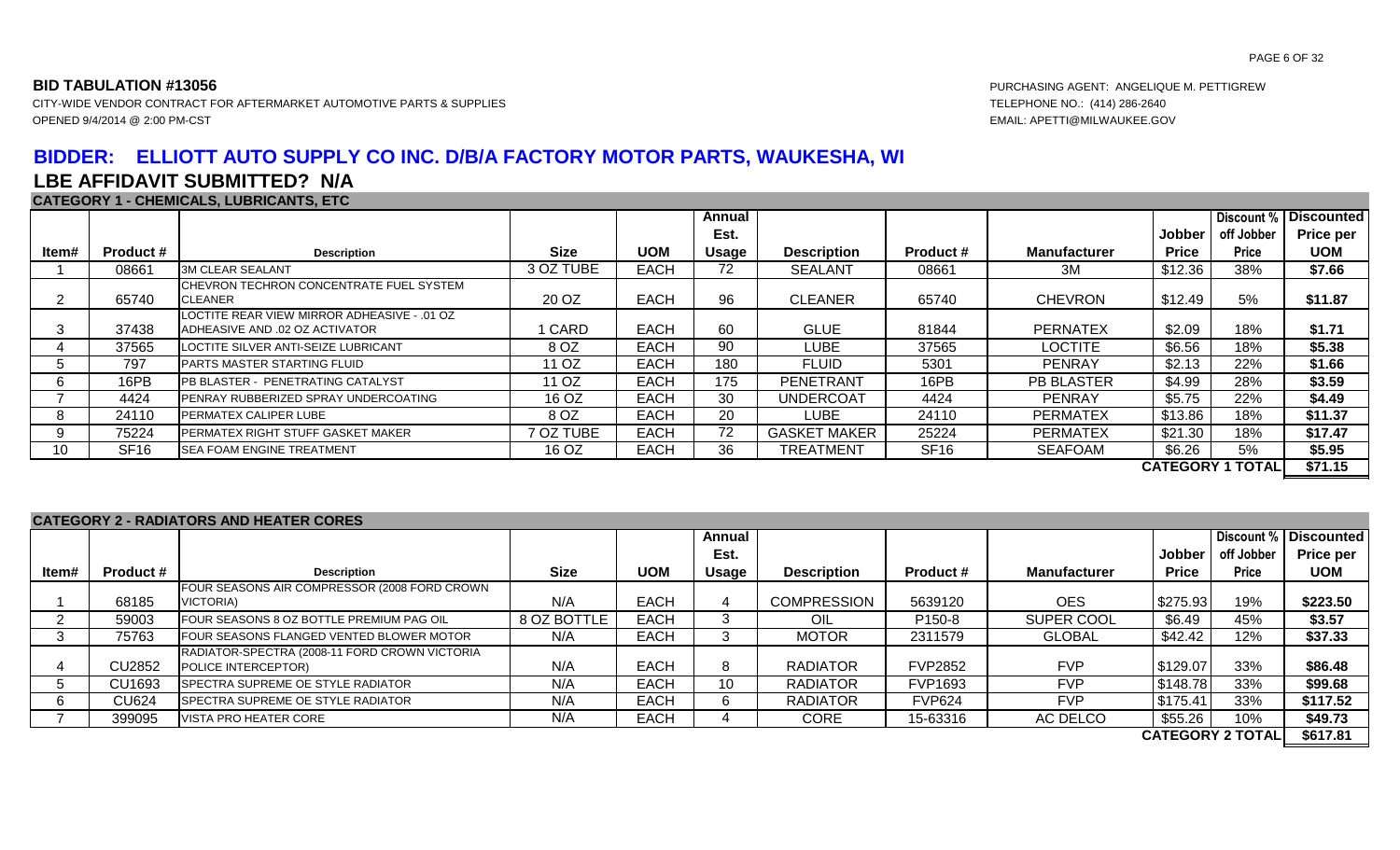CITY-WIDE VENDOR CONTRACT FOR AFTERMARKET AUTOMOTIVE PARTS & SUPPLIES TELEPHONE NO.: (414) 286-2640 OPENED 9/4/2014 @ 2:00 PM-CST EMAIL: APETTI@MILWAUKEE.GOV

### **CATEGORY 3 - ELECTRICAL**

PAGE 7 OF 32

|       | VAILVULI V LLLVIINVAL |                                                                               |             |             |        |                    |                  |                     |              |                         |                   |
|-------|-----------------------|-------------------------------------------------------------------------------|-------------|-------------|--------|--------------------|------------------|---------------------|--------------|-------------------------|-------------------|
|       |                       |                                                                               |             |             | Annual |                    |                  |                     |              | Discount %              | <b>Discounted</b> |
|       |                       |                                                                               |             |             | Est.   |                    |                  |                     | Jobber       | off Jobber              | <b>Price per</b>  |
| ltem# | <b>Product #</b>      | <b>Description</b>                                                            | <b>Size</b> | <b>UOM</b>  | Usage  | <b>Description</b> | <b>Product #</b> | <b>Manufacturer</b> | <b>Price</b> | <b>Price</b>            | <b>UOM</b>        |
|       | 172435                | ACI WINDSHEILD WASHER PUMP                                                    | N/A         | <b>EACH</b> |        | <b>PUMP</b>        | 8-6710           | AC DELCO            | \$22.34      | 27%                     | \$16.31           |
|       | UL-34/78              | <b>LEAST PENN/FEDERATED BATTERY</b>                                           | N/A         | <b>EACH</b> | 26     | <b>BATTERY</b>     | 78DTSD           | <b>FVP</b>          | \$73.82      | 45%                     | \$40.60           |
| 3     | 91602                 | <b>REMY NEW AUTOMOTIVE ALTERNATOR</b>                                         | N/A         | <b>EACH</b> |        | ALTERNATOR         | 91602            | <b>REMY</b>         | \$176.79     | 38%                     | \$109.61          |
|       | <b>PS135</b>          | <b>ISTANDARD PS-135 OIL PRESSURE SWITCH</b>                                   | N/A         | <b>EACH</b> | 25     | <b>SWITCH</b>      | <b>PS135</b>     | <b>STANDARD</b>     | \$10.31      | 39%                     | \$6.29            |
| 5     | 55065-02              | TOGGLE SWITCH, HEAVY DUTY, 12-36V DC - COLE HERSEE -<br><b>INO SUBSTITUTE</b> | N/A         | <b>EACH</b> | 6.     | <b>SWITCH</b>      | U1954            | AC DELCO            | \$5.56       | 27%                     | \$4.06            |
| -6    | 3153                  | USA REMANUFACTURED AUTOMOTIVE STARTER                                         | N/A         | <b>EACH</b> |        | <b>STARTER</b>     | 3153             | <b>MPA</b>          | \$33.67      | 41%                     | \$19.87           |
|       | 6415                  | USA REMANUFACTURED AUTOMOTIVE STARTER                                         | N/A         | <b>EACH</b> |        | <b>STARTER</b>     | 12221            | <b>MPA</b>          | \$69.43      | 41%                     | \$40.96           |
| 8     | 8283                  | USA REMANUFACTURED DOMESTIC ALTERNATOR                                        | N/A         | <b>EACH</b> |        | <b>ALTERNATOR</b>  | 8283605          | <b>MPA</b>          | \$102.46     | 41%                     | \$60.45           |
| 9     | A2810                 | USA REMANUFACTURED IMPORT ALTERNATOR                                          | N/A         | <b>EACH</b> | 24     | ALTERNATOR         | 13876            | MPA                 | \$160.70     | 41%                     | \$94.81           |
|       |                       |                                                                               |             |             |        |                    |                  |                     |              | <b>CATEGORY 3 TOTAL</b> | \$392.96          |

### **Item# Product # I Description Description Description Description Size UOM Annual Est. Usage Description Product # Manufacturer Jobber Price Discount % off Jobber Price Discounted Price per UOM** 1 61 NICKSON HEAVY DUTY MUFFLER CLAMP 3 INCH EACH 220 CLAMP MC 7300-050 \$1.62 10% **\$1.46** 2 | 41097 |EXHAUST ELBOW-WALKER | N/A | EACH | 4 | EXHAUST | WALKER | 41097 | \$18.86 | 10% | **\$16.97** 3 50525 WALKER CATALYTIC CONVERTER-ULTRA N/A EACH 5 CONVERTER MAGNAFLOW 50525 \$573.10 45% \$315.21 4 86 NICKSON HEAVY DUTY MUFFLER CLAMP **2-1/4"** EACH 130 CLAMP MC MC 7214-050 \$0.65 10% \$0.59 **\$334.23 CATEGORY 4 - EXHAUST/MUFFLERS CATEGORY 4 TOTAL**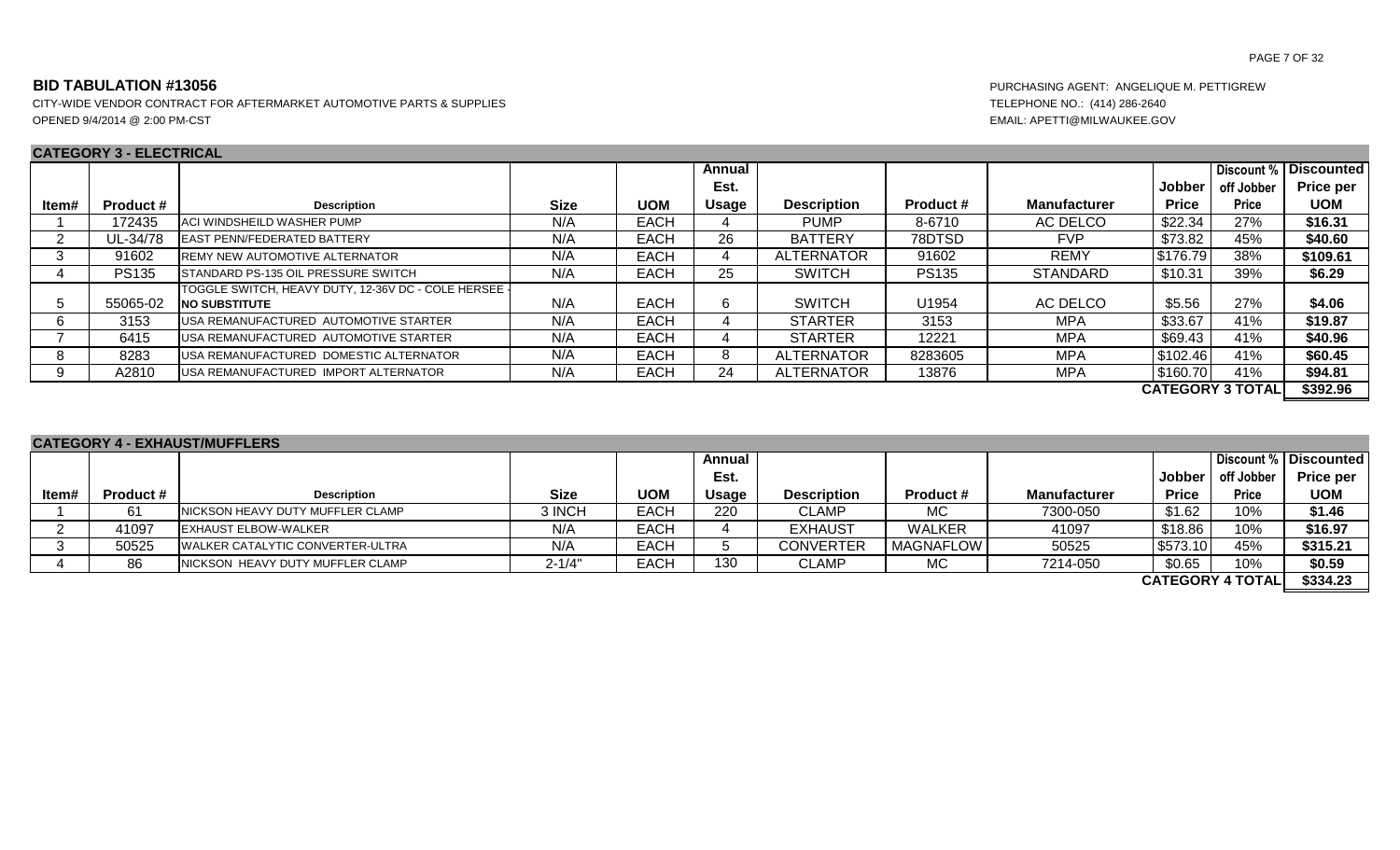CITY-WIDE VENDOR CONTRACT FOR AFTERMARKET AUTOMOTIVE PARTS & SUPPLIES TELEPHONE NO.: (414) 286-2640 OPENED 9/4/2014 @ 2:00 PM-CST EMAIL: APETTI@MILWAUKEE.GOV

### **CATEGORY 5 - IGNITION/EMISSION CONTROL PARTS**

|       |                  |                                                                           |             |             | Annual |                    |                  |                     |              | Discount %              | <b>Discounted</b> |
|-------|------------------|---------------------------------------------------------------------------|-------------|-------------|--------|--------------------|------------------|---------------------|--------------|-------------------------|-------------------|
|       |                  |                                                                           |             |             | Est.   |                    |                  |                     | Jobber       | off Jobber              | Price per         |
| Item# | <b>Product #</b> | <b>Description</b>                                                        | <b>Size</b> | <b>UOM</b>  | Usage  | <b>Description</b> | <b>Product #</b> | <b>Manufacturer</b> | <b>Price</b> | <b>Price</b>            | <b>UOM</b>        |
|       | DC20008          | <b>IDELPHI DISTRIBUTOR ROTOR</b>                                          | N/A         | <b>EACH</b> | o.     | <b>ROTOR</b>       | DC20008          | <b>DELPHI</b>       | \$10.12      | 27%                     | \$7.39            |
|       | 234-4012         | <b>IDENSO OXYGEN SENSOR</b>                                               | N/A         | <b>EACH</b> | 18     | <b>SENSOR</b>      | 234-4012         | <b>DENSO</b>        | \$34.39      | 25%                     | \$25.79           |
|       | <b>DR474</b>     | DISTRIBUTION CAP - STANDARD (2000 GMC 2500 W/5.7R)                        | N/A         | <b>EACH</b> | 20     | CAP                | <b>DR474</b>     | <b>STANDARD</b>     | \$52.60      | 39%                     | \$32.09           |
|       | 27003            | <b>IGATES® SAFETY STRIPE II® - FUEL LINE/PCV/EEC HOSE</b>                 | 5/16"x25'   | FТ          | 17     | <b>HOSE</b>        | 65127            | <b>GOODYEAR</b>     | \$20.90      | 26%                     | \$15.47           |
|       | 234-4669         | O.E. STYLE OXYGEN SENOR - DENSO (2003 GMC SIERRA<br>2500 W/6.0L-UPSTREAM) | N/A         | <b>EACH</b> | 6      | <b>SENSOR</b>      | 234-4669         | <b>DENSO</b>        | \$87.48      | 25%                     | \$65.61           |
|       | 438              | SPARK PLUG - CHAMPION (RC 12ECC) - NO SUBSTITUTE                          | N/A         | <b>EACH</b> | 56     | <b>PLUG</b>        | 438              | <b>CHAMPION</b>     | \$1.69       | 15%                     | \$1.44            |
|       | <b>RU445</b>     | <b>ISTANDARD BLOWER MOTOR RESISTOR</b>                                    | N/A         | <b>EACH</b> | h.     | <b>RESISTOR</b>    | <b>RU445</b>     | <b>STANDARD</b>     | \$22.95      | 39%                     | \$14.00           |
|       | AS <sub>5</sub>  | <b>ISTANDARD PREMIUM MAP SENSOR</b>                                       | N/A         | <b>EACH</b> |        | <b>SENSOR</b>      | A35              | <b>STANDARD</b>     | \$75.00      | 39%                     | \$45.75           |
|       |                  |                                                                           |             |             |        |                    |                  |                     |              | <b>CATEGORY 5 TOTAL</b> | \$207.54          |

### **CATEGORY 6 - SUSPENSION**

|       |                  |                                                  |             |             | Annual           |                    |                  |                     |              | Discount %              | <b>Discounted</b> |
|-------|------------------|--------------------------------------------------|-------------|-------------|------------------|--------------------|------------------|---------------------|--------------|-------------------------|-------------------|
|       |                  |                                                  |             |             | Est.             |                    |                  |                     | Jobber       | off Jobber              | <b>Price per</b>  |
| ltem# | <b>Product #</b> | <b>Description</b>                               | <b>Size</b> | <b>UOM</b>  | <b>Usage</b>     | <b>Description</b> | <b>Product #</b> | <b>Manufacturer</b> | <b>Price</b> | <b>Price</b>            | <b>UOM</b>        |
|       |                  | HB88508-AB CENTER SUPPORT BEARING ASSEMBLY - SKF | N/A         | <b>EACH</b> |                  | <b>BEARING</b>     | <b>HB88508AB</b> | <b>BCA</b>          | \$57.89      | 35%                     | \$37.63           |
|       | 32293            | MONROE SHOCK ABSORBER                            | N/A         | EACH        | 38               | <b>SHOCK</b>       | KG5538           | <b>KYB</b>          | \$50.67      | 41%                     | \$29.90           |
| 3     | K8685            | MOOG LOWER BALL JOINT                            | N/A         | <b>EACH</b> | 36               | <b>JOINT</b>       | K8685            | MOOG                | \$40.80      | 38%                     | \$25.30           |
|       | K8953            | MOOG STABILIZER BAR LINK KIT                     | N/A         | <b>EACH</b> | 16               | KIT                | K8953            | <b>MOOG</b>         | \$59.62      | 38%                     | \$36.96           |
|       | K6722            | MOOG STEERING IDLER ARM BRACKET                  | N/A         | <b>EACH</b> |                  | <b>BRACKET</b>     | K6722            | <b>MOOG</b>         | \$92.61      | 38%                     | \$57.42           |
| 6     | <b>ES2836RL</b>  | MOOG TIE ROD END                                 | N/A         | <b>EACH</b> | 34               | <b>END</b>         | <b>ES2836RL</b>  | MOOG                | \$44.88      | 38%                     | \$27.83           |
|       | 401-1633         | RAYBESTOS PROF GRADE CHASSIS INNER TIE ROD       | N/A         | EACH        | 12 <sup>12</sup> | <b>END</b>         | ES3494           | MOOG                | \$34.73      | 38%                     | \$21.53           |
| 8     | 401-1874         | RAYBESTOS PROF GRADE CHASSIS OUTER TIE ROD       | N/A         | <b>EACH</b> | 24               | <b>END</b>         | ES3694           | <b>MOOG</b>         | \$52.72      | 38%                     | \$32.69           |
| 9     | 715041           | RAYBESTOS PROF GRADE WHEEL HUB ASSEMBLY          | N/A         | EACH        |                  | <b>HUB</b>         | 515041           | <b>MOOG</b>         | \$307.80     | 38%                     | \$190.84          |
| 10    | 718510           | RAYBESTOS PROF GRADE WHEEL HUB REPAIR KIT        | N/A         | EACH        | 40               | KIT                | 518510           | MOOG                | \$85.30      | 38%                     | \$52.89           |
|       |                  |                                                  |             |             |                  |                    |                  |                     |              | <b>CATEGORY 6 TOTAL</b> | \$512.99          |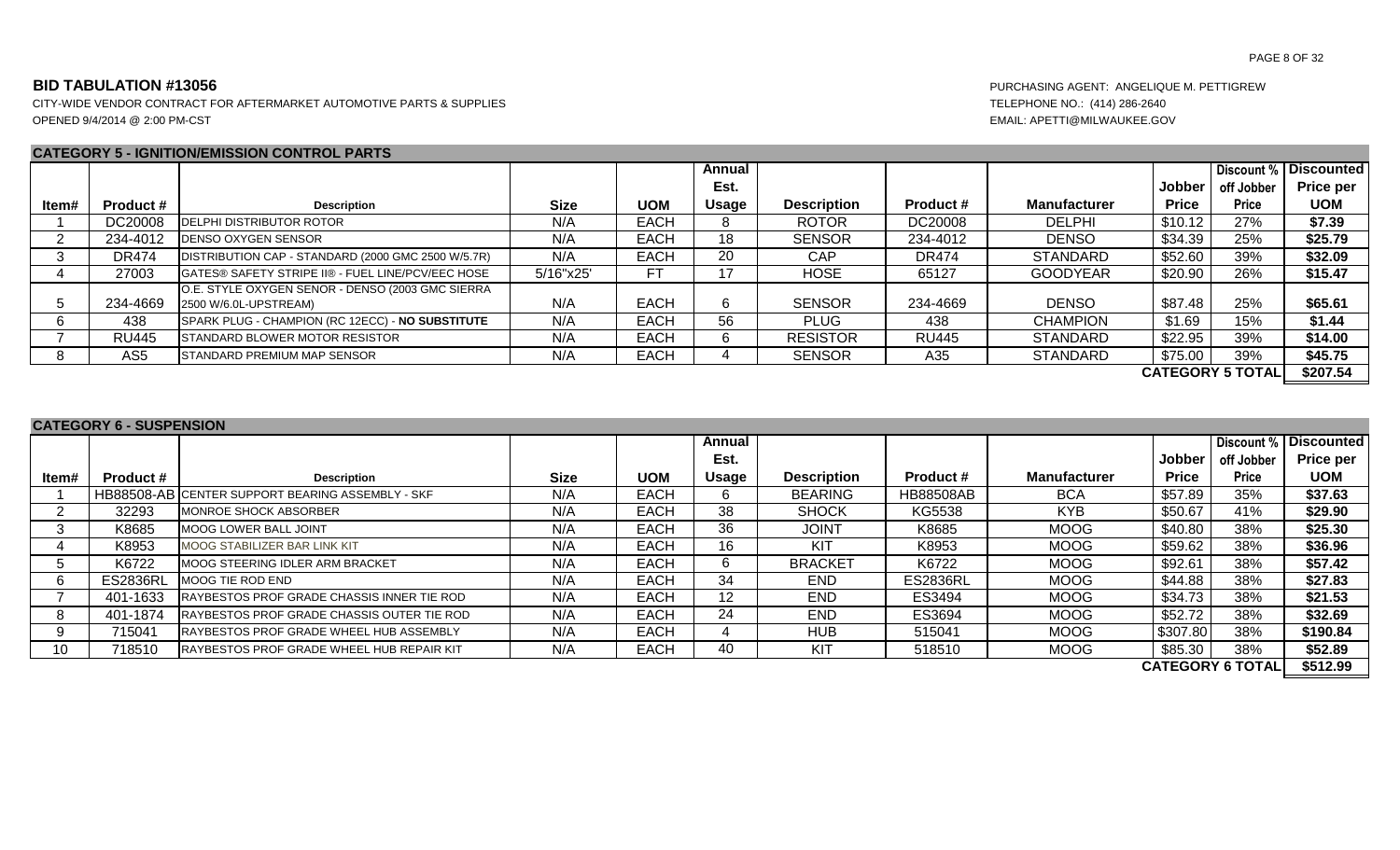### **CATEGORY 7 - MISCELLANEOUS AUTOMOTIVE PARTS**

PAGE 9 OF 32

|                |                  |                                                   |                      |                | <b>Annual</b>   |                    |                  |                     |              |                         | <b>Discount %   Discounted  </b> |
|----------------|------------------|---------------------------------------------------|----------------------|----------------|-----------------|--------------------|------------------|---------------------|--------------|-------------------------|----------------------------------|
|                |                  |                                                   |                      |                | Est.            |                    |                  |                     | Jobber       | off Jobber              | <b>Price per</b>                 |
| ltem#          | <b>Product #</b> | <b>Description</b>                                | <b>Size</b>          | <b>UOM</b>     | <b>Usage</b>    | <b>Description</b> | <b>Product #</b> | <b>Manufacturer</b> | <b>Price</b> | Price                   | <b>UOM</b>                       |
| $\overline{1}$ | 580184R          | 2004-12 CHEVY MALIBU FRONT BRAKE ROTOR            | N/A                  | <b>EACH</b>    | 14              | <b>ROTOR</b>       | <b>PRT5528</b>   | <b>BENDIX</b>       | \$31.80      | 34%                     | \$20.99                          |
| 2              | FG0111           | <b>IDELPHI ELECTRONIC FUEL PUMP</b>               | N/A                  | <b>EACH</b>    | 32              | <b>PUMP</b>        | FG0111           | <b>DELPHI</b>       | \$287.14     | 27%                     | \$209.61                         |
|                |                  | DORMAN FRONT RIGHT HAND THREAD WHEEL LUG NUT      |                      |                |                 |                    |                  |                     |              |                         |                                  |
| 3              | 611-016          | (1/2-20 RHT 13/16 HEX)                            | 10                   | <b>EACH</b>    | 20              | <b>NUT</b>         | 611-016          | <b>DORMAN</b>       | \$0.67       | 15%                     | \$0.57                           |
| 4              | 630-413          | DORMAN REAR AXLE SHAFT                            | N/A                  | <b>EACH</b>    | 16              | <b>SHAFT</b>       | 630-413          | <b>DORMAN</b>       | \$128.56     | 15%                     | \$109.28                         |
| 5              | 610-414          | <b>DORMAN WHEEL LUG STUD</b>                      | N/A                  | <b>EACH</b>    | 24              | <b>STUD</b>        | 610-414          | <b>DORMAN</b>       | \$0.99       | 15%                     | \$0.84                           |
| 6              | 123300           | EDELMANN INVERTED FLARED FITTING                  | N/A                  | <b>EACH</b>    | 16              | <b>FITTING</b>     | 123300           | <b>EDELMAN</b>      | \$3.13       | 10%                     | \$2.82                           |
|                |                  | EDELMANN STANDARD STEEL NUT MALE INVERTED FLARE   | 3/16" TUBE X         |                |                 |                    |                  |                     |              |                         |                                  |
| 7              | 121003           | <b>THREAD</b>                                     | $3/16'$ ( $3/8-24$ ) | <b>EACH</b>    | 16              | <b>THREAD</b>      | 121003           | <b>EDELMAN</b>      | \$1.97       | 10%                     | \$1.77                           |
| 8              | 10817            | <b>GAS CAP - STANT</b>                            | N/A                  | <b>EACH</b>    | 11              | CAP                | <b>MGC817</b>    | <b>MOTORAD</b>      | \$4.94       | 29%                     | \$3.51                           |
| 9              | 27045            | GATES® - WET ARM WIPER HOSE                       | 3/32x50              | <b>FT</b>      | 4 ROLLS         | <b>HOSE</b>        | 65109            | <b>GOODYEAR</b>     | \$11.33      | 26%                     | \$8.38                           |
| 10             | 3VX560           | <b>GOODYEAR WEDGE BELT</b>                        | N/A                  | <b>EACH</b>    | $\overline{2}$  | <b>BELT</b>        | 3VX560           | <b>GOODYEAR</b>     | \$12.69      | 26%                     | \$9.39                           |
| 11             | 56825R           | RAYBESTOS - DISC BRAKE ROTOR (2000-6 GM TRK)      | N/A                  | <b>EACH</b>    | 14              | <b>ROTOR</b>       | <b>PRT5259</b>   | <b>BENDIX</b>       | \$31.02      | 34%                     | \$20.47                          |
| 12             | 580438R          | RAYBESTOS - DISC BRAKE ROTOR (88-2000 GM K1,2)    | N/A                  | <b>EACH</b>    | 14              | <b>ROTOR</b>       | <b>PRT1453FC</b> | <b>BENDIX</b>       | \$30.68      | 34%                     | \$20.25                          |
| 13             | 56140R           | RAYBESTOS - DISC BRAKE ROTOR (CAVALIER)           | N/A                  | <b>EACH</b>    | 14              | <b>ROTOR</b>       | <b>PRT1530</b>   | <b>BENDIX</b>       | \$17.92      | 34%                     | \$11.83                          |
|                |                  | RAYBESTOS - DISC BRAKE ROTOR (HONDA INSIGHT 2010- |                      |                |                 |                    |                  |                     |              |                         |                                  |
| 14             | 96087R           | 14)                                               | N/A                  | <b>EACH</b>    | 14              | <b>ROTOR</b>       | PRT1471          | <b>BENDIX</b>       | \$18.98      | 34%                     | \$12.53                          |
| 15             | 56655R           | RAYBESTOS - DISC BRAKE ROTOR (MALIBU 97-05)       | N/A                  | <b>EACH</b>    | 14              | <b>ROTOR</b>       | <b>PRT5158</b>   | <b>BENDIX</b>       | \$21.84      | 34%                     | \$14.41                          |
| 16             | 56631R           | RAYBESTOS - DISC BRAKE ROTOR (VENTURE 97-05)      | N/A                  | <b>EACH</b>    | 14              | <b>ROTOR</b>       | <b>PRT5250</b>   | <b>BENDIX</b>       | \$24.18      | 34%                     | \$15.96                          |
| 17             | ATD699C          | RAYBESTOS METALLIC BRAKE PAD                      | N/A                  | <b>EACH</b>    | 8               | PAD                | ZD699            | <b>WAGNER</b>       | \$29.74      | 42%                     | \$17.25                          |
| 18             | 56137R           | <b>RAYBESTOS PROF GRADE BRAKE ROTOR</b>           | N/A                  | <b>EACH</b>    | $\overline{90}$ | <b>ROTOR</b>       | PRT1631          | <b>BENDIX</b>       | \$45.18      | 34%                     | \$29.82                          |
| 19             | H6054            | <b>SEALED BEAM HEADLAMP</b>                       | N/A                  | <b>EACH</b>    | 152             | <b>BULB</b>        | H6054            | <b>WAGNER</b>       | \$12.77      | 45%                     | \$7.02                           |
| 20             | 620T             | STAR BRIGHT SURFACE PREPERATION PADS              | 25 PER PKG           | <b>PACKAGE</b> | 6               | <b>PADS</b>        | 07481            | 3M                  | \$40.96      | 38%                     | \$25.40                          |
|                |                  | SURFACE CONDITIONING DISCS, 2" COARSE - ROLOC     |                      |                |                 |                    |                  |                     |              |                         |                                  |
| 21             | 07480            | STYLE - 3M                                        | 25 PER BOX           | BX             | 10              | <b>PADS</b>        | 7480             | 3M                  | \$40.96      | 38%                     | \$25.40                          |
| 22             | $22 - 1$         | TRICO® EXACT FITt® - WIPER BLADE                  | N/A                  | <b>EACH</b>    | 16              | <b>BLADE</b>       | 700222           | <b>SPLASH</b>       | \$6.21       | 64%                     | \$2.24                           |
| 23             | 51394            | <b>WIX FILTERS OIL FILTERS</b>                    | N/A                  | <b>EACH</b>    | $\overline{12}$ | <b>FILTER</b>      | R1394            | <b>FVP</b>          | \$2.17       | 48%                     | \$1.13                           |
|                |                  |                                                   |                      |                |                 |                    |                  |                     |              | <b>CATEGORY 7 TOTAL</b> | \$570.87                         |

**CATEGORIES 1-7 GRAND TOTAL \$2,707.55**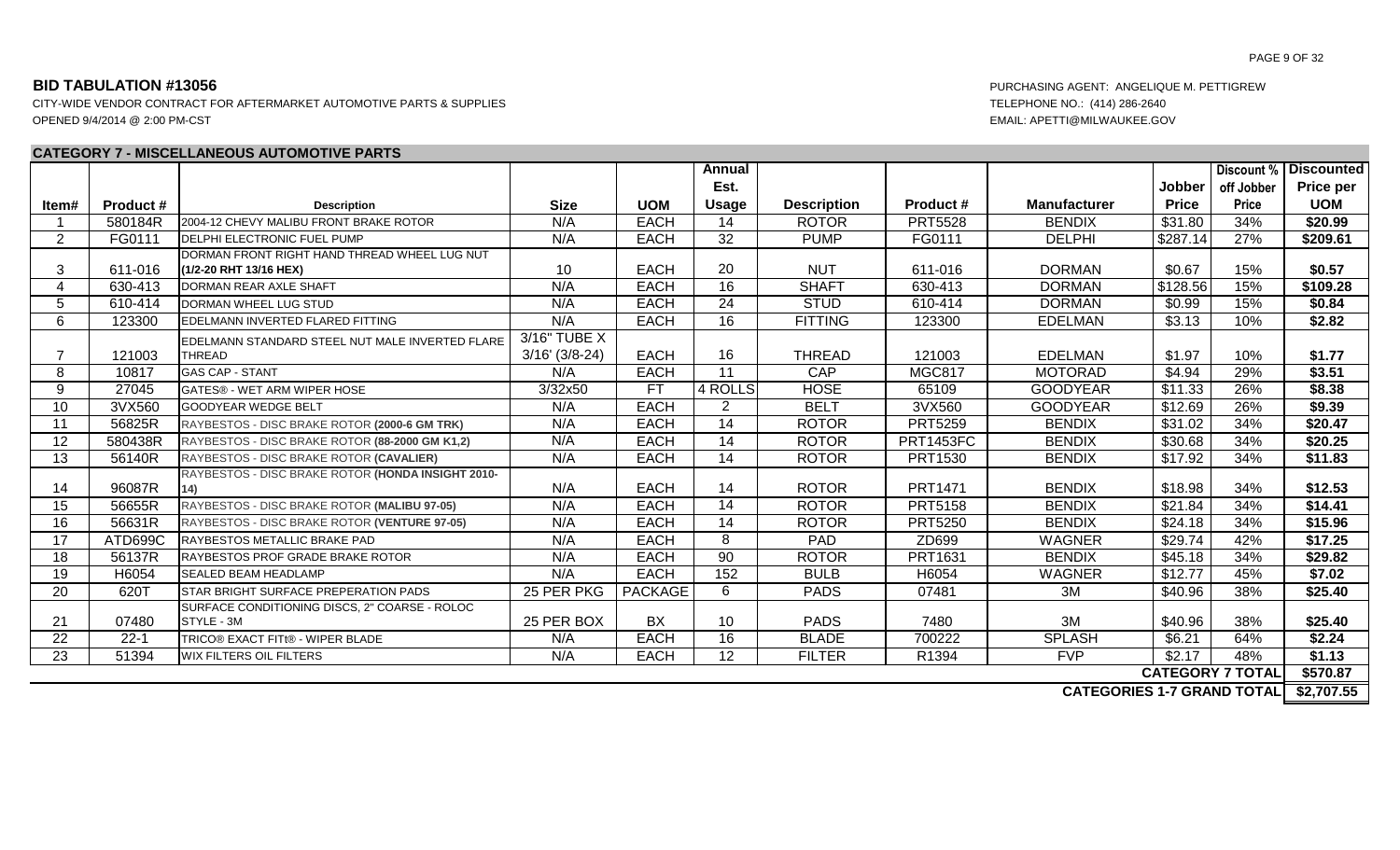# **BID TABULATION #13056** PURCHASING AGENT: AN

CITY-WIDE VENDOR CONTRACT FOR AFTERMARKET AUTOMOTIVE PARTS & SUPPLIES TELEPHONE NO.: (414) 286-2640 OPENED 9/4/2014 @ 2:00 PM-CST EMAIL: APETTI@MILWAUKEE.GOV

# **CATEGORY - MISCELLANEOUS**

|                         | <b>BRAKE PARTS</b>            |                       | NOTE: BIDDER MUST COMPLETE AND RETURN ATTACHMENT "A" WITH THIS BID TO BE ELIGIBLE FOR AN AWARD. BIDDER QUOTING "DISCOUNT % OFF" MUST PROVIDE THE CURRENT JOBBER | <b>MISCELLANEOUS PARTS/SUPPLIES</b>    |                       |
|-------------------------|-------------------------------|-----------------------|-----------------------------------------------------------------------------------------------------------------------------------------------------------------|----------------------------------------|-----------------------|
| <b>Brand Name</b>       | <b>Brand Description</b>      | <b>Percentage Off</b> | <b>Brand Name</b>                                                                                                                                               | <b>Brand Description</b>               | <b>Percentage Off</b> |
|                         | <b>BENDIX</b>                 | 34%                   |                                                                                                                                                                 | <b>DORMAN</b>                          | 15%                   |
|                         | <b>WAGNER</b>                 | 42%                   |                                                                                                                                                                 | <b>DELPHI</b>                          | 27%                   |
|                         |                               |                       |                                                                                                                                                                 | <b>GOOD YEAR</b>                       | 26%                   |
|                         | <b>CHEMICALS/LUBRICANTS</b>   |                       |                                                                                                                                                                 | <b>IGNITION/EMISSION CONTROL PARTS</b> |                       |
| <b>Brand Name</b>       | <b>Brand Description</b>      | <b>Percentage Off</b> | <b>Brand Name</b>                                                                                                                                               | <b>Brand Description</b>               | <b>Percentage Off</b> |
|                         | FVP 3M                        | 38%                   |                                                                                                                                                                 | <b>STANDARD</b>                        | 34%                   |
|                         | <b>PERMATEX</b>               | 18%                   |                                                                                                                                                                 |                                        |                       |
|                         | PENRAY                        | 22%                   |                                                                                                                                                                 |                                        |                       |
|                         | AIR CONDITIONING/HEATER PARTS |                       |                                                                                                                                                                 |                                        |                       |
| <b>Brand Name</b>       | <b>Brand Description</b>      | <b>Percentage Off</b> |                                                                                                                                                                 |                                        |                       |
|                         | AC DELCO                      | 19%                   |                                                                                                                                                                 |                                        |                       |
|                         | <b>OES</b>                    | 19%                   |                                                                                                                                                                 |                                        |                       |
|                         | <b>GLOBAL</b>                 | 12%                   |                                                                                                                                                                 |                                        |                       |
| <b>ELECTRICAL PARTS</b> |                               |                       |                                                                                                                                                                 |                                        |                       |
| <b>Brand</b>            | <b>Brand Description</b>      | <b>Percentage Off</b> |                                                                                                                                                                 |                                        |                       |
|                         | <b>STANDARD</b>               | 39%                   |                                                                                                                                                                 |                                        |                       |
|                         | <b>REMY</b>                   | 38%                   |                                                                                                                                                                 |                                        |                       |
|                         | <b>MPA</b>                    | 41%                   |                                                                                                                                                                 |                                        |                       |
|                         | <b>EXHAUST PARTS</b>          |                       |                                                                                                                                                                 |                                        |                       |
| <b>Brand Name</b>       | <b>Brand Description</b>      | <b>Percentage Off</b> |                                                                                                                                                                 |                                        |                       |
|                         | <b>MAGNAFLOW</b>              | 45%                   |                                                                                                                                                                 |                                        |                       |
|                         |                               |                       |                                                                                                                                                                 |                                        |                       |
|                         |                               |                       |                                                                                                                                                                 |                                        |                       |
|                         | <b>SUSPENSION PARTS</b>       |                       |                                                                                                                                                                 |                                        |                       |
| <b>Brand Name</b>       | <b>Brand Description</b>      | <b>Percentage Off</b> |                                                                                                                                                                 |                                        |                       |
|                         | KYB                           | 41%                   |                                                                                                                                                                 |                                        |                       |
|                         | <b>MOOG</b>                   | 38%                   |                                                                                                                                                                 |                                        |                       |

PAGE 10 OF 32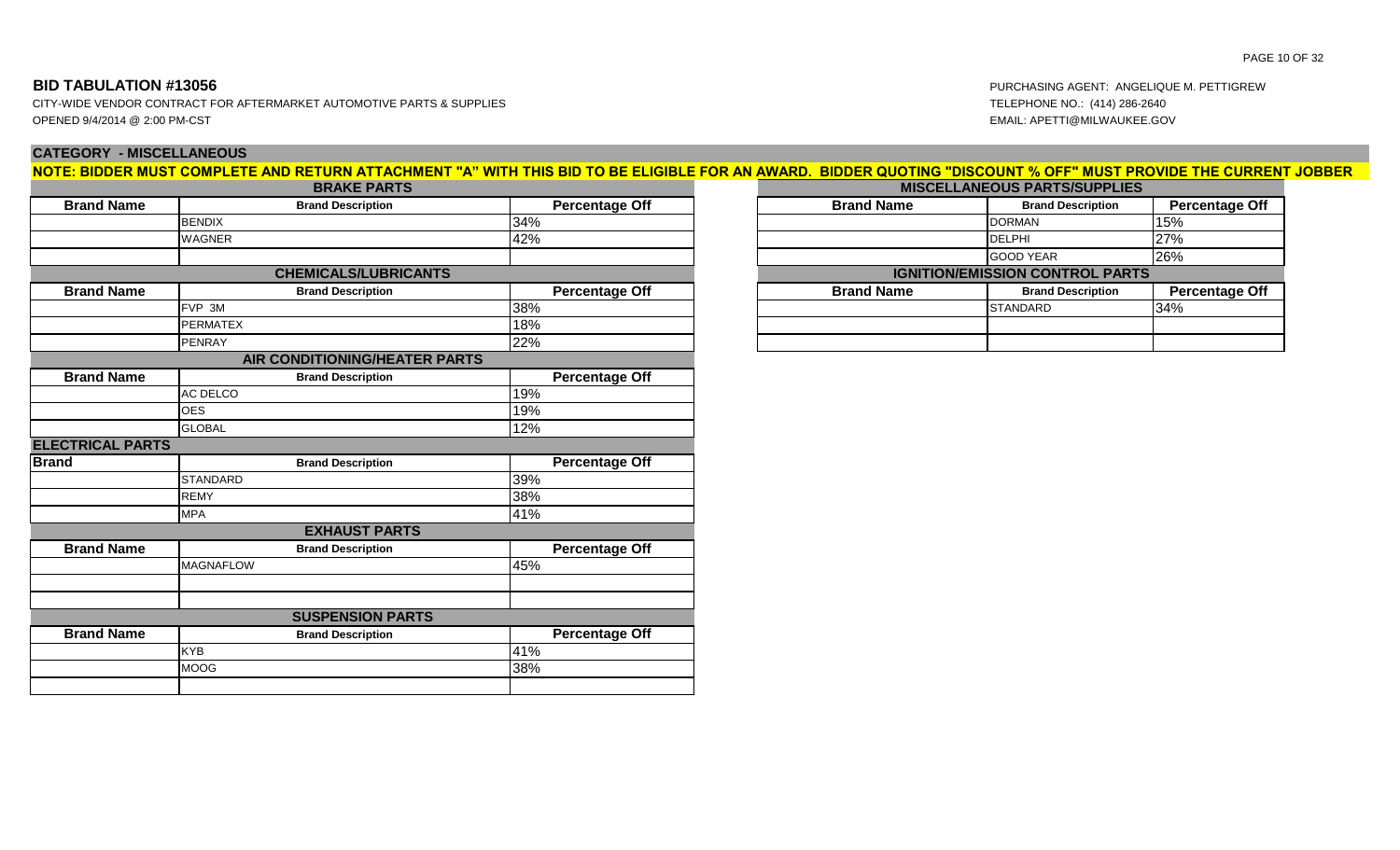# **BIDDER: ENGINE STORES 6161, INC. D/B/A RIDGE MOTOR PARTS, WAUKESHA, WI LBE AFFIDAVIT SUBMITTED? N/A**

### **CATEGORY 1 - CHEMICALS, LUBRICANTS, ETC**

|       |                  |                                                                               |             |             | Annual |                       |                  |                     |              |                         | Discount %   Discounted |
|-------|------------------|-------------------------------------------------------------------------------|-------------|-------------|--------|-----------------------|------------------|---------------------|--------------|-------------------------|-------------------------|
|       |                  |                                                                               |             |             | Est.   |                       |                  |                     | Jobber       | off Jobber              | <b>Price per</b>        |
| Item# | <b>Product #</b> | <b>Description</b>                                                            | <b>Size</b> | <b>UOM</b>  | Usage  | <b>Description</b>    | <b>Product #</b> | <b>Manufacturer</b> | <b>Price</b> | <b>Price</b>            | <b>UOM</b>              |
|       | 08661            | <b>3M CLEAR SEALANT</b>                                                       | 3 OZ TUBE   | <b>EACH</b> | 72     | <b>SEALANT</b>        | 8661             | 3M                  | \$10.96      | 0%                      | \$10.96                 |
|       |                  | CHEVRON TECHRON CONCENTRATE FUEL SYSTEM                                       |             |             |        |                       |                  | <b>CHEVRON</b>      |              |                         |                         |
|       | 65740            | <b>CLEANER</b>                                                                | 20 OZ       | <b>EACH</b> | 96     | <b>FUEL CLEANER</b>   | 67740            | <b>TECHRON</b>      | \$8.14       | 0%                      | \$8.14                  |
|       | 37438            | LOCTITE REAR VIEW MIRROR ADHEASIVE - .01 OZ<br>ADHEASIVE AND .02 OZ ACTIVATOR | <b>CARD</b> | <b>EACH</b> | 60     | MIR ADHESIVE          | 37438            | <b>LOCTITE</b>      | \$3.03       | 0%                      | \$3.03                  |
|       | 37565            | LOCTITE SILVER ANTI-SEIZE LUBRICANT                                           | 8 OZ        | EACH        | 90     | ANTI-SEIZE            | 37565            | <b>LOCTITE</b>      | \$9.14       | 0%                      | \$9.14                  |
|       | 797              | PARTS MASTER STARTING FLUID                                                   | 11 OZ       | <b>EACH</b> | 180    | <b>STARTING FLUID</b> | 5315             | <b>PENRAY</b>       | \$2.42       | 0%                      | \$2.42                  |
|       | 16PB             | PB BLASTER - PENETRATING CATALYST                                             | 11 OZ       | EACH        | 175    | <b>PENTRANT</b>       | 16PB             | <b>PB BLASTER</b>   | \$4.34       | 0%                      | \$4.34                  |
|       | 4424             | PENRAY RUBBERIZED SPRAY UNDERCOATING                                          | 16 OZ       | <b>EACH</b> | 30     | UNDERCOATING          | 4424             | <b>PENRAY</b>       | \$5.75       | 0%                      | \$5.75                  |
|       | 24110            | PERMATEX CALIPER LUBE                                                         | 8 OZ        | <b>EACH</b> | 20     | <b>CALIPER LUBE</b>   | 24110            | <b>PERMATEX</b>     | \$14.62      | 0%                      | \$14.62                 |
|       | 75224            | PERMATEX RIGHT STUFF GASKET MAKER                                             | 7 OZ TUBE   | <b>EACH</b> | 72     | <b>RIGHT STUFF</b>    | 25224            | <b>PERMATEX</b>     | \$22.00      | 0%                      | \$22.00                 |
| 10    | SF <sub>16</sub> | <b>SEA FOAM ENGINE TREATMENT</b>                                              | 16 OZ       | EACH        | 36     | <b>ENG TREATMENT</b>  | SF <sub>16</sub> | <b>SEA FOAM</b>     | \$8.23       | 0%                      | \$8.23                  |
|       |                  |                                                                               |             |             |        |                       |                  |                     |              | <b>CATEGORY 1 TOTAL</b> | \$88.63                 |

### **CATEGORY 2 - RADIATORS AND HEATER CORES**

|       |                  |                                                 |             |             | Annual       |                     |                  |                     |              |                         | <b>Discount % Discounted</b> |
|-------|------------------|-------------------------------------------------|-------------|-------------|--------------|---------------------|------------------|---------------------|--------------|-------------------------|------------------------------|
|       |                  |                                                 |             |             | Est.         |                     |                  |                     | Jobber       | off Jobber              | <b>Price per</b>             |
| ltem# | <b>Product #</b> | <b>Description</b>                              | <b>Size</b> | <b>UOM</b>  | <b>Usage</b> | <b>Description</b>  | <b>Product #</b> | <b>Manufacturer</b> | <b>Price</b> | <b>Price</b>            | <b>UOM</b>                   |
|       |                  | FOUR SEASONS AIR COMPRESSOR (2008 FORD CROWN    |             |             |              |                     |                  |                     |              |                         |                              |
|       | 68185            | VICTORIA)                                       | N/A         | <b>EACH</b> |              | NEW A/C COMP        | 68185            | <b>FOUR SEASONS</b> | \$428.75     | 40%                     | \$257.25                     |
|       | 59003            | FOUR SEASONS 8 OZ BOTTLE PREMIUM PAG OIL        | 8 OZ BOTTLE | <b>EACH</b> |              | <b>PAG OIL</b>      | 59003            | <b>FOUR SEASONS</b> | \$7.16       | 40%                     | \$4.30                       |
|       | 75763            | <b>FOUR SEASONS FLANGED VENTED BLOWER MOTOR</b> | N/A         | <b>EACH</b> |              | <b>BLOWER MOTOR</b> | 75763            | <b>FOUR SEASONS</b> | \$54.60      | 40%                     | \$32.76                      |
|       |                  | RADIATOR-SPECTRA (2008-11 FORD CROWN VICTORIA   |             |             |              |                     |                  |                     |              |                         |                              |
|       | CU2852           | POLICE INTERCEPTOR)                             | N/A         | <b>EACH</b> |              | <b>RADIATOR</b>     | <b>CU2852</b>    | <b>SPECTRA</b>      | \$150.77     | 22%                     | \$117.60                     |
|       | CU1693           | <b>SPECTRA SUPREME OE STYLE RADIATOR</b>        | N/A         | <b>EACH</b> | 10           | <b>RADIATOR</b>     | CU1693           | <b>SPECTRA</b>      | \$177.79     | 22%                     | \$138.68                     |
|       | <b>CU624</b>     | SPECTRA SUPREME OE STYLE RADIATOR               | N/A         | <b>EACH</b> |              | <b>RADIATOR</b>     | <b>CU624</b>     | <b>SPECTRA</b>      | \$204.72     | 22%                     | \$159.68                     |
|       | 399095           | VISTA PRO HEATER CORE                           | N/A         | <b>EACH</b> |              | <b>NEATER</b>       | 399095           | <b>VISTA PRO</b>    | \$54.74      | 25%                     | \$41.06                      |
|       |                  |                                                 |             |             |              |                     |                  |                     |              | <b>CATEGORY 2 TOTAL</b> | \$751.32                     |

**BID TABULATION #13056** PURCHASING AGENT: ANGELIQUE M. PETTIGREW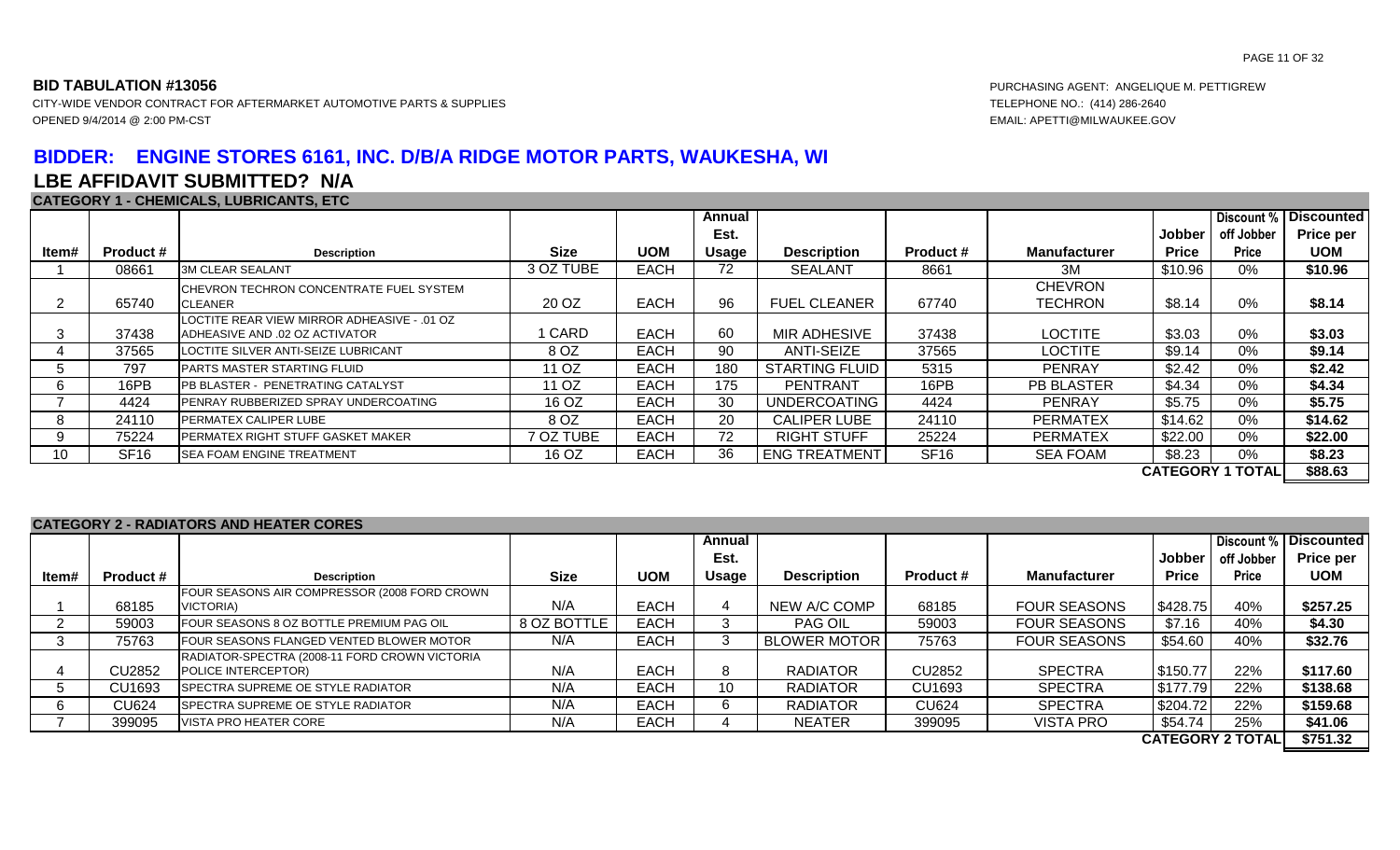CITY-WIDE VENDOR CONTRACT FOR AFTERMARKET AUTOMOTIVE PARTS & SUPPLIES TELEPHONE NO.: (414) 286-2640 OPENED 9/4/2014 @ 2:00 PM-CST EMAIL: APETTI@MILWAUKEE.GOV

# **CATEGORY 3 - ELECTRICAL**

|       | 9/11 E 9 9 I 1 I 9 - E E B 9 I 1 1 1 9/1 E |                                                    |             |             |        |                      |                  |                     |              |                         |                         |
|-------|--------------------------------------------|----------------------------------------------------|-------------|-------------|--------|----------------------|------------------|---------------------|--------------|-------------------------|-------------------------|
|       |                                            |                                                    |             |             | Annual |                      |                  |                     |              |                         | Discount %   Discounted |
|       |                                            |                                                    |             |             | Est.   |                      |                  |                     | Jobber       | off Jobber              | Price per               |
| ltem# | <b>Product #</b>                           | <b>Description</b>                                 | <b>Size</b> | <b>UOM</b>  | Usage  | <b>Description</b>   | <b>Product #</b> | <b>Manufacturer</b> | <b>Price</b> | <b>Price</b>            | <b>UOM</b>              |
|       | 172435                                     | ACI WINDSHEILD WASHER PUMP                         | N/A         | <b>EACH</b> |        | <b>WASHER PUMP</b>   | 172435           | ACI                 | \$17.31      | 0%                      | \$17.31                 |
| 2     | UL-34/78                                   | <b>EAST PENN/FEDERATED BATTERY</b>                 | N/A         | <b>EACH</b> | 26     | <b>PLATINUM BATT</b> | UL-34/78         | <b>EAST PENN</b>    | \$129.65     | 30%                     | \$90.76                 |
|       |                                            |                                                    |             |             |        | <b>NEW</b>           |                  |                     |              |                         |                         |
| 3     | 91602                                      | <b>REMY NEW AUTOMOTIVE ALTERNATOR</b>              | N/A         | <b>EACH</b> | 4      | <b>ALTERNATOR</b>    | 91602            | <b>REMY</b>         | \$176.79     | 20%                     | \$141.43                |
|       | <b>PS135</b>                               | <b>I</b> STANDARD PS-135 OIL PRESSURE SWITCH       | N/A         | <b>EACH</b> | 25     | OIL P SWITCH         | <b>PS135</b>     | <b>STANDARD</b>     | \$8.77       | 10%                     | \$7.89                  |
|       |                                            | TOGGLE SWITCH, HEAVY DUTY, 12-36V DC - COLE HERSEE |             |             |        |                      |                  |                     |              |                         |                         |
| 5     | 55065-02                                   | <b>INO SUBSTITUTE</b>                              | N/A         | <b>EACH</b> | 6      | <b>TOGGLE SWITCH</b> | 55065-02         | <b>COLE HERSEE</b>  | \$11.84      | $0\%$                   | \$11.84                 |
|       | 3153                                       | USA REMANUFACTURED AUTOMOTIVE STARTER              | N/A         | <b>EACH</b> |        | REMAN STARTER        | 3153             | USA                 | \$40.00      | 30%                     | \$28.00                 |
|       | 6415                                       | IUSA REMANUFACTURED AUTOMOTIVE STARTER             | N/A         | <b>EACH</b> |        | l REMAN STARTER I    | 6415             | <b>USA</b>          | \$70.00      | 30%                     | \$49.00                 |
|       | 8283                                       | USA REMANUFACTURED DOMESTIC ALTERNATOR             | N/A         | <b>EACH</b> | 8      | REMAN ALT.           | 8283             | USA                 | \$114.50     | 30%                     | \$80.15                 |
|       | A2810                                      | USA REMANUFACTURED IMPORT ALTERNATOR               | N/A         | <b>EACH</b> | 24     | REMAN ALT.           | A2810            | USA                 | \$168.50     | 30%                     | \$117.95                |
|       |                                            |                                                    |             |             |        |                      |                  |                     |              | <b>CATEGORY 3 TOTAL</b> | \$544.13                |

| <b>CATEGORY 4 - EXHAUST/MUFFLERS</b> |                  |                                           |             |             |              |                    |                  |                     |              |                         |                       |  |  |
|--------------------------------------|------------------|-------------------------------------------|-------------|-------------|--------------|--------------------|------------------|---------------------|--------------|-------------------------|-----------------------|--|--|
|                                      |                  |                                           |             |             | Annual       |                    |                  |                     |              |                         | Discount % Discounted |  |  |
|                                      |                  |                                           |             |             | Est.         |                    |                  |                     | Jobber       | off Jobber              | <b>Price per</b>      |  |  |
| ltem#                                | <b>Product #</b> | <b>Description</b>                        | <b>Size</b> | <b>UOM</b>  | <b>Usage</b> | <b>Description</b> | <b>Product #</b> | <b>Manufacturer</b> | <b>Price</b> | <b>Price</b>            | <b>UOM</b>            |  |  |
|                                      | 61               | NICKSON HEAVY DUTY MUFFLER CLAMP          | 3 INCH      | <b>EACH</b> | 220          | <b>EXH CLAMPS</b>  | -61              | <b>NICKSON</b>      | \$2.20       | 0%                      | \$2.20                |  |  |
|                                      | 41097            | <b>EXHAUST ELBOW-WALKER</b>               | N/A         | <b>EACH</b> |              | <b>ELBOW</b>       | 41097            | <b>WALKER</b>       | \$21.85      | 31%                     | \$15.08               |  |  |
|                                      | 50525            | <b>I</b> WALKER CATALYTIC CONVERTER-ULTRA | N/A         | <b>EACH</b> |              | <b>CONVERTER</b>   | 50525            | <b>WALKER</b>       | \$428.15     | 31%                     | \$295.42              |  |  |
|                                      | 86               | NICKSON HEAVY DUTY MUFFLER CLAMP          | $2 - 1/4"$  | <b>EACH</b> | 130          | <b>EXH CLAMPS</b>  | 86               | <b>NICKSON</b>      | \$1.20       | 0%                      | \$1.20                |  |  |
|                                      |                  |                                           |             |             |              |                    |                  |                     |              | <b>CATEGORY 4 TOTAL</b> | \$313.90              |  |  |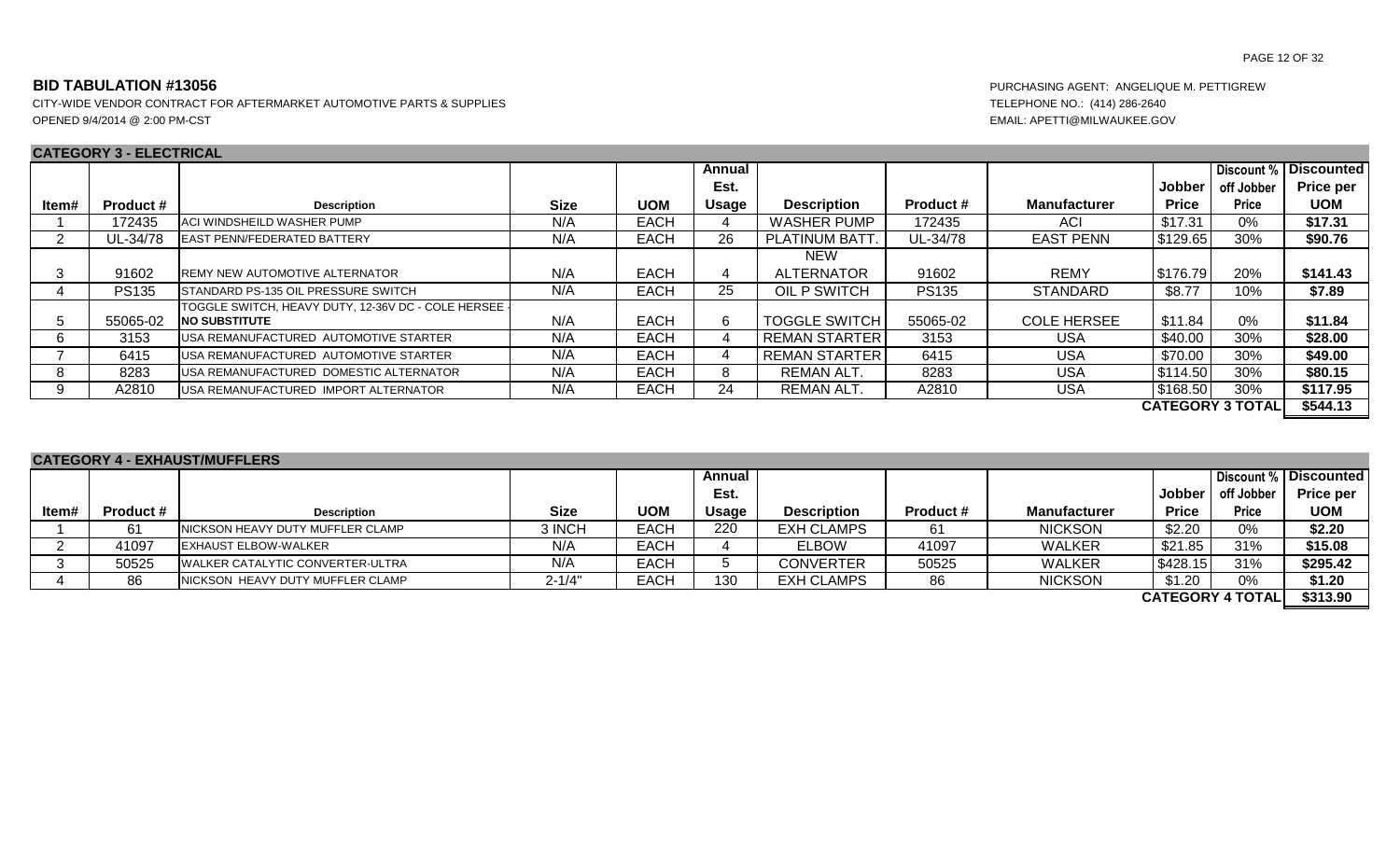CITY-WIDE VENDOR CONTRACT FOR AFTERMARKET AUTOMOTIVE PARTS & SUPPLIES TELEPHONE NO.: (414) 286-2640 OPENED 9/4/2014 @ 2:00 PM-CST EMAIL: APETTI@MILWAUKEE.GOV

### **CATEGORY 5 - IGNITION/EMISSION CONTROL PARTS**

|       |                  |                                                                           |             |             | Annual |                    |                  |                     |              | Discount %              | <b>Discounted</b> |
|-------|------------------|---------------------------------------------------------------------------|-------------|-------------|--------|--------------------|------------------|---------------------|--------------|-------------------------|-------------------|
|       |                  |                                                                           |             |             | Est.   |                    |                  |                     | Jobber       | off Jobber              | Price per         |
| ltem# | <b>Product #</b> | <b>Description</b>                                                        | <b>Size</b> | <b>UOM</b>  | Usage  | <b>Description</b> | <b>Product #</b> | <b>Manufacturer</b> | <b>Price</b> | <b>Price</b>            | <b>UOM</b>        |
|       | DC20008          | <b>IDELPHI DISTRIBUTOR ROTOR</b>                                          | N/A         | <b>EACH</b> | 8      | <b>ROTOR</b>       | <b>DR331</b>     | <b>STANDARD</b>     | \$10.40      | 10%                     | \$9.36            |
|       | 234-4012         | <b>DENSO OXYGEN SENSOR</b>                                                | N/A         | <b>EACH</b> | 18     | 02 SENSOR          | 234-4012         | <b>DENSO</b>        | \$34.70      | 20%                     | \$27.76           |
|       | <b>DR474</b>     | DISTRIBUTION CAP - STANDARD (2000 GMC 2500 W/5.7R)                        | N/A         | <b>EACH</b> | 20     | CAP                | <b>DR474</b>     | <b>STANDARD</b>     | \$45.62      | 10%                     | \$41.06           |
|       | 27003            | GATES® SAFETY STRIPE II® - FUEL LINE/PCV/EEC HOSE                         | 5/16"x25'   |             |        | <b>FUEL HOSE</b>   | 65127            | <b>GOOD YEAR</b>    | \$0.84       | 0%                      | \$0.84            |
|       | 234-4669         | O.E. STYLE OXYGEN SENOR - DENSO (2003 GMC SIERRA<br>2500 W/6.0L-UPSTREAM) | N/A         | <b>EACH</b> | 6.     | 02 SENSOR          | 234-4669         | <b>DENSO</b>        | \$79.55      | 20%                     | \$63.64           |
| 6     | 438              | SPARK PLUG - CHAMPION (RC 12ECC) - NO SUBSTITUTE                          | N/A         | <b>EACH</b> | 56     | <b>SPARK PLUG</b>  | 438              | <b>CHAMPION</b>     | \$2.25       | 0%                      | \$2.25            |
|       | <b>RU445</b>     | <b>STANDARD BLOWER MOTOR RESISTOR</b>                                     | N/A         | EACH        | h.     | <b>RESITOR</b>     | <b>RU445</b>     | <b>STANDARD</b>     | \$19.90      | 10%                     | \$17.91           |
|       | AS <sub>5</sub>  | <b>ISTANDARD PREMIUM MAP SENSOR</b>                                       | N/A         | <b>EACH</b> |        | <b>MAP SENSOR</b>  | PS10075          | <b>DELPHI</b>       | \$55.62      | 20%                     | \$44.50           |
|       |                  |                                                                           |             |             |        |                    |                  |                     |              | <b>CATEGORY 5 TOTAL</b> | \$207.31          |

### **CATEGORY 6 - SUSPENSION**

|       |                  |                                                  |             |             | Annual           |                       |                  |                          |              | Discount %              | <b>Discounted</b> |
|-------|------------------|--------------------------------------------------|-------------|-------------|------------------|-----------------------|------------------|--------------------------|--------------|-------------------------|-------------------|
|       |                  |                                                  |             |             | Est.             |                       |                  |                          | Jobber       | off Jobber              | Price per         |
| ltem# | <b>Product #</b> | <b>Description</b>                               | <b>Size</b> | <b>UOM</b>  | Usage            | <b>Description</b>    | <b>Product #</b> | <b>Manufacturer</b>      | <b>Price</b> | <b>Price</b>            | <b>UOM</b>        |
|       |                  | HB88508-AB CENTER SUPPORT BEARING ASSEMBLY - SKF | N/A         | <b>EACH</b> |                  | <b>BEARING ASSY</b>   | <b>HB88508AB</b> | <b>NATIONAL</b>          | \$57.89      | 0%                      | \$57.89           |
|       | 32293            | MONROE SHOCK ABSORBER                            | N/A         | <b>EACH</b> | 38               | <b>SHOCK</b>          | 341513           | <b>SRT</b>               | \$20.88      | 0%                      | \$20.88           |
|       | K8685            | <b>MOOG LOWER BALL JOINT</b>                     | N/A         | <b>EACH</b> | 36               | <b>BALL JOINT</b>     | K8685            | <b>MOOG CHASSIS</b>      | \$40.80      | 5%                      | \$38.76           |
|       | K8953            | MOOG STABILIZER BAR LINK KIT                     | N/A         | <b>EACH</b> | 16               | LINK KIT              | 545-1209         | RAYBESTOS CHASSIS        | \$58.09      | 10%                     | \$52.28           |
|       | K6722            | MOOG STEERING IDLER ARM BRACKET                  | N/A         | <b>EACH</b> | h.               | <b>IDLER BRACKET</b>  | 450-1112         | RAYBESTOS CHASSIS        | \$78.19      | 10%                     | \$70.37           |
|       | <b>ES2836RL</b>  | MOOG TIE ROD END                                 | N/A         | EACH        | 34               | TIE ROD END           | 401-1422         | <b>RAYBESTOS CHASSIS</b> | \$44.97      | 10%                     | \$40.47           |
|       | 401-1633         | RAYBESTOS PROF GRADE CHASSIS INNER TIE ROD       | N/A         | <b>EACH</b> | 12 <sup>12</sup> | <b>INNER TIEROD</b>   | 401-1633         | RAYBESTOS CHASSIS        | \$35.18      | 10%                     | \$31.66           |
|       | 401-1874         | RAYBESTOS PROF GRADE CHASSIS OUTER TIE ROD       | N/A         | <b>EACH</b> | 24               | <b>OUTER TIEROD</b>   | 401-1874         | RAYBESTOS CHASSIS        | \$51.38      | 10%                     | \$46.24           |
|       | 715041           | RAYBESTOS PROF GRADE WHEEL HUB ASSEMBLY          | N/A         | EACH        |                  | <b>HUB ASSY</b>       | 715041           | <b>RAYBESTOS</b>         | \$223.82     | 10%                     | \$201.44          |
| 10    | 718510           | RAYBESTOS PROF GRADE WHEEL HUB REPAIR KIT        | N/A         | <b>EACH</b> | 40               | <b>HUB REPAIR KIT</b> | 718510           | <b>RAYBESTOS</b>         | \$73.37      | 10%                     | \$66.03           |
|       |                  |                                                  |             |             |                  |                       |                  |                          |              | <b>CATEGORY 6 TOTAL</b> | \$626.03          |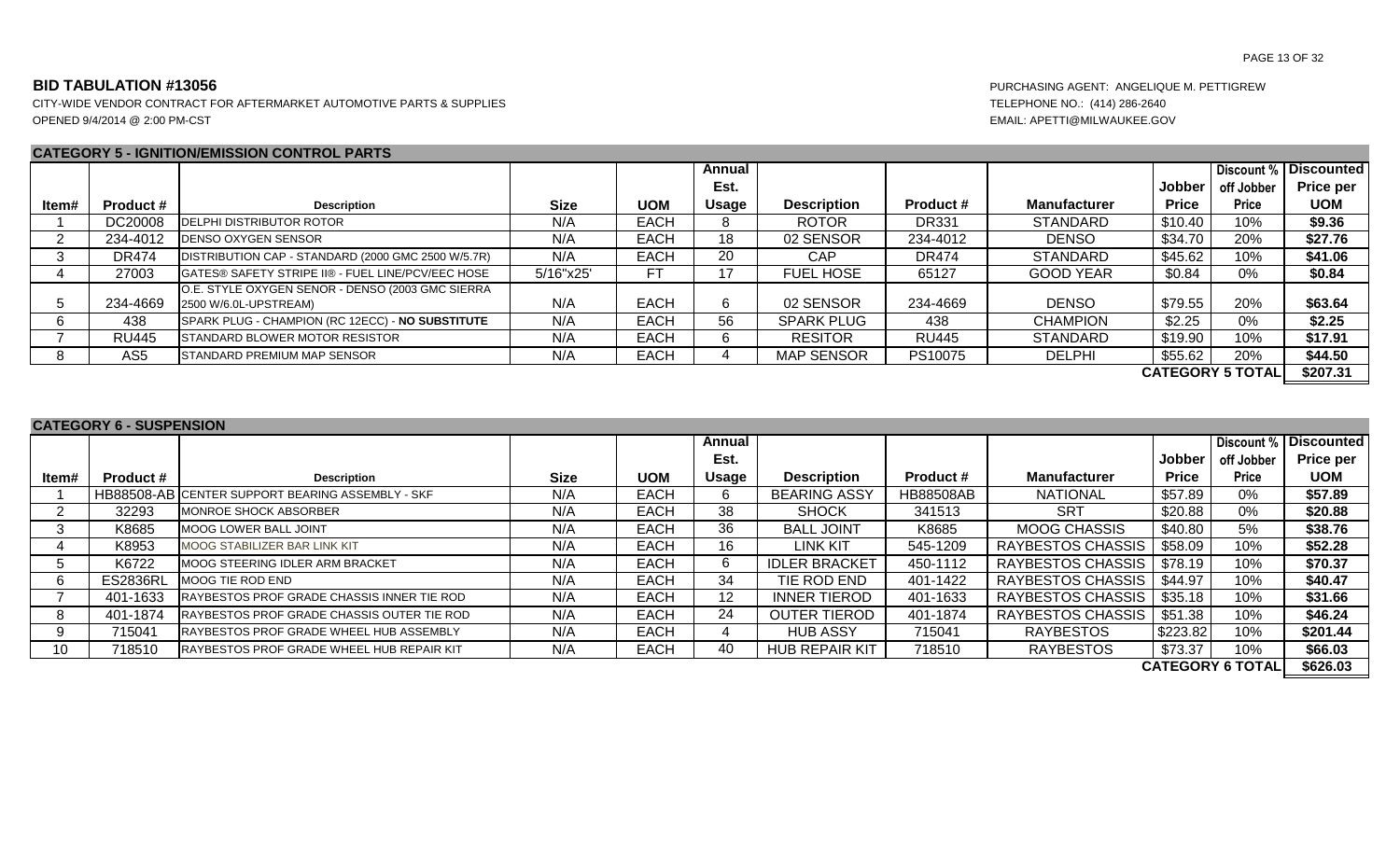CITY-WIDE VENDOR CONTRACT FOR AFTERMARKET AUTOMOTIVE PARTS & SUPPLIES TELEPHONE NO.: (414) 286-2640 OPENED 9/4/2014 @ 2:00 PM-CST EMAIL: APETTI@MILWAUKEE.GOV

### **CATEGORY 7 - MISCELLANEOUS AUTOMOTIVE PARTS**

|                         |                  |                                                   |                  |             | Annual          |                       |          |                        |               | Discount %   | <b>Discounted</b> |
|-------------------------|------------------|---------------------------------------------------|------------------|-------------|-----------------|-----------------------|----------|------------------------|---------------|--------------|-------------------|
|                         |                  |                                                   |                  |             | Est.            |                       |          |                        | <b>Jobber</b> | off Jobber   | Price per         |
| ltem#                   | <b>Product #</b> | <b>Description</b>                                | <b>Size</b>      | <b>UOM</b>  | Usage           | <b>Description</b>    | Product# | Manufacturer           | <b>Price</b>  | <b>Price</b> | <b>UOM</b>        |
|                         | 580184R          | 2004-12 CHEVY MALIBU FRONT BRAKE ROTOR            | N/A              | <b>EACH</b> | 14              | PG ROTOR              | 580184R  | <b>RAYBESTOS</b>       | \$51.16       | 15%          | \$43.49           |
| 2                       | FG0111           | <b>IDELPHI ELECTRONIC FUEL PUMP</b>               | N/A              | <b>EACH</b> | 32              | <b>FUEL PUMP</b>      | FG0111   | <b>DELPHI</b>          | \$250.08      | 30%          | \$175.06          |
|                         |                  | DORMAN FRONT RIGHT HAND THREAD WHEEL LUG NUT      |                  |             |                 |                       |          |                        |               |              |                   |
| 3                       | 611-016          | (1/2-20 RHT 13/16 HEX)                            | 10               | <b>EACH</b> | 20              | <b>WHELL NUT</b>      | 611-016  | <b>DORMAN</b>          | \$0.99        | 25%          | \$0.74            |
| 4                       | 630-413          | <b>DORMAN REAR AXLE SHAFT</b>                     | N/A              | <b>EACH</b> | 16              | <b>AXLE SHAFT</b>     | 630-413  | <b>DORMAN</b>          | \$134.99      | 25%          | \$101.24          |
| 5                       | 610-414          | DORMAN WHEEL LUG STUD                             | N/A              | <b>EACH</b> | 24              | <b>WHEEL STUD</b>     | 610-414  | <b>DORMAN</b>          | \$1.46        | 25%          | \$1.10            |
| 6                       | 123300           | EDELMANN INVERTED FLARED FITTING                  | N/A              | <b>EACH</b> | 16              | <b>FITTING</b>        | 123300   | <b>EDELMANN</b>        | \$1.52        | 0%           | \$1.52            |
|                         |                  | EDELMANN STANDARD STEEL NUT MALE INVERTED FLARE   | 3/16" TUBE X     |             |                 |                       |          |                        |               |              |                   |
| 7                       | 121003           | <b>THREAD</b>                                     | $3/16'$ (3/8-24) | <b>EACH</b> | 16              | <b>FITTING</b>        | 121003   | <b>EDELMANN</b>        | \$0.68        | 0%           | \$0.68            |
| 8                       | 10817            | <b>GAS CAP - STANT</b>                            | N/A              | <b>EACH</b> | 11              | <b>GAS CAP</b>        | 10817    | <b>STANT</b>           | \$5.72        | 0%           | \$5.72            |
| 9                       | 27045            | GATES® - WET ARM WIPER HOSE                       | 3/32x50          | <b>FT</b>   | 4 ROLLS         | <b>WIPER HOSE</b>     | 65109    | <b>GOODYEAR</b>        | \$0.23        | 0%           | \$0.23            |
| 10                      | 3VX560           | <b>GOODYEAR WEDGE BELT</b>                        | N/A              | <b>EACH</b> | 2               | <b>WEDGE BELT</b>     | 3VX560   | <b>GOODYEAR</b>        | \$12.69       | 0%           | \$12.69           |
| 11                      | 56825R           | RAYBESTOS - DISC BRAKE ROTOR (2000-6 GM TRK)      | N/A              | <b>EACH</b> | 14              | <b>PG ROTOR</b>       | 56825R   | <b>RAYBESTOS</b>       | \$48.78       | 15%          | \$41.46           |
| 12                      | 580438R          | RAYBESTOS - DISC BRAKE ROTOR (88-2000 GM K1,2)    | N/A              | <b>EACH</b> | 14              | <b>PG ROTOR</b>       | 580438R  | <b>RAYBESTOS</b>       | \$39.11       | 15%          | \$33.24           |
| 13                      | 56140R           | RAYBESTOS - DISC BRAKE ROTOR (CAVALIER)           | N/A              | <b>EACH</b> | $\overline{14}$ | PG ROTOR              | 58140R   | <b>RAYBESTOS</b>       | \$23.76       | 15%          | \$20.20           |
|                         |                  | RAYBESTOS - DISC BRAKE ROTOR (HONDA INSIGHT 2010- |                  |             |                 |                       |          |                        |               |              |                   |
| 14                      | 96087R           | 14)                                               | N/A              | <b>EACH</b> | 14              | <b>PG ROTOR</b>       | 96087R   | <b>RAYBESTOS</b>       | \$27.86       | 15%          | \$23.68           |
| 15                      | 56655R           | RAYBESTOS - DISC BRAKE ROTOR (MALIBU 97-05)       | N/A              | <b>EACH</b> | 14              | PG ROTOR              | 56655R   | <b>RAYBESTOS</b>       | \$32.98       | 15%          | \$28.03           |
| 16                      | 56631R           | RAYBESTOS - DISC BRAKE ROTOR (VENTURE 97-05)      | N/A              | <b>EACH</b> | $\overline{14}$ | PG ROTOR              | 56631R   | <b>RAYBESTOS</b>       | \$39.09       | 15%          | \$33.23           |
| 17                      | ATD699C          | RAYBESTOS METALLIC BRAKE PAD                      | N/A              | <b>EACH</b> | 8               | ATD BRAKE PAD         | ATD699C  | <b>RAYBESTOS</b>       | \$83.25       | 15%          | \$70.76           |
| 18                      | 56137R           | <b>RAYBESTOS PROF GRADE BRAKE ROTOR</b>           | N/A              | <b>EACH</b> | $\overline{90}$ | PG ROTOR              | 56137R   | <b>RAYBESTOS</b>       | \$67.46       | 15%          | \$57.34           |
| 19                      | H6054            | <b>SEALED BEAM HEADLAMP</b>                       | N/A              | <b>EACH</b> | 152             | <b>HEADLAMP</b>       | H6054    | <b>WAGNER LIGHTING</b> | \$12.77       | 0%           | \$12.77           |
| 20                      | 620T             | STAR BRIGHT SURFACE PREPERATION PADS              | 25 PER PKG       | PACKAGE     | 6               | <b>STAR BRIGHT</b>    | 620T     | <b>SHARK IND</b>       | \$19.60       | 0%           | \$19.60           |
|                         |                  | SURFACE CONDITIONING DISCS, 2" COARSE - ROLOC     |                  |             |                 |                       |          |                        |               |              |                   |
| 21                      | 07480            | STYLE - 3M                                        | 25 PER BOX       | <b>BX</b>   | 10              | <b>SURFACE PAD</b>    | 7480     | 3M                     | \$36.24       | 0%           | \$36.24           |
| 22                      | $22 - 1$         | TRICO® EXACT FITt® - WIPER BLADE                  | N/A              | <b>EACH</b> | 16              | PREMIUM WIPER         | 160-1422 | <b>DENSO</b>           | \$9.80        | 10%          | \$8.82            |
| 23                      | 51394            | <b>WIX FILTERS OIL FILTERS</b>                    | N/A              | <b>EACH</b> | 12              | <b>PREMIUM FILTER</b> | LF410    | <b>HASTINGS</b>        | \$6.39        | 0%           | \$6.39            |
| <b>CATEGORY 7 TOTAL</b> |                  |                                                   |                  |             |                 |                       |          |                        |               | \$734.23     |                   |

**CATEGORIES 1-7 GRAND TOTAL \$3,265.55**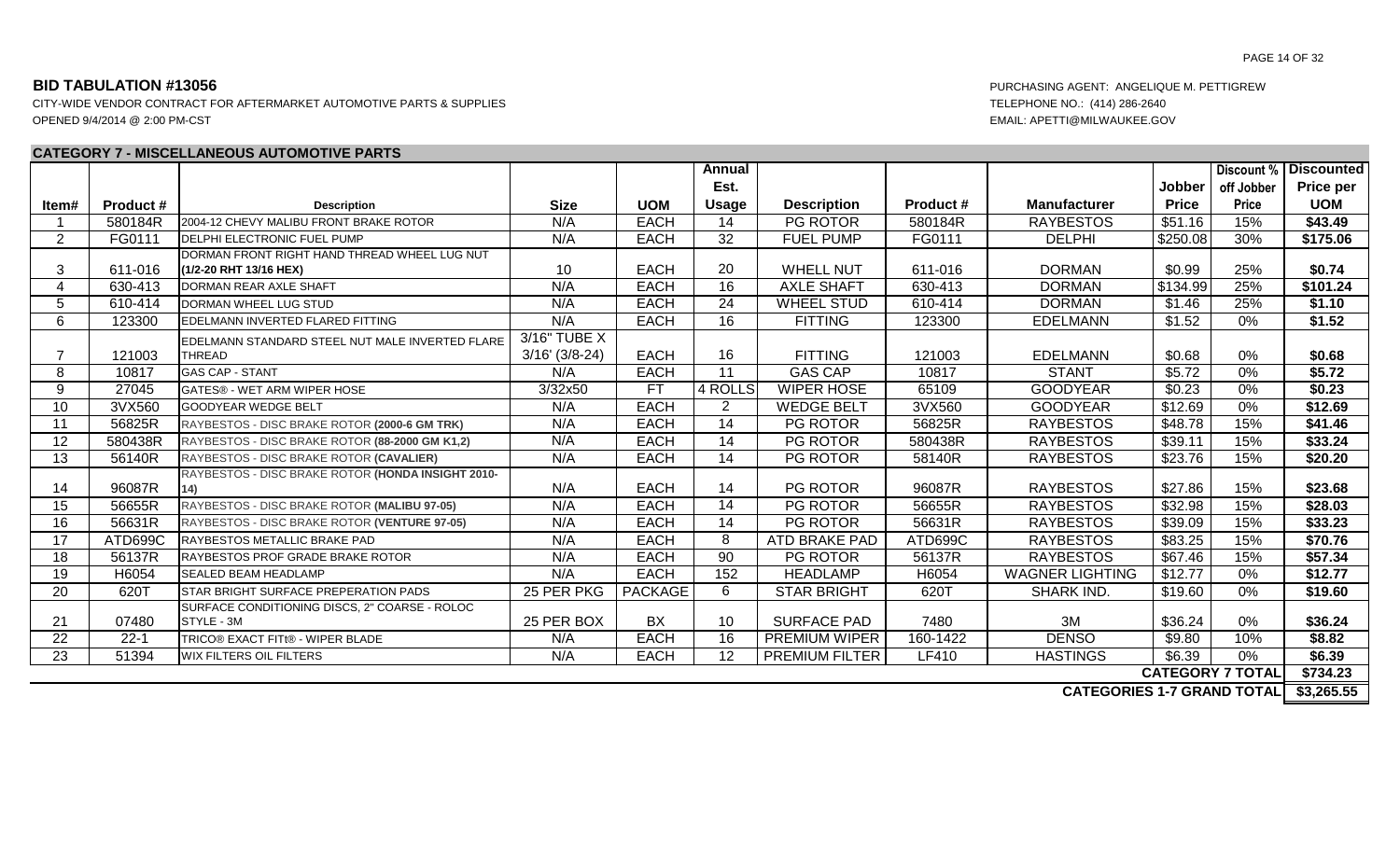CITY-WIDE VENDOR CONTRACT FOR AFTERMARKET AUTOMOTIVE PARTS & SUPPLIES TELEPHONE NO.: (414) 286-2640 OPENED 9/4/2014 @ 2:00 PM-CST EMAIL: APETTI@MILWAUKEE.GOV

# **CATEGORY - MISCELLANEOUS**

|                   | <b>BRAKE PARIS</b>            |                       |                   | <b>MISCELLANEOUS PARTS/SUPPL</b> |
|-------------------|-------------------------------|-----------------------|-------------------|----------------------------------|
| <b>Brand Name</b> | <b>Brand Description</b>      | <b>Percentage Off</b> | <b>Brand Name</b> | <b>Brand Description</b>         |
| <b>RAYBESTOS</b>  | <b>ROTORS</b>                 | 15%                   | <b>DELPHI</b>     | <b>FUEL PUMPS</b>                |
| <b>RAYBESTOS</b>  | <b>PADS</b>                   | 15%                   | <b>DORMAN</b>     | <b>AXLE HARDWARE</b>             |
|                   |                               |                       | <b>GOODYEAR</b>   | <b>RUBBER PRODUCTS</b>           |
|                   | <b>CHEMICALS/LUBRICANTS</b>   |                       |                   |                                  |
| <b>Brand Name</b> | <b>Brand Description</b>      | <b>Percentage Off</b> | <b>Brand Name</b> | <b>Brand Description</b>         |
| 3M                | CHEMICALS/LUBRICANTS          | $0\%$                 | <b>STANDARD</b>   | <b>ENGINE MANAGEMENT</b>         |
| <b>CHEVRON</b>    | CHEMICALS/LUBRICANTS          | $0\%$                 | <b>DENSO</b>      | <b>O2 SENSORS</b>                |
| <b>LOCTITE</b>    | CHEMICALS/LUBRICANTS          | $ 0\%$                | <b>DELPHI</b>     | <b>ENGINE MANAGEMENT</b>         |
|                   | AIR CONDITIONING/HEATER PARTS |                       |                   |                                  |
| <b>Brand Name</b> | <b>Brand Description</b>      | <b>Percentage Off</b> |                   |                                  |
| <b>FOUR</b>       | A/C PARTS                     | 40%                   |                   |                                  |
| <b>SPECTRA</b>    | <b>RADIATORS</b>              | 22%                   |                   |                                  |
| <b>VISTA PRO</b>  | <b>HEATER CORES</b>           | 25%                   |                   |                                  |
|                   | <b>ELECTRICAL PARTS</b>       |                       |                   |                                  |
| <b>Brand Name</b> | <b>Brand Description</b>      | <b>Percentage Off</b> |                   |                                  |
| <b>ACI</b>        | <b>WASHER PUMPS</b>           | 0%                    |                   |                                  |
| <b>REMY</b>       | ROTATING ELECTRICAL           | 20%                   |                   |                                  |
| <b>USA</b>        | ROTATING ELECTRICAL           | 30%                   |                   |                                  |
|                   | <b>EXHAUST PARTS</b>          |                       |                   |                                  |
| <b>Brand Name</b> | <b>Brand Description</b>      | <b>Percentage Off</b> |                   |                                  |
| <b>NICKSON</b>    | <b>EXHAUST CLAMPS</b>         | $0\%$                 |                   |                                  |
| <b>WALKER</b>     | <b>PIPES &amp; CONVERTERS</b> | 31%                   |                   |                                  |
|                   |                               |                       |                   |                                  |
|                   | <b>SUSPENSION PARTS</b>       |                       |                   |                                  |
| <b>Brand Name</b> | <b>Brand Description</b>      | <b>Percentage Off</b> |                   |                                  |
| <b>NATIONAL</b>   | <b>BEARINGS</b>               | 0%                    |                   |                                  |
| <b>SRT</b>        | SHOCKS/STRUTS                 | $0\%$                 |                   |                                  |
| <b>RAYBESTOS</b>  | <b>CHASSIS</b>                | 10%                   |                   |                                  |

| NOTE: BIDDER MUST COMPLETE AND RETURN ATTACHMENT "A" WITH THIS BID TO BE ELIGIBLE FOR AN AWARD.  BIDDER QUOTING "DISCOUNT % OFF" MUST PROVIDE THE CURRENT JOBBER |  |  |
|------------------------------------------------------------------------------------------------------------------------------------------------------------------|--|--|
|                                                                                                                                                                  |  |  |
|                                                                                                                                                                  |  |  |

| <b>BRAKE PARTS</b> |                       | <b>MISCELLANEOUS PARTS/SUPPLIES</b> |                          |                       |
|--------------------|-----------------------|-------------------------------------|--------------------------|-----------------------|
| ınd Description    | <b>Percentage Off</b> | <b>Brand Name</b>                   | <b>Brand Description</b> | <b>Percentage Off</b> |
|                    | 15%                   | <b>IDELPHI</b>                      | <b>IFUEL PUMPS</b>       | 30%                   |
|                    | 15%                   | <b>DORMAN</b>                       | <b>JAXLE HARDWARE</b>    | <b>25%</b>            |
|                    |                       | <b>IGOODYEAR</b>                    | <b>IRUBBER PRODUCTS</b>  | 0%                    |

| Percentage Off | <b>Brand Name</b> | <b>Brand Description</b>   | <b>Percentage Off</b> |
|----------------|-------------------|----------------------------|-----------------------|
|                | ISTANDARD         | <b>I</b> ENGINE MANAGEMENT | 10%                   |
|                | <b>IDENSO</b>     | IO2 SENSORS                | 20%                   |
|                | <b>DELPHI</b>     | <b>I</b> ENGINE MANAGEMENT | 20%                   |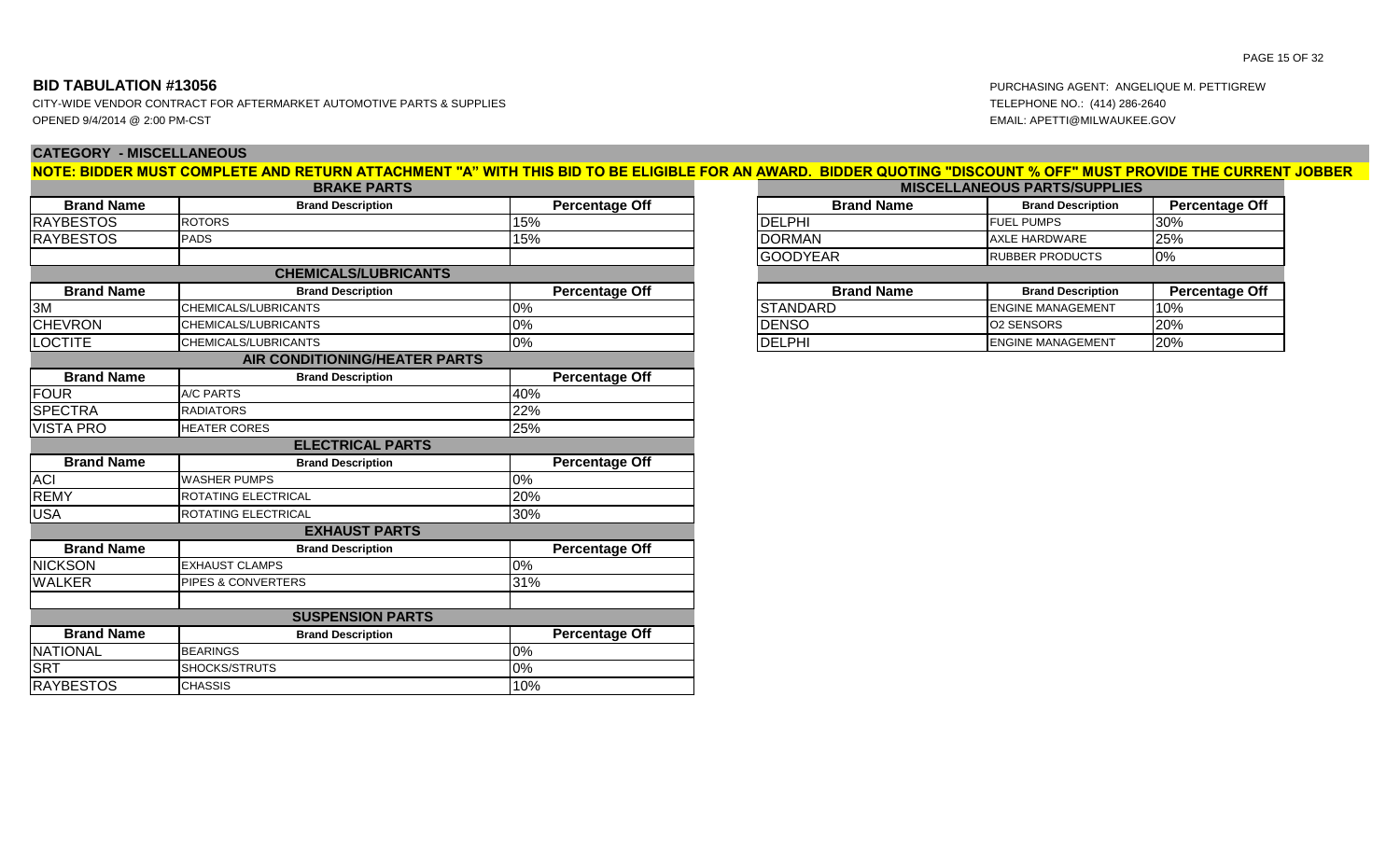**BID TABULATION #13056** PURCHASING AGENT: ANGELIQUE M. PETTIGREW

# **BIDDER: GENERAL PARTS DISTRIBUTION LLC D/B/A CARQUEST AUTO PARTS, MILWAUKEE, WI LBE AFFIDAVIT SUBMITTED? NO**

|       |                  |                                                   |             |            | Annual       |                    |                  |                     |          |              | Discount % Discounted |
|-------|------------------|---------------------------------------------------|-------------|------------|--------------|--------------------|------------------|---------------------|----------|--------------|-----------------------|
|       |                  |                                                   |             |            | Est.         |                    |                  |                     | Jobber l | off Jobber   | <b>Price per</b>      |
| Item# | <b>Product #</b> | <b>Description</b>                                | <b>Size</b> | <b>UOM</b> | <b>Usage</b> | <b>Description</b> | <b>Product #</b> | <b>Manufacturer</b> | Price    | <b>Price</b> | <b>UOM</b>            |
|       |                  | ISUPER WEATHERSTRIP ADHESIVE, YELLOW, 5 OZ TUBE - |             |            |              |                    |                  |                     |          |              |                       |
|       | 08001            | 3M ID360-9800-2407-3 OR EQUAL                     | 5 OZ TUBE   | EACH       | 200          | <b>ADHESIVE</b>    | 60-9800-2407-3   | 3M                  | \$4.19   | 33%          | \$2.81                |

|                 |                  | <b>CATEGORY 1 - CHEMICALS, LUBRICANTS, ETC</b>                                |             |             |        |                                                    |                  |                     |              |                         |                              |
|-----------------|------------------|-------------------------------------------------------------------------------|-------------|-------------|--------|----------------------------------------------------|------------------|---------------------|--------------|-------------------------|------------------------------|
|                 |                  |                                                                               |             |             | Annual |                                                    |                  |                     |              |                         | <b>Discount % Discounted</b> |
|                 |                  |                                                                               |             |             | Est.   |                                                    |                  |                     | Jobber       | off Jobber              | <b>Price per</b>             |
| Item#           | <b>Product #</b> | <b>Description</b>                                                            | <b>Size</b> | <b>UOM</b>  | Usage  | <b>Description</b>                                 | Product #        | <b>Manufacturer</b> | <b>Price</b> | Price                   | <b>UOM</b>                   |
|                 | 08661            | <b>3M CLEAR SEALANT</b>                                                       | 3 OZ TUBE   | <b>EACH</b> | 72     | <b>ADHESIVE SEALANT</b><br>CLR 3 OZ PRMT           | 80050            | <b>PTX</b>          | \$6.69       | 4.6%                    | \$6.38                       |
| $\overline{2}$  | 65740            | CHEVRON TECHRON CONCENTRATE FUEL SYSTEM<br><b>CLEANER</b>                     | 20 OZ       | <b>EACH</b> | 96     | FUEL INJ CLNR-<br>TECHRN 20 OZ CHV                 | 65740            | <b>CHV</b>          | \$12.99      | 3.8%                    | \$12.50                      |
| 3               | 37438            | LOCTITE REAR VIEW MIRROR ADHEASIVE - .01 OZ<br>ADHEASIVE AND .02 OZ ACTIVATOR | 1 CARD      | <b>EACH</b> | 60     | <b>REAR MIRROR</b><br>ADHESIVE 1 PA PRMT           | 81840            | <b>PTX</b>          | \$5.39       | 10.2%                   | \$4.84                       |
|                 | 37565            | LOCTITE SILVER ANTI-SEIZE LUBRICANT                                           | 8 OZ        | <b>EACH</b> | 90     | <b>ANTI SEIZE</b><br>COMPOUND 8 OZ<br><b>PRMTX</b> | 80078            | <b>PTX</b>          | \$7.39       | 3.7%                    | \$7.12                       |
| 5               | 797              | <b>IPARTS MASTER STARTING FLUID</b>                                           | 11 OZ       | <b>EACH</b> | 180    | <b>STARTING FLUID 11</b><br><b>OZ PYROL</b>        | PYSFR11          | <b>PYR</b>          | \$2.99       | 8.0%                    | \$2.75                       |
| 6               | 16PB             | PB BLASTER - PENETRATING CATALYST                                             | 11 OZ       | <b>EACH</b> | 175    | PB LUBE SPRAY 1 EA<br><b>BLSTR</b>                 | $16-PB$          | <b>BLR</b>          | \$5.49       | 4.4%                    | \$5.25                       |
|                 | 4424             | PENRAY RUBBERIZED SPRAY UNDERCOATING                                          | 16 OZ       | <b>EACH</b> | 30     | UNDERCOAT-<br>RUBBERIZED 16 OZ<br><b>DUP</b>       | <b>UC101</b>     | <b>DPL</b>          | \$4.99       | 0.0%                    | \$4.99                       |
| 8               | 24110            | PERMATEX CALIPER LUBE                                                         | 8 OZ        | <b>EACH</b> | 20     | <b>BRAKE CALIPER LUBE</b><br>8 OZ PRMTX            | 24110            | <b>PTX</b>          | \$11.99      | 5.0%                    | \$11.39                      |
| 9               | 75224            | PERMATEX RIGHT STUFF GASKET MAKER                                             | 7 OZ TUBE   | <b>EACH</b> | 72     | <b>GASKET MAKER BLK</b><br>7.5 OZ RSTUF            | 85224            | <b>RSF</b>          | \$22.99      | 10.1%                   | \$20.67                      |
| 10 <sup>°</sup> | <b>SF16</b>      | <b>ISEA FOAM ENGINE TREATMENT</b>                                             | 16 OZ       | <b>EACH</b> | 36     | <b>SEAFORM 16 EA</b><br><b>SEAFM</b>               | SF <sub>16</sub> | <b>SEF</b>          | \$11.99      | 15.4%                   | \$10.14                      |
|                 |                  |                                                                               |             |             |        |                                                    |                  |                     |              | <b>CATEGORY 1 TOTAL</b> | \$86.03                      |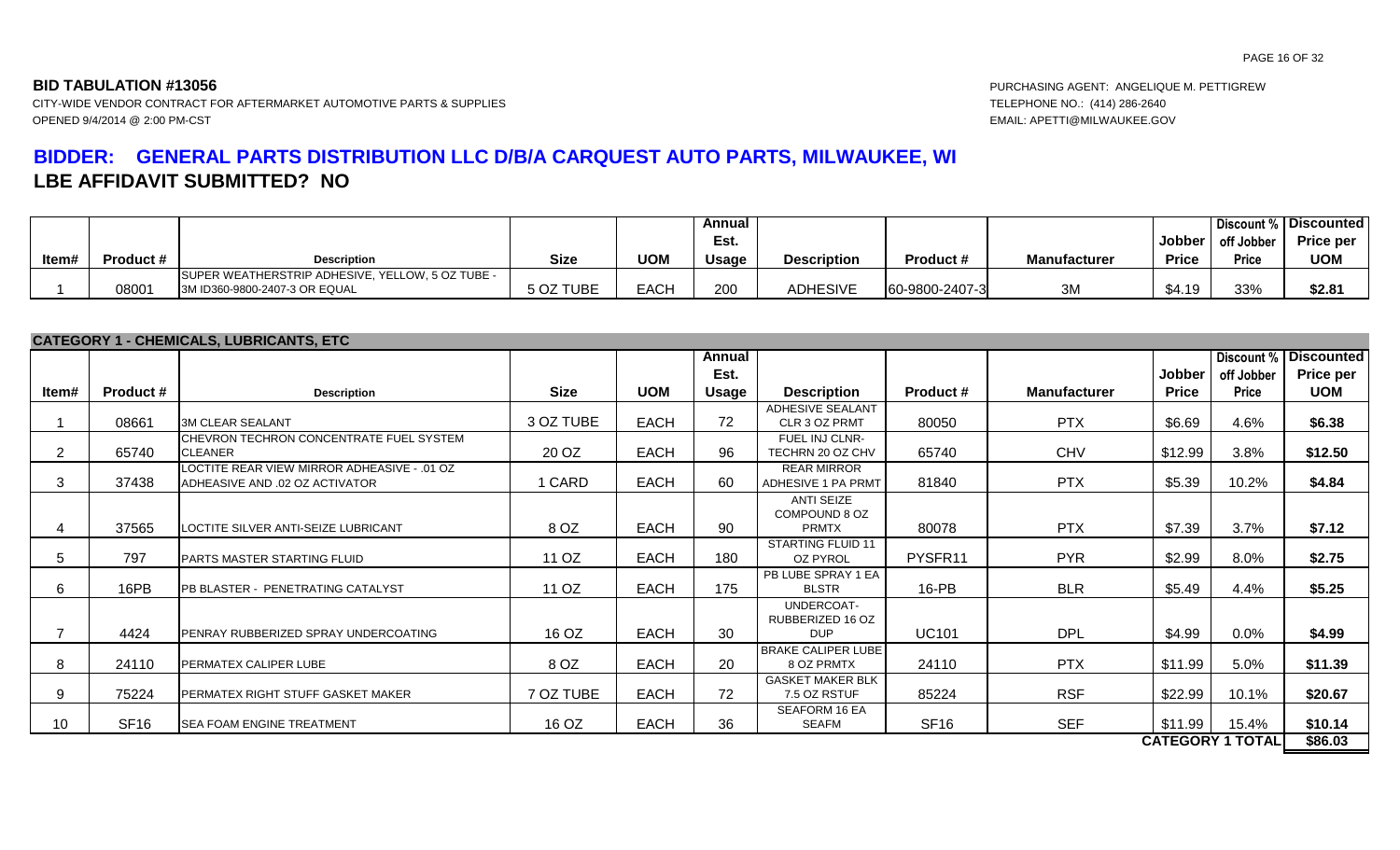CITY-WIDE VENDOR CONTRACT FOR AFTERMARKET AUTOMOTIVE PARTS & SUPPLIES TELEPHONE NO.: (414) 286-2640 OPENED 9/4/2014 @ 2:00 PM-CST EMAIL: APETTI@MILWAUKEE.GOV

### **CATEGORY 2 - RADIATORS AND HEATER CORES**

|       |                  |                                               |             |             | Annual       |                          |                  |                     |              | Discount %              | <b>Discounted</b> |
|-------|------------------|-----------------------------------------------|-------------|-------------|--------------|--------------------------|------------------|---------------------|--------------|-------------------------|-------------------|
|       |                  |                                               |             |             | Est.         |                          |                  |                     | Jobber       | off Jobber              | <b>Price per</b>  |
| ltem# | <b>Product #</b> | <b>Description</b>                            | <b>Size</b> | <b>UOM</b>  | <b>Usage</b> | <b>Description</b>       | <b>Product #</b> | <b>Manufacturer</b> | <b>Price</b> | <b>Price</b>            | <b>UOM</b>        |
|       |                  | FOUR SEASONS AIR COMPRESSOR (2008 FORD CROWN  |             |             |              | AC CMPR NEW              |                  |                     |              |                         |                   |
|       | 68185            | VICTORIA)                                     | N/A         | <b>EACH</b> |              | W/CLUTCH 1 EA TFIF       | T68185           | <b>TFA</b>          | \$376.99     | 11.2%                   | \$334.77          |
|       |                  |                                               |             |             |              | PAG 46 W/ICE32 8 OZ      |                  |                     |              |                         |                   |
|       | 59003            | FOUR SEASONS 8 OZ BOTTLE PREMIUM PAG OIL      | 8 OZ BOTTLE | <b>EACH</b> |              | <b>INTER</b>             | GPL-5            | IDY                 | \$8.99       | 7.1%                    | \$8.35            |
|       |                  |                                               |             |             |              | <b>BLOWER MOTOR 1 EA</b> |                  |                     |              |                         |                   |
| 3     | 75763            | FOUR SEASONS FLANGED VENTED BLOWER MOTOR      | N/A         | <b>EACH</b> |              | <b>FCTRY</b>             | 75763            | <b>FAA</b>          | \$59.99      | 10.0%                   | \$53.99           |
|       |                  | RADIATOR-SPECTRA (2008-11 FORD CROWN VICTORIA |             |             |              | <b>RADIATOR 1 EA</b>     |                  |                     |              |                         |                   |
|       | <b>CU2852</b>    | POLICE INTERCEPTOR)                           | N/A         | <b>EACH</b> | 8            | TFRAD                    | 433988           | <b>TNO</b>          | \$170.99     | $0.0\%$                 | \$170.99          |
|       |                  |                                               |             |             |              | <b>RADIATOR 1 EA</b>     |                  |                     |              |                         |                   |
| 5     | CU1693           | <b>SPECTRA SUPREME OE STYLE RADIATOR</b>      | N/A         | <b>EACH</b> | 10           | TFRAD                    | 431333           | <b>TNO</b>          | \$163.99     | 12.8%                   | \$143.00          |
|       |                  |                                               |             |             |              | <b>RADIATOR 1 EA</b>     |                  |                     |              |                         |                   |
| 6     | <b>CU624</b>     | SPECTRA SUPREME OE STYLE RADIATOR             | N/A         | <b>EACH</b> | 6.           | TFRAD                    | 431344           | <b>TNO</b>          | \$269.99     | $1.8\%$                 | \$265.13          |
|       |                  |                                               |             |             |              | <b>HEATER CORE 1 EA</b>  |                  |                     |              |                         |                   |
|       | 399095           | VISTA PRO HEATER CORE                         | N/A         | <b>EACH</b> |              | <b>TFAIR</b>             | 399095           | <b>TDA</b>          | \$34.69      | 6.5%                    | \$32.44           |
|       |                  |                                               |             |             |              |                          |                  |                     |              | <b>CATEGORY 2 TOTAL</b> | \$1,008.66        |

### **CATEGORY 3 - ELECTRICAL**

|       |                  |                                                      |             |             | Annual |                            |                  |                     |              | Discount %              | <b>Discounted</b> |
|-------|------------------|------------------------------------------------------|-------------|-------------|--------|----------------------------|------------------|---------------------|--------------|-------------------------|-------------------|
|       |                  |                                                      |             |             | Est.   |                            |                  |                     | Jobber       | off Jobber              | <b>Price per</b>  |
| ltem# | <b>Product #</b> | <b>Description</b>                                   | <b>Size</b> | <b>UOM</b>  | Usage  | <b>Description</b>         | <b>Product #</b> | <b>Manufacturer</b> | <b>Price</b> | <b>Price</b>            | <b>UOM</b>        |
|       |                  |                                                      |             |             |        | WASHER PUMP 1 EA           |                  |                     |              |                         |                   |
|       | 172435           | ACI WINDSHEILD WASHER PUMP                           | N/A         | <b>EACH</b> |        | ACI                        | 172435           | <b>ACI</b>          | \$15.99      | 14.2%                   | \$13.72           |
|       |                  |                                                      |             |             |        | <b>BATTERY-SILVER 1 EA</b> |                  |                     |              |                         |                   |
|       | UL-34/78         | <b>EAST PENN/FEDERATED BATTERY</b>                   | N/A         | <b>EACH</b> | 26     | <b>ATOCF</b>               | 34/78-4          | <b>SVR</b>          | \$132.99     | 29.4%                   | \$93.89           |
|       |                  |                                                      |             |             |        | ALTERNATOR-NEW 1           |                  |                     |              |                         |                   |
| 3     | 91602            | <b>REMY NEW AUTOMOTIVE ALTERNATOR</b>                | N/A         | <b>EACH</b> | 4      | <b>EA TOUGH</b>            | 91602            | <b>PRB</b>          | \$169.99     | 7.8%                    | \$156.73          |
|       |                  |                                                      |             |             |        | OIL PRESSURE               |                  |                     |              |                         |                   |
| 4     | <b>PS135</b>     | STANDARD PS-135 OIL PRESSURE SWITCH                  | N/A         | <b>EACH</b> | 25     | SWITCH 1 EA BWD            | S383             | <b>BWD</b>          | \$8.29       | 11.9%                   | \$7.30            |
|       |                  | TOGGLE SWITCH, HEAVY DUTY, 12-36V DC - COLE HERSEE - |             |             |        |                            |                  |                     |              |                         |                   |
| 5     | 55065-02         | <b>NO SUBSTITUTE</b>                                 | N/A         | <b>EACH</b> | 6.     | NO BID                     | NO BID           | NO BID              | NO BID       | <b>NO BID</b>           | <b>NO BID</b>     |
| 6     | 3153             | USA REMANUFACTURED AUTOMOTIVE STARTER                | N/A         | <b>EACH</b> |        | NO BID                     | NO BID           | NO BID              | NO BID       | <b>NO BID</b>           | <b>NO BID</b>     |
|       | 6415             | USA REMANUFACTURED AUTOMOTIVE STARTER                | N/A         | <b>EACH</b> |        | NO BID                     | NO BID           | NO BID              | NO BID       | <b>NO BID</b>           | <b>NO BID</b>     |
| 8     | 8283             | USA REMANUFACTURED DOMESTIC ALTERNATOR               | N/A         | <b>EACH</b> | 85.    | NO BID                     | NO BID           | NO BID              | NO BID       | <b>NO BID</b>           | <b>NO BID</b>     |
| 9     | A2810            | USA REMANUFACTURED IMPORT ALTERNATOR                 | N/A         | <b>EACH</b> | 24     | NO BID                     | NO BID           | NO BID              | NO BID       | <b>NO BID</b>           | <b>NO BID</b>     |
|       |                  |                                                      |             |             |        |                            |                  |                     |              | <b>CATEGORY 3 TOTAL</b> | \$271.64          |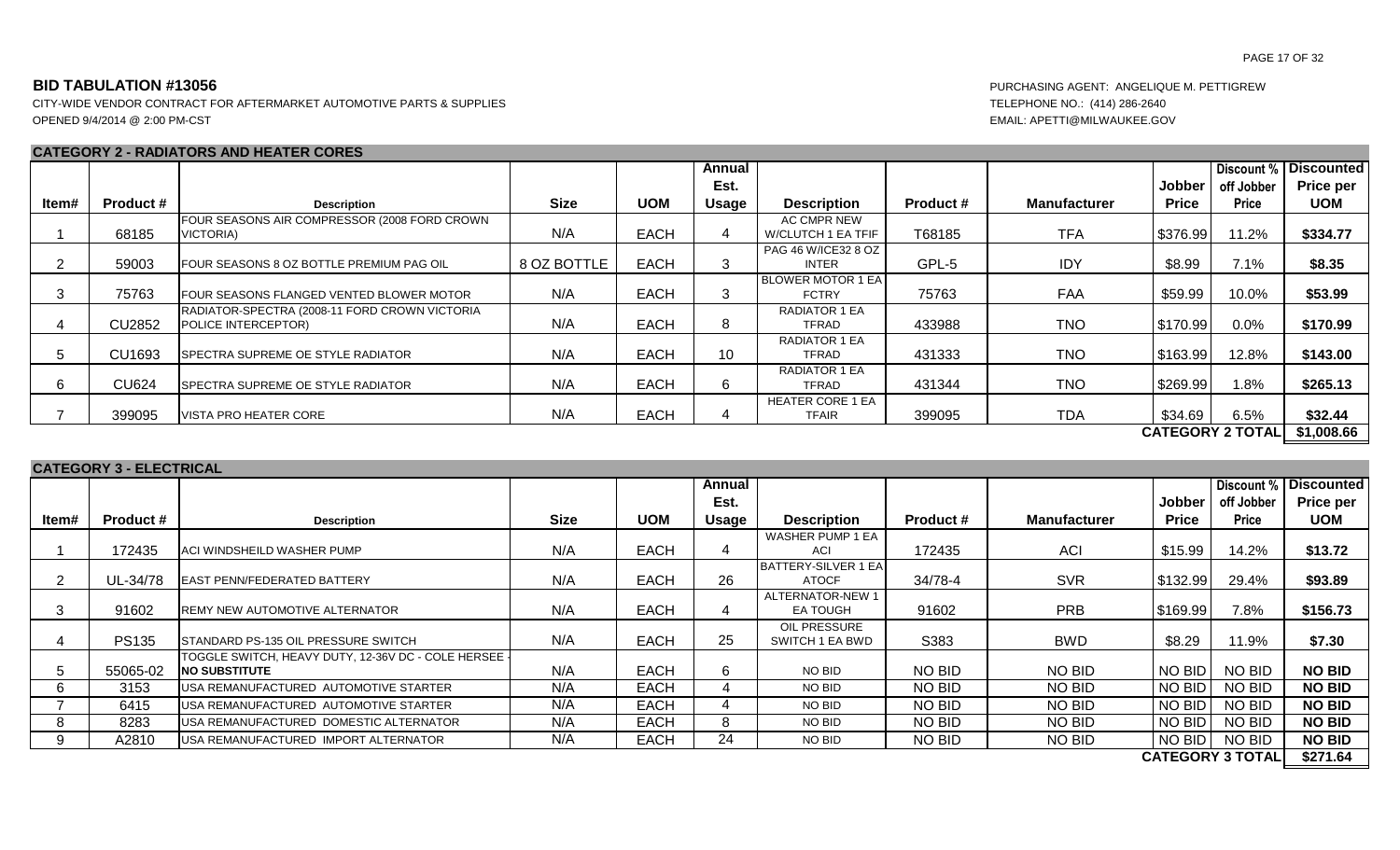CITY-WIDE VENDOR CONTRACT FOR AFTERMARKET AUTOMOTIVE PARTS & SUPPLIES TELEPHONE NO.: (414) 286-2640 OPENED 9/4/2014 @ 2:00 PM-CST EMAIL: APETTI@MILWAUKEE.GOV

# **CATEGORY 4 - EXHAUST/MUFFLERS**

|       |                  | <u>UAILUUINI TEANAUUINIUI LEINU</u>      |             |             |              |                              |                  |                     |              |                         |                              |
|-------|------------------|------------------------------------------|-------------|-------------|--------------|------------------------------|------------------|---------------------|--------------|-------------------------|------------------------------|
|       |                  |                                          |             |             | Annual       |                              |                  |                     |              |                         | <b>Discount % Discounted</b> |
|       |                  |                                          |             |             | Est.         |                              |                  |                     | Jobber       | off Jobber              | <b>Price per</b>             |
| ltem# | <b>Product #</b> | <b>Description</b>                       | <b>Size</b> | <b>UOM</b>  | <b>Usage</b> | <b>Description</b>           | <b>Product #</b> | <b>Manufacturer</b> | <b>Price</b> | <b>Price</b>            | <b>UOM</b>                   |
|       |                  |                                          |             |             |              | <b>IEXHAUST CLAMP 3" 50</b>  |                  |                     |              |                         |                              |
|       | 61               | NICKSON HEAVY DUTY MUFFLER CLAMP         | 3 INCH      | <b>EACH</b> | 220          | <b>EA MRWIL</b>              | 517300           | <b>MRW</b>          | \$3.99       | 9.5%                    | \$3.61                       |
|       |                  |                                          |             |             |              | <b>TAIL PIPE SPOUT 1 EAI</b> |                  |                     |              |                         |                              |
|       | 41097            | <b>IEXHAUST ELBOW-WALKER</b>             | N/A         | <b>EACH</b> | 4            | <b>WLKER</b>                 | 41097            | <b>WAL</b>          | \$24.99      | 16.9%                   | \$20.77                      |
|       |                  |                                          |             |             |              | CATALYTIC                    |                  |                     |              |                         |                              |
|       |                  |                                          |             |             |              | <b>CONVERTER 1 EA</b>        |                  |                     |              |                         |                              |
|       | 50525            | <b>IWALKER CATALYTIC CONVERTER-ULTRA</b> | N/A         | <b>EACH</b> |              | <b>WLKER</b>                 | 50525            | <b>WAL</b>          | \$394.99     | 0.0%                    | \$394.99                     |
|       |                  |                                          |             |             |              | <b>LEXHAUST CLAMP 2-1/4</b>  |                  |                     |              |                         |                              |
|       | 86               | NICKSON HEAVY DUTY MUFFLER CLAMP         | $2 - 1/4"$  | <b>EACH</b> | 130          | 50 EA MRWI                   | 517214           | <b>MRW</b>          | \$3.49       | 23.8%                   | \$2.66                       |
|       |                  |                                          |             |             |              |                              |                  |                     |              | <b>CATEGORY 4 TOTAL</b> | \$422.03                     |

| <b>CATEGORY 5 - IGNITION/EMISSION CONTROL PARTS</b> |  |
|-----------------------------------------------------|--|

|       |                  |                                                                           |             |             | Annual       |                                         |                  |                     |              | Discount %              | <b>Discounted</b> |
|-------|------------------|---------------------------------------------------------------------------|-------------|-------------|--------------|-----------------------------------------|------------------|---------------------|--------------|-------------------------|-------------------|
|       |                  |                                                                           |             |             | Est.         |                                         |                  |                     | Jobber       | off Jobber              | Price per         |
| ltem# | <b>Product #</b> | <b>Description</b>                                                        | <b>Size</b> | <b>UOM</b>  | <b>Usage</b> | <b>Description</b>                      | <b>Product #</b> | <b>Manufacturer</b> | <b>Price</b> | <b>Price</b>            | <b>UOM</b>        |
|       |                  |                                                                           |             |             |              |                                         |                  |                     |              |                         |                   |
|       | DC20008          | DELPHI DISTRIBUTOR ROTOR                                                  | N/A         | <b>EACH</b> | 8            | <b>DISTRIBUTOR ROTOR</b><br>1 EA BWD    | D236P            | <b>BWD</b>          | \$11.99      | 8.3%                    | \$10.99           |
|       |                  |                                                                           |             |             |              | <b>OXYGEN SENSOR 1</b>                  |                  |                     |              |                         |                   |
|       | 234-4012         | <b>DENSO OXYGEN SENSOR</b>                                                | N/A         | <b>EACH</b> | 18           | EA DENSO                                | 234-4012         | <b>NDE</b>          | \$37.99      | 29.6%                   | \$26.74           |
|       | <b>DR474</b>     | DISTRIBUTION CAP - STANDARD (2000 GMC 2500 W/5.7R)                        | N/A         | <b>EACH</b> | 20           | <b>DISTRIBUTOR CAP 1</b><br>EA BWD      | C282P            | <b>BWD</b>          | \$43.99      | 0.0%                    | \$43.99           |
|       |                  |                                                                           |             |             |              | 5/16" X 25' FUEL HOSE                   |                  |                     |              |                         |                   |
|       | 27003            | GATES® SAFETY STRIPE II® - FUEL LINE/PCV/EEC HOSE                         | 5/16"x25"   | FT.         | 17           | 1 FT HBDI                               | 24078            | <b>HBD</b>          | \$1.49       | 30.2%                   | \$1.04            |
|       | 234-4669         | O.E. STYLE OXYGEN SENOR - DENSO (2003 GMC SIERRA<br>2500 W/6.0L-UPSTREAM) | N/A         | <b>EACH</b> |              | OXYGEN SENSOR 1<br>EA DENSO             | 234-4669         | <b>NDE</b>          | \$89.99      | 24.2%                   | \$68.21           |
|       | 438              | SPARK PLUG - CHAMPION (RC 12ECC) - NO SUBSTITUTE                          | N/A         | <b>EACH</b> | 56           | <b>SPARK PLUG-COPPER</b><br>1 EA CHMPN  | 438              | <b>CHA</b>          | \$2.19       | 5.0%                    | \$2.08            |
|       | <b>RU445</b>     | STANDARD BLOWER MOTOR RESISTOR                                            | N/A         | <b>EACH</b> | 6            | <b>BLOWER MOTOR</b><br>RESISTO 1 EA BWD | <b>RU1138</b>    | <b>BWD</b>          | \$15.99      | $1.8\%$                 | \$15.70           |
|       | AS <sub>5</sub>  | STANDARD PREMIUM MAP SENSOR                                               | N/A         | <b>EACH</b> |              | MAP SENSOR 1 EA<br>BWD                  | EC1602P          | BWD                 | \$35.99      | $0.0\%$                 | \$35.99           |
|       |                  |                                                                           |             |             |              |                                         |                  |                     |              | <b>CATEGORY 5 TOTAL</b> | \$204.75          |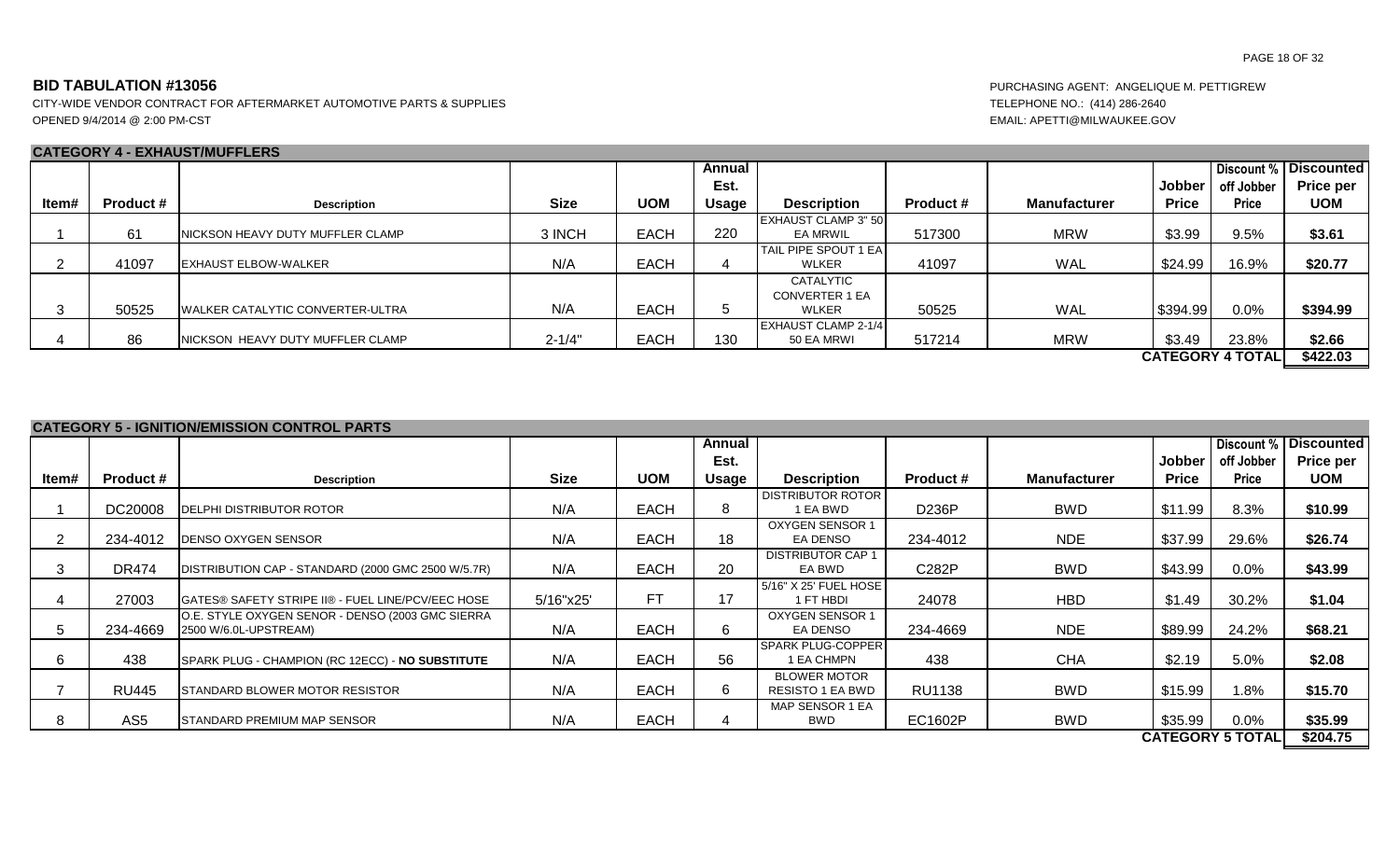# **BID TABULATION #13056** PURCHASING AGENT: ANGELIQUE M. PETTIGREW

|       | <b>CATEGORY 6 - SUSPENSION</b> |                                                    |             |             |        |                                                 |                  |                     |               |                         |                   |
|-------|--------------------------------|----------------------------------------------------|-------------|-------------|--------|-------------------------------------------------|------------------|---------------------|---------------|-------------------------|-------------------|
|       |                                |                                                    |             |             | Annual |                                                 |                  |                     |               | Discount %              | <b>Discounted</b> |
|       |                                |                                                    |             |             | Est.   |                                                 |                  |                     | <b>Jobber</b> | off Jobber              | Price per         |
| ltem# | <b>Product #</b>               | <b>Description</b>                                 | <b>Size</b> | <b>UOM</b>  | Usage  | <b>Description</b>                              | <b>Product #</b> | <b>Manufacturer</b> | <b>Price</b>  | <b>Price</b>            | <b>UOM</b>        |
|       |                                | HB88508-AB CENTER SUPPORT BEARING ASSEMBLY - SKF   | N/A         | <b>EACH</b> | 6.     | <b>CNTR SUPPORT</b><br><b>BEARING 1 EA NATN</b> | HB-88508-AB      | <b>BCA</b>          | \$32.99       | 0.0%                    | \$32.99           |
| 2     | 32293                          | <b>IMONROE SHOCK ABSORBER</b>                      | N/A         | <b>EACH</b> | 38     | <b>GAS-MATIC LT SHOCK</b><br>1 EA MONRO         | 59367            | <b>MON</b>          | \$25.99       | 0.0%                    | \$25.99           |
| 3     | K8685                          | MOOG LOWER BALL JOINT                              | N/A         | <b>EACH</b> | 36     | <b>BALL JOINT 1 EA</b><br><b>MOOG</b>           | K8685            | <b>MOO</b>          | \$71.99       | 25.9%                   | \$53.34           |
| 4     | K8953                          | <b>MOOG STABILIZER BAR LINK KIT</b>                | N/A         | <b>EACH</b> | 16     | SWAY BAR LINK KIT 1<br>EA MOOG                  | K8953            | <b>MOO</b>          | \$69.99       | 22.6%                   | \$54.17           |
| 5     | K6722                          | <b>IMOOG STEERING IDLER ARM BRACKET</b>            | N/A         | <b>EACH</b> | 6      | <b>IDLER ARM BRACKET</b><br>1 EA MOOG           | K6722            | <b>MOO</b>          | \$96.99       | 22.8%                   | \$74.88           |
| 6     | <b>ES2836RL</b>                | MOOG TIE ROD END                                   | N/A         | <b>EACH</b> | 34     | TIE ROD END 1 EA<br><b>MOOG</b>                 | <b>ES2836RL</b>  | <b>MOO</b>          | \$54.99       | 26.2%                   | \$40.58           |
|       | 401-1633                       | <b>IRAYBESTOS PROF GRADE CHASSIS INNER TIE ROD</b> | N/A         | <b>EACH</b> | 12     | TIE ROD END 1 EA<br><b>MOOG</b>                 | ES3494           | <b>MOO</b>          | \$42.99       | 26.1%                   | \$31.77           |
| 8     | 401-1874                       | RAYBESTOS PROF GRADE CHASSIS OUTER TIE ROD         | N/A         | <b>EACH</b> | 24     | TIE ROD END 1 EA<br><b>MOOG</b>                 | ES3694           | <b>MOO</b>          | \$53.99       | 20.0%                   | \$43.19           |
| 9     | 715041                         | <b>IRAYBESTOS PROF GRADE WHEEL HUB ASSEMBLY</b>    | N/A         | <b>EACH</b> | 4      | <b>HUB &amp; BEARING ASSY</b><br>1 EA MHBAS     | 515041           | MHB                 | \$200.99      | 8.9%                    | \$183.10          |
| 10    | 718510                         | <b>IRAYBESTOS PROF GRADE WHEEL HUB REPAIR KIT</b>  | N/A         | <b>EACH</b> | 40     | <b>HUB BEARING REP KIT</b><br>I EA MHBAS        | 518510           | MHB                 | \$72.99       | 6.0%                    | \$68.61           |
|       |                                |                                                    |             |             |        |                                                 |                  |                     |               | <b>CATEGORY 6 TOTAL</b> | \$608.63          |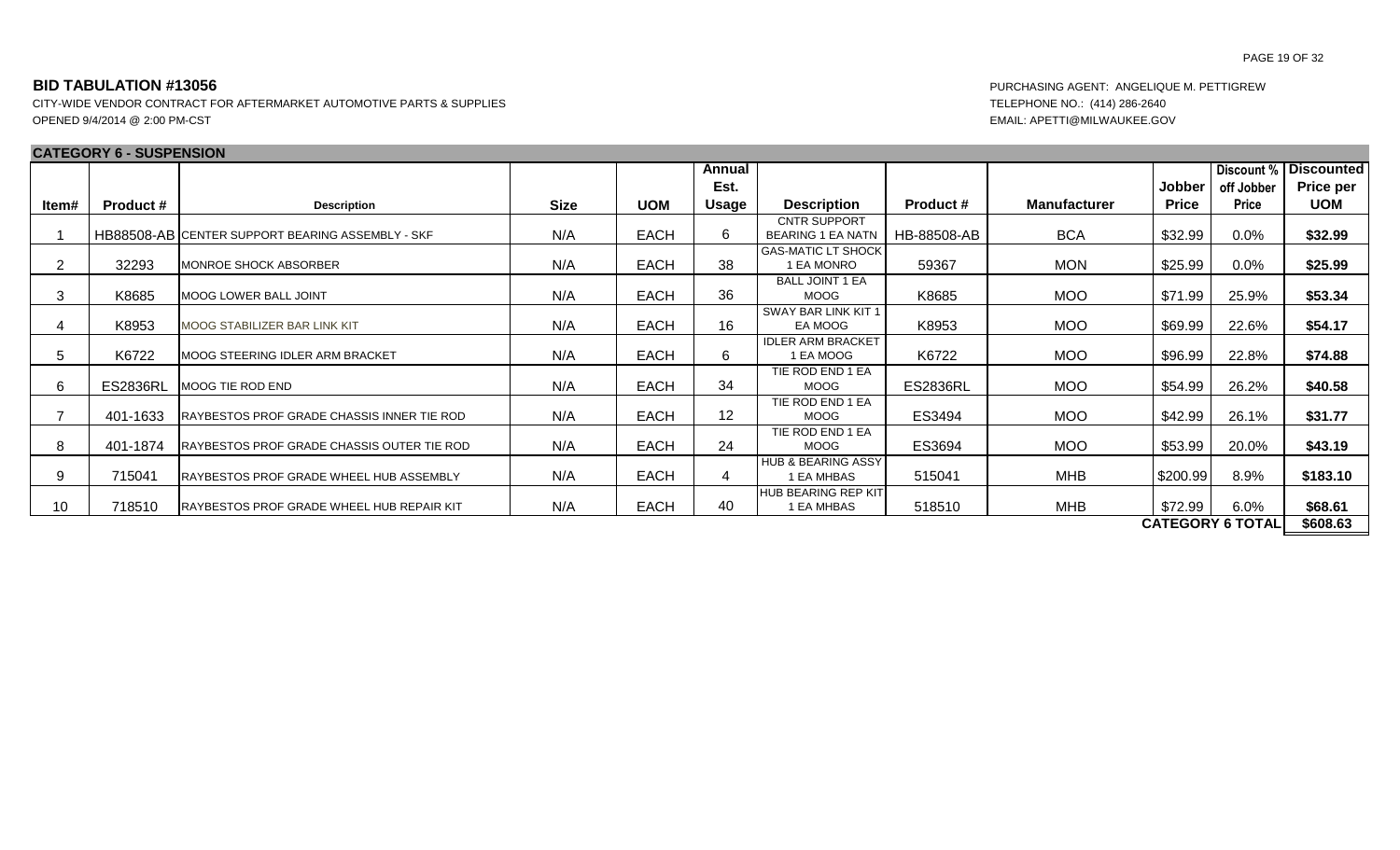CITY-WIDE VENDOR CONTRACT FOR AFTERMARKET AUTOMOTIVE PARTS & SUPPLIES TELEPHONE NO.: (414) 286-2640 OPENED 9/4/2014 @ 2:00 PM-CST EMAIL: APETTI@MILWAUKEE.GOV

### **CATEGORY 7 - MISCELLANEOUS AUTOMOTIVE PARTS**

| Est.                                                                                                                                                                        |               |               | <b>Discount % Discounted</b> |
|-----------------------------------------------------------------------------------------------------------------------------------------------------------------------------|---------------|---------------|------------------------------|
|                                                                                                                                                                             | <b>Jobber</b> | off Jobber    | <b>Price per</b>             |
| <b>Size</b><br><b>UOM</b><br>Item#<br><b>Product #</b><br><b>Usage</b><br><b>Description</b><br>Product #<br><b>Manufacturer</b><br><b>Description</b>                      | <b>Price</b>  | <b>Price</b>  | <b>UOM</b>                   |
| <b>BRAKE ROTOR 1 EA</b>                                                                                                                                                     |               |               |                              |
| N/A<br><b>EACH</b><br>YH145528<br><b>WES</b><br>580184R<br>14<br>$\overline{\mathbf{1}}$<br>2004-12 CHEVY MALIBU FRONT BRAKE ROTOR<br>WREVR                                 | \$40.99       | 26.1%         | \$30.29                      |
|                                                                                                                                                                             |               |               |                              |
| FUEL PUMP                                                                                                                                                                   |               |               |                              |
| <b>EACH</b><br>FG0111<br><b>MST</b><br>2<br>DELPHI ELECTRONIC FUEL PUMP<br>N/A<br>32<br><b>ASSEMBLY 1 EA AIRTX</b><br>E3542M                                                | \$259.99      | 6.6%          | \$242.83                     |
| DORMAN FRONT RIGHT HAND THREAD WHEEL LUG NUT<br>LUG NUT 25 PA<br><b>EACH</b><br>611-016<br><b>DAG</b><br>3<br>611-016<br>10<br>20<br><b>ATOGD</b><br>(1/2-20 RHT 13/16 HEX) | \$44.99       | 5.0%          | \$42.74                      |
| <b>REAR AXLE SHAFT KIT</b>                                                                                                                                                  |               |               |                              |
| <b>EACH</b><br><b>DOR</b><br>N/A<br>16<br>630-413<br>630-413<br>4<br>1 PC DORMA<br>DORMAN REAR AXLE SHAFT                                                                   | \$243.99      | 30.5%         | \$169.57                     |
| WHEEL STUD M12-1.5                                                                                                                                                          |               |               |                              |
| N/A<br><b>EACH</b><br>5<br>24<br><b>DAG</b><br>610-414<br>610-414<br>DORMAN WHEEL LUG STUD<br>1 EA ATOGD                                                                    | \$16.99       | 5.0%          | \$16.14                      |
| UNION 3/16 USA 1 EA                                                                                                                                                         |               |               |                              |
| N/A<br><b>EACH</b><br>AGS<br>6<br>123300<br>16<br>BLU-3C<br>EDELMANN INVERTED FLARED FITTING<br><b>AMRGR</b>                                                                | \$3.09        | 38.2%         | \$1.91                       |
| 3/16" TUBE X<br>EDELMANN STANDARD STEEL NUT MALE INVERTED FLARE<br>TUBE NUT 3/16 5 EA                                                                                       |               |               |                              |
| <b>EACH</b><br><b>AGS</b><br>$\overline{7}$<br>$3/16'$ (3/8-24)<br>16<br><b>BLF-12C-5</b><br>121003<br><b>THREAD</b><br><b>AMRGR</b>                                        | \$4.99        | 31.5%         | \$3.42                       |
|                                                                                                                                                                             |               |               |                              |
| <b>EACH</b><br><b>STN</b><br>8<br>10817<br>N/A<br>11<br>CAP GAS 1 EA STANT<br>10817<br><b>GAS CAP - STANT</b>                                                               | \$8.99        | 18.9%         | \$7.29                       |
| 3/32"X50' WWVAC<br>3/32x50<br><b>HBD</b><br>9<br>27045<br>FT.<br>4 ROLLS<br>333850<br>GATES® - WET ARM WIPER HOSE<br>TUBG 1 FT HBDI                                         | \$0.79        | 51.9%         | \$0.38                       |
| V BELT-INDUSTRIAL                                                                                                                                                           |               |               |                              |
| <b>EACH</b><br>$\overline{2}$<br>10<br>3VX560<br>N/A<br>3VX560<br><b>VXW</b><br><b>GOODYEAR WEDGE BELT</b><br><b>GLVXD</b>                                                  | \$14.99       | 0.5%          | \$14.92                      |
| <b>BRAKE ROTOR 1 EA</b>                                                                                                                                                     |               |               |                              |
| <b>EACH</b><br>14<br>56825R<br>N/A<br>YH145259<br><b>WES</b><br>11<br>WREVR<br>RAYBESTOS - DISC BRAKE ROTOR (2000-6 GM TRK)                                                 | \$30.99       | 26.3%         | \$22.84                      |
| <b>BRAKE ROTOR 1 EA</b>                                                                                                                                                     |               |               |                              |
| 12<br>N/A<br><b>EACH</b><br>WES<br>580438R<br>RAYBESTOS - DISC BRAKE ROTOR (88-2000 GM K1,2)<br>14<br>WREVR<br>YH141453                                                     | \$22.99       | 11.5%         | \$20.35                      |
| <b>BRAKE ROTOR 1 EA</b><br>N/A<br><b>EACH</b><br>14<br>WES<br>56140R<br>RAYBESTOS - DISC BRAKE ROTOR (CAVALIER)<br>WREVR                                                    |               |               |                              |
| 13<br>YH141530<br>RAYBESTOS - DISC BRAKE ROTOR (HONDA INSIGHT 2010-                                                                                                         | \$21.49       | 28.4%         | \$15.39                      |
| 96087R<br><b>EACH</b><br>14<br><b>NO BID</b><br><b>NO BID</b><br>14<br>N/A<br>NO BID<br>(14)                                                                                | NO BID        | NO BID        | <b>NO BID</b>                |
| N/A<br><b>EACH</b><br>14<br>NO BID<br>NO BID<br>15<br>56655R<br>RAYBESTOS - DISC BRAKE ROTOR (MALIBU 97-05)<br>NO BID                                                       | NO BID        | NO BID        | <b>NO BID</b>                |
| <b>EACH</b><br><b>NO BID</b><br>16<br>56631R<br>N/A<br>14<br>NO BID<br>RAYBESTOS - DISC BRAKE ROTOR (VENTURE 97-05)<br>NO BID                                               | NO BID        | NO BID        | <b>NO BID</b>                |
| <b>EACH</b><br>$\overline{17}$<br>ATD699C<br>N/A<br>8<br>NO BID<br>NO BID<br>RAYBESTOS METALLIC BRAKE PAD<br>NO BID                                                         | NO BID        | NO BID        | <b>NO BID</b>                |
| <b>EACH</b><br>$\overline{18}$<br>56137R<br>90<br>NO BID<br>NO BID<br>N/A<br>NO BID<br>RAYBESTOS PROF GRADE BRAKE ROTOR                                                     | NO BID        | NO BID        | <b>NO BID</b>                |
| <b>EACH</b><br>152<br>NO BID<br>19<br>N/A<br>NO BID<br>H6054<br><b>SEALED BEAM HEADLAMP</b><br>NO BID                                                                       | NO BID        | <b>NO BID</b> | <b>NO BID</b>                |
| $\overline{20}$<br>620T<br>25 PER PKG<br><b>PACKAGE</b><br>6<br>NO BID<br>NO BID<br>STAR BRIGHT SURFACE PREPERATION PADS<br>NO BID                                          | NO BID        | <b>NO BID</b> | <b>NO BID</b>                |
| SURFACE CONDITIONING DISCS, 2" COARSE - ROLOC                                                                                                                               |               |               |                              |
| 21<br>07480<br><b>BX</b><br><b>NO BID</b><br><b>NO BID</b><br>25 PER BOX<br>10 <sup>°</sup><br>STYLE - 3M<br>NO BID                                                         | NO BID        | <b>NO BID</b> | <b>NO BID</b>                |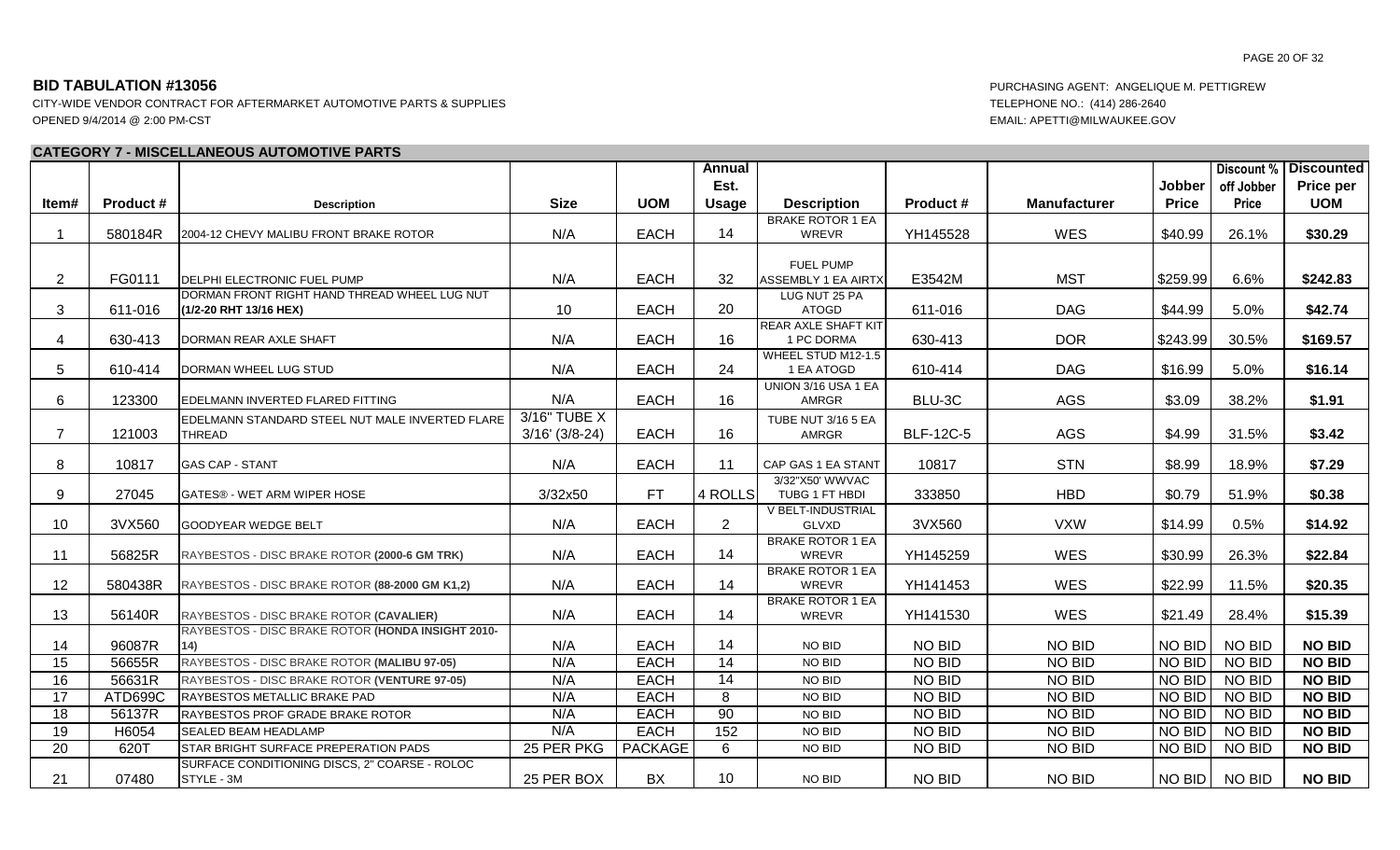CITY-WIDE VENDOR CONTRACT FOR AFTERMARKET AUTOMOTIVE PARTS & SUPPLIES TELEPHONE NO.: (414) 286-2640 OPENED 9/4/2014 @ 2:00 PM-CST EMAIL: APETTI@MILWAUKEE.GOV

# **CATEGORY 7 - MISCELLANEOUS AUTOMOTIVE PARTS (CONTINUED)**

|       |           |                                          |             |             | Annual       |                    |               |                                        |              |                         | <b>Discount % Discounted</b> |
|-------|-----------|------------------------------------------|-------------|-------------|--------------|--------------------|---------------|----------------------------------------|--------------|-------------------------|------------------------------|
|       |           |                                          |             |             | Est.         |                    |               |                                        | Jobber I     | off Jobber              | <b>Price per</b>             |
| ltem# | Product # | <b>Description</b>                       | <b>Size</b> | <b>UOM</b>  | <b>Usage</b> | <b>Description</b> | Product #     | <b>Manufacturer</b>                    | <b>Price</b> | <b>Price</b>            | <b>UOM</b>                   |
| 22    | $22 - 1$  | <b>ITRICO® EXACT FITt® - WIPER BLADE</b> | N/A         | <b>EACH</b> | 16           | NO BID             | <b>NO BID</b> | NO BID                                 | NO BID       | <b>NO BID</b>           | <b>NO BID</b>                |
| 23    | 51394     | <b>WIX FILTERS OIL FILTERS</b>           | N/A         | EACH        | 12           | NO BID             | <b>NO BID</b> | NO BID                                 | NO BID       | NO BID                  | <b>NO BID</b>                |
|       |           |                                          |             |             |              |                    |               |                                        |              | <b>CATEGORY 7 TOTAL</b> | \$588.06                     |
|       |           |                                          |             |             |              |                    |               | CATEGODIES 1-7 GRAND TOTALL \$3 180 81 |              |                         |                              |

**\$3,189.81 CATEGORIES 1-7 GRAND TOTAL**

### **CATEGORY - MISCELLANEOUS**

# **NOTE: BIDDER MUST COMPLETE AND RETURN ATTACHMENT "A" WITH THIS BID TO BE ELIGIBLE FOR AN AWARD. BIDDER QUOTING "DISCOUNT % OFF" MUST PROVIDE THE CURRENT JOBBER**

|                   | <b>BRAKE PARTS</b>       |                       | <b>SUSPENSION PARTS</b> |                   |
|-------------------|--------------------------|-----------------------|-------------------------|-------------------|
| <b>Brand Name</b> | <b>Brand Description</b> | <b>Percentage Off</b> | <b>Brand Name</b>       | <b>Brand Desc</b> |
| <b>WEAREVER</b>   | <b>WEAREVER</b>          | 26.9%                 | <b>DRIVEWORKS</b>       | <b>DRIVEWORKS</b> |

|                   |                             |                       | .                 | .                                  |
|-------------------|-----------------------------|-----------------------|-------------------|------------------------------------|
|                   | <b>CHEMICALS/LUBRICANTS</b> |                       |                   |                                    |
| <b>Brand Name</b> | <b>Brand Description</b>    | <b>Percentage Off</b> |                   | <b>MISCELLANEOUS PARTS/SUPPLIE</b> |
| <b>WEAREVER</b>   | <b>I</b> WEAREVER           |                       | <b>Brand Name</b> | <b>Brand Description</b>           |
| <b>AAP</b>        | ΔΔΡ<br><sub>nn</sub>        | 25.6%                 |                   |                                    |

|                               | AIR CONDITIONING/HEATER PARTS |                       | <b>IGNITION/EMISSION</b> |                   |            |
|-------------------------------|-------------------------------|-----------------------|--------------------------|-------------------|------------|
| <b>Brand Name</b>             | <b>Brand Description</b>      | <b>Percentage Off</b> |                          | <b>Brand Name</b> | Bı         |
| <b>IFACTORY</b><br><b>AIR</b> | <b>IFACTORY AIR</b>           | 12.9%                 | <b>IBWD</b>              |                   | <b>BWD</b> |
| <b>TOUGHONE</b>               | <b>ITOUGHONE</b>              | 7.0%                  |                          |                   |            |

| <b>ELECTRICAL PARTS</b> |                          |                       |  |  |  |  |  |
|-------------------------|--------------------------|-----------------------|--|--|--|--|--|
| <b>Brand Name</b>       | <b>Brand Description</b> | <b>Percentage Off</b> |  |  |  |  |  |
| <b>TOUGHTONE</b>        | <b>TOUGHONE</b>          | $8.0\%$               |  |  |  |  |  |

| <b>EXHAUST PARTS</b> |                          |                       |  |  |  |  |  |  |  |  |
|----------------------|--------------------------|-----------------------|--|--|--|--|--|--|--|--|
| <b>Brand Name</b>    | <b>Brand Description</b> | <b>Percentage Off</b> |  |  |  |  |  |  |  |  |
| <b>WALKER</b>        | <b>WALKRE</b>            | 5.0%                  |  |  |  |  |  |  |  |  |
| <b>MARWELL</b>       | <b>MARWELL</b>           | 28.4%                 |  |  |  |  |  |  |  |  |

| <b>RAKE PARTS</b>        |                       | <b>SUSPENSION PARTS</b> |                          |                       |  |  |  |  |
|--------------------------|-----------------------|-------------------------|--------------------------|-----------------------|--|--|--|--|
| <b>Brand Description</b> | <b>Percentage Off</b> | <b>Brand Name</b>       | <b>Brand Description</b> | <b>Percentage Off</b> |  |  |  |  |
|                          | 26.9%                 | <b>DRIVEWORKS</b>       | <b>IDRIVEWORKS</b>       | 7.0%                  |  |  |  |  |
|                          |                       | <b>MOOG</b>             | MOOG                     | 26.0%                 |  |  |  |  |

| <b>MISCELLANEOUS PARTS/SUPPLIES</b>                                    |  |  |  |  |  |  |  |  |  |  |  |
|------------------------------------------------------------------------|--|--|--|--|--|--|--|--|--|--|--|
| <b>Brand Name</b><br><b>Percentage Off</b><br><b>Brand Description</b> |  |  |  |  |  |  |  |  |  |  |  |
|                                                                        |  |  |  |  |  |  |  |  |  |  |  |

| <b>IONING/HEATER PARTS</b> |                |            |                   | <b>IGNITION/EMISSION CONTROL PARTS</b> |                       |
|----------------------------|----------------|------------|-------------------|----------------------------------------|-----------------------|
| <b>Brand Description</b>   | Percentage Off |            | <b>Brand Name</b> | <b>Brand Description</b>               | <b>Percentage Off</b> |
|                            | 2.9%           | <b>BWD</b> |                   | <b>IBWD</b>                            | 12.0%                 |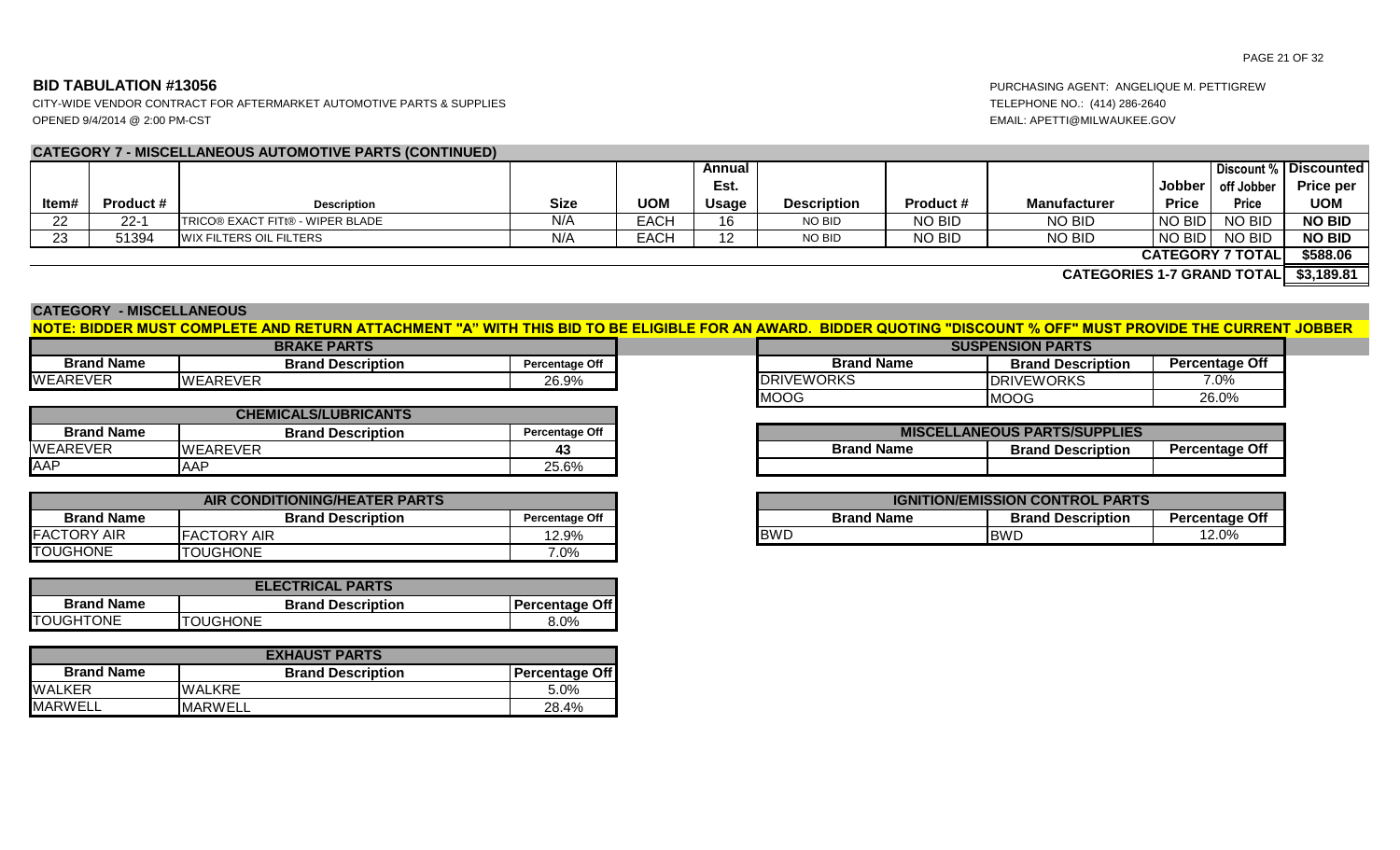# **BIDDER: LAKESIDE INTERNATIONAL TRUCKS, LLC, MILWAUKEE, WI LBE AFFIDAVIT SUBMITTED? NO**

**BID TABULATION #13056** PURCHASING AGENT: ANGELIQUE M. PETTIGREW

|       |                  |                                                  |             |             | Annual          |                    |                  |                     |              |            | Discount %   Discounted |
|-------|------------------|--------------------------------------------------|-------------|-------------|-----------------|--------------------|------------------|---------------------|--------------|------------|-------------------------|
|       |                  |                                                  |             |             | Est.            |                    |                  |                     | Jobber       | off Jobber | <b>Price per</b>        |
| Item# | <b>Product #</b> | <b>Description</b>                               | <b>Size</b> | <b>UOM</b>  | <b>Usage</b>    | <b>Description</b> | <b>Product #</b> | <b>Manufacturer</b> | <b>Price</b> | Price      | <b>UOM</b>              |
|       |                  | SUPER WEATHERSTRIP ADHESIVE, YELLOW, 5 OZ TUBE - |             |             |                 |                    |                  |                     |              |            |                         |
|       | 6001             | 3M ID360-9800-2407-3 OR EQUAL                    | 5 OZ TUBE   | <b>EACH</b> | 20 <sub>C</sub> | <b>ADHESIVE</b>    | 60-9800-2407-3   | 3M                  | \$4.19       | 33%        | \$2.81                  |

### **CATEGORY 1 - CHEMICALS, LUBRICANTS, ETC**

|       |                  | <u>UAILUUNI I-UILMIUALU, LUDINUAITIU, LIU</u>                                 |             |             |        |                        |                  |                     |              |                         |                         |
|-------|------------------|-------------------------------------------------------------------------------|-------------|-------------|--------|------------------------|------------------|---------------------|--------------|-------------------------|-------------------------|
|       |                  |                                                                               |             |             | Annual |                        |                  |                     |              |                         | Discount %   Discounted |
|       |                  |                                                                               |             |             | Est.   |                        |                  |                     | Jobber       | off Jobber              | <b>Price per</b>        |
| Item# | <b>Product #</b> | <b>Description</b>                                                            | <b>Size</b> | <b>UOM</b>  | Usage  | <b>Description</b>     | <b>Product #</b> | <b>Manufacturer</b> | <b>Price</b> | <b>Price</b>            | <b>UOM</b>              |
|       | 08661            | <b>3M CLEAR SEALANT</b>                                                       | 3 OZ TUBE   | <b>EACH</b> | 72     | <b>SEALANT</b>         | 8661             | 3M                  | \$9.12       | 40%                     | \$5.47                  |
|       | 65740            | CHEVRON TECHRON CONCENTRATE FUEL SYSTEM<br>CLEANER                            | 20 OZ       | <b>EACH</b> | 86     | <b>CLEANER</b>         | 65740            | <b>CHEVRON</b>      | \$13.50      | 40%                     | \$8.10                  |
|       | 37438            | LOCTITE REAR VIEW MIRROR ADHEASIVE - .01 OZ<br>ADHEASIVE AND .02 OZ ACTIVATOR | I CARD      | <b>EACH</b> | 60     | ADHESIVE               | 37436            | <b>LOCTITE</b>      | \$3.18       | 40%                     | \$1.91                  |
|       | 37565            | LOCTITE SILVER ANTI-SEIZE LUBRICANT                                           | 8 OZ        | <b>EACH</b> | 90     | LUBRICANT              | 37565            | <b>LOCTITE</b>      | \$11.54      | 40%                     | \$6.92                  |
|       | 797              | PARTS MASTER STARTING FLUID                                                   | 11 OZ       | EACH        | 180    | I STARTING FLUID I     | 797              | <b>PARTS MASTER</b> | \$2.98       | 40%                     | \$1.79                  |
|       | 16PB             | PB BLASTER - PENETRATING CATALYST                                             | 11 OZ       | <b>EACH</b> | 175    | <b>PENETRATING OIL</b> | 16PB             | <b>BLASTER</b>      | \$6.14       | 40%                     | \$3.68                  |
|       | 4424             | PENRAY RUBBERIZED SPRAY UNDERCOATING                                          | 16 OZ       | <b>EACH</b> | 30     | <b>UNDERCOATING</b>    | <b>NAL4424</b>   | <b>PENRAY</b>       | \$8.70       | 40%                     | \$5.22                  |
|       | 24110            | PERMATEX CALIPER LUBE                                                         | 8 OZ        | <b>EACH</b> | 20     | <b>LUBE</b>            | 24110            | <b>PERMATEX</b>     | \$21.18      | 40%                     | \$12.71                 |
|       | 75224            | PERMATEX RIGHT STUFF GASKET MAKER                                             | 7 OZ TUBE   | <b>EACH</b> | 72     | <b>GASKET MAKER</b>    | 75224            | <b>PERMATEX</b>     | \$25.98      | 40%                     | \$15.59                 |
| 10    | <b>SF16</b>      | <b>ISEA FOAM ENGINE TREATMENT</b>                                             | 16 OZ       | EACH        | 36     | <b>ENG TREATMENT</b>   | SF <sub>16</sub> | <b>SEA FOAM</b>     | \$10.50      | 40%                     | \$6.30                  |
|       |                  |                                                                               |             |             |        |                        |                  |                     |              | <b>CATEGORY 1 TOTAL</b> | \$67.69                 |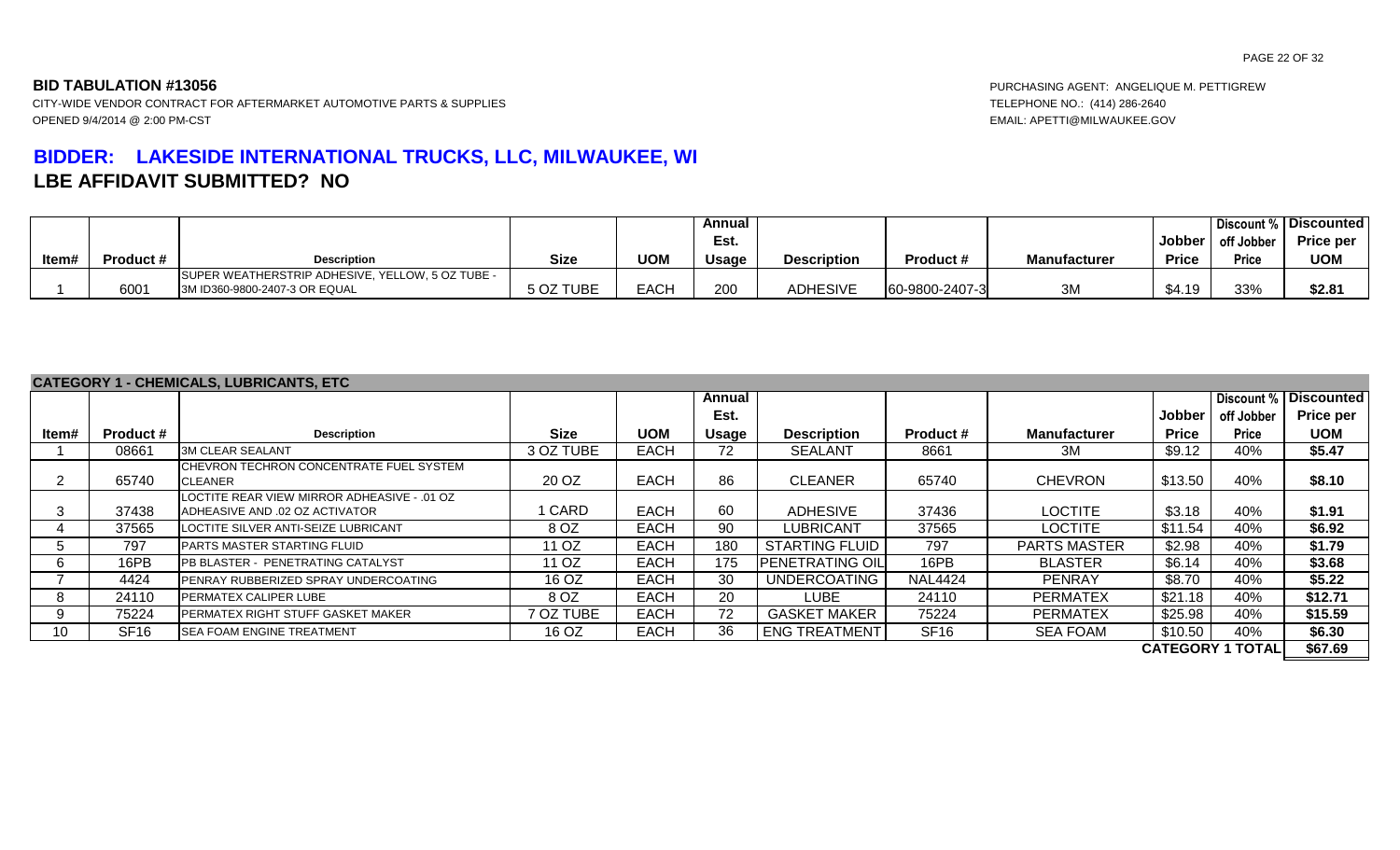CITY-WIDE VENDOR CONTRACT FOR AFTERMARKET AUTOMOTIVE PARTS & SUPPLIES TELEPHONE NO.: (414) 286-2640 OPENED 9/4/2014 @ 2:00 PM-CST EMAIL: APETTI@MILWAUKEE.GOV

# **CATEGORY 2 - RADIATORS AND HEATER CORES**

|       |                  |                                               |             |             | Annual       |                       |                  |                     |              |                         | Discount %   Discounted |
|-------|------------------|-----------------------------------------------|-------------|-------------|--------------|-----------------------|------------------|---------------------|--------------|-------------------------|-------------------------|
|       |                  |                                               |             |             | Est.         |                       |                  |                     | Jobber       | off Jobber              | Price per               |
| ltem# | <b>Product #</b> | <b>Description</b>                            | Size        | <b>UOM</b>  | <b>Usage</b> | <b>Description</b>    | <b>Product #</b> | <b>Manufacturer</b> | <b>Price</b> | <b>Price</b>            | <b>UOM</b>              |
|       |                  | FOUR SEASONS AIR COMPRESSOR (2008 FORD CROWN  |             |             |              |                       |                  |                     |              |                         |                         |
|       | 68185            | VICTORIA)                                     | N/A         | <b>EACH</b> |              | <b>AIR COMPRESSOR</b> | UPT68185         | <b>FOUR SEASON</b>  | \$645.58     | 40%                     | \$387.35                |
|       | 59003            | FOUR SEASONS 8 OZ BOTTLE PREMIUM PAG OIL      | 8 OZ BOTTLE | <b>EACH</b> |              | PAG OIL               | UPT590034S       | <b>FOUR SEASON</b>  | \$13.72      | 40%                     | \$8.23                  |
|       | 75763            | FOUR SEASONS FLANGED VENTED BLOWER MOTOR      | N/A         | <b>EACH</b> |              | <b>BLOWER MOTOR</b>   | UPT75763         | <b>FOUR SEASON</b>  | \$82.20      | 40%                     | \$49.32                 |
|       |                  | RADIATOR-SPECTRA (2008-11 FORD CROWN VICTORIA |             |             |              |                       |                  |                     |              |                         |                         |
|       | CU2852           | POLICE INTERCEPTOR)                           | N/A         | <b>EACH</b> |              | <b>RADIATOR</b>       | UPTCU2852        | <b>SPECTRA</b>      | \$206.00     | 40%                     | \$123.60                |
|       | CU1693           | <b>ISPECTRA SUPREME OE STYLE RADIATOR</b>     | N/A         | <b>EACH</b> | 10           | <b>RADIATOR</b>       | UPTCU1693        | <b>SPECTRA</b>      | \$254.00     | 40%                     | \$152.40                |
|       | <b>CU624</b>     | <b>ISPECTRA SUPREME OE STYLE RADIATOR</b>     | N/A         | <b>EACH</b> |              | <b>RADIATOR</b>       | UPTCU624         | <b>SPECTRA</b>      | \$299.50     | 40%                     | \$179.70                |
|       | 399095           | <b>IVISTA PRO HEATER CORE</b>                 | N/A         | <b>EACH</b> |              | <b>HEATER CORE</b>    | <b>UPT94617</b>  | <b>SPECTRA</b>      | \$69.18      | 40%                     | \$41.51                 |
|       |                  |                                               |             |             |              |                       |                  |                     |              | <b>CATEGORY 2 TOTAL</b> | \$942.11                |

|       | <b>CATEGORY 3 - ELECTRICAL</b> |                                                                               |      |             |        |                    |                   |                       |               |                       |                                       |
|-------|--------------------------------|-------------------------------------------------------------------------------|------|-------------|--------|--------------------|-------------------|-----------------------|---------------|-----------------------|---------------------------------------|
|       |                                |                                                                               |      |             | Annual |                    |                   |                       |               |                       | Discount %   Discounted               |
|       |                                |                                                                               |      |             | Est.   |                    |                   |                       | <b>Jobber</b> | off Jobber            | <b>Price per</b>                      |
| ltem# | <b>Product #</b>               | <b>Description</b>                                                            | Size | <b>UOM</b>  | Usage  | <b>Description</b> | <b>Product #</b>  | <b>Manufacturer</b>   | <b>Price</b>  | <b>Price</b>          | <b>UOM</b>                            |
|       | 172435                         | <b>ACI WINDSHEILD WASHER PUMP</b>                                             | N/A  | <b>EACH</b> |        | <b>WASHER PUMP</b> | 172435            | ACI                   | \$28.42       | 40%                   | \$17.05                               |
|       | UL-34/78                       | <b>LEAST PENN/FEDERATED BATTERY</b>                                           | N/A  | <b>EACH</b> | 26     | <b>BATTERY</b>     | 78DTC             | <b>EXIDE</b>          | \$110.24      | 40%                   | \$66.14                               |
|       | 91602                          | <b>IREMY NEW AUTOMOTIVE ALTERNATOR</b>                                        | N/A  | <b>EACH</b> |        | <b>ALTERNATOR</b>  | UPT91602          | <b>REMY</b>           | \$271.98      | 40%                   | \$163.19                              |
|       | <b>PS135</b>                   | <b>ISTANDARD PS-135 OIL PRESSURE SWITCH</b>                                   | N/A  | <b>EACH</b> | 25     | <b>SWITCH</b>      | UPTPS135          | <b>STANDARD MOTOR</b> | \$15.00       | 40%                   | \$9.00                                |
|       | 55065-02                       | TOGGLE SWITCH, HEAVY DUTY, 12-36V DC - COLE HERSEE  <br><b>INO SUBSTITUTE</b> | N/A  | <b>EACH</b> | 6.     | <b>SWITCH</b>      | ZN5506502         | <b>COLE HERSEE</b>    | \$12.40       | 40%                   | \$7.44                                |
| -6    | 3153                           | <b>IUSA REMANUFACTURED AUTOMOTIVE STARTER</b>                                 | N/A  | EACH        |        | <b>STARTER</b>     | UPT25055          | <b>REMY</b>           | \$53.00       | 40%                   | \$31.80                               |
|       | 6415                           | <b>IUSA REMANUFACTURED AUTOMOTIVE STARTER</b>                                 | N/A  | <b>EACH</b> |        | <b>STARTER</b>     | UPT25529          | <b>REMY</b>           | \$91.50       | 40%                   | \$54.90                               |
| 8     | 8283                           | <b>IUSA REMANUFACTURED DOMESTIC ALTERNATOR</b>                                | N/A  | <b>EACH</b> | 8.     | <b>ALTERNATOR</b>  | <b>UPT21822DR</b> | <b>REMY</b>           | \$147.00      | 40%                   | \$88.20                               |
| 9     | A2810                          | <b>IUSA REMANUFACTURED IMPORT ALTERNATOR</b>                                  | N/A  | <b>EACH</b> | 24     | <b>ALTERNATOR</b>  | <b>UPT12334DR</b> | <b>REMY</b>           | \$200.00      | 40%                   | \$120.00                              |
|       |                                |                                                                               |      |             |        |                    |                   |                       |               | <b>CATEOODVATOTAL</b> | $A$ $F$ $F$ $\rightarrow$ $A$ $\land$ |

**\$557.72 CATEGORY 3 TOTAL**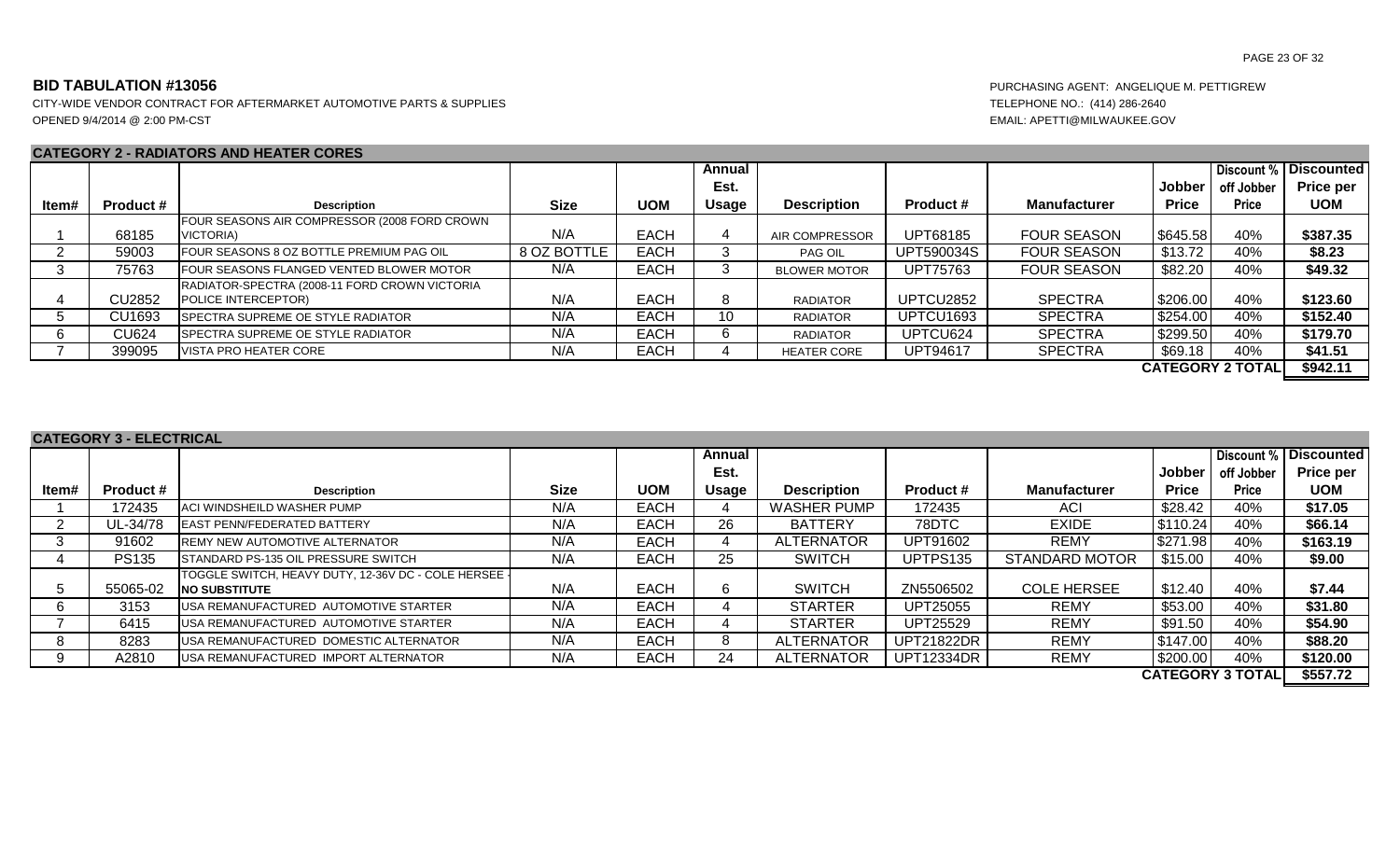CITY-WIDE VENDOR CONTRACT FOR AFTERMARKET AUTOMOTIVE PARTS & SUPPLIES TELEPHONE NO.: (414) 286-2640 OPENED 9/4/2014 @ 2:00 PM-CST EMAIL: APETTI@MILWAUKEE.GOV

# **CATEGORY 4 - EXHAUST/MUFFLERS**

| $\sim$ , $\sim$ $\sim$ |                  | ______________________                   |             |             |        |                    |                  |                     |              |                         |                         |
|------------------------|------------------|------------------------------------------|-------------|-------------|--------|--------------------|------------------|---------------------|--------------|-------------------------|-------------------------|
|                        |                  |                                          |             |             | Annual |                    |                  |                     |              |                         | Discount %   Discounted |
|                        |                  |                                          |             |             | Est.   |                    |                  |                     | Jobber       | off Jobber              | Price per               |
| ltem#                  | <b>Product #</b> | <b>Description</b>                       | <b>Size</b> | <b>UOM</b>  | Usage  | <b>Description</b> | <b>Product #</b> | <b>Manufacturer</b> | <b>Price</b> | <b>Price</b>            | <b>UOM</b>              |
|                        |                  | INICKSON HEAVY DUTY MUFFLER CLAMP        | 3 INCH      | <b>EACH</b> | 220    | <b>CLAMP</b>       | UPT35794         | <b>WALKER</b>       | \$7.66       | 40%                     | \$4.60                  |
|                        | 41097            | <b>IEXHAUST ELBOW-WALKER</b>             | N/A         | <b>EACH</b> |        | <b>ELBOW</b>       | K4-12SBA         | <b>GRAND ROCK</b>   | \$33.00      | 40%                     | \$19.80                 |
|                        |                  |                                          |             |             |        | CATALYTIC          |                  |                     |              |                         |                         |
|                        | 50525            | <b>IWALKER CATALYTIC CONVERTER-ULTRA</b> | N/A         | <b>EACH</b> |        | <b>CONVERTER</b>   | 50525            | <b>WALKER</b>       | \$744.97     | 40%                     | \$446.98                |
|                        | 86               | INICKSON HEAVY DUTY MUFFLER CLAMP        | $2 - 1/4"$  | <b>EACH</b> | 130    | <b>CLAMP</b>       | UPT35336         | <b>WALKER</b>       | \$4.26       | 40%                     | \$2.56                  |
|                        |                  |                                          |             |             |        |                    |                  |                     |              | <b>CATEGORY 4 TOTAL</b> | \$473.93                |

| <b>CATEGORY 5 - IGNITION/EMISSION CONTROL PARTS</b> |                  |                                                                           |             |             |              |                    |                  |                       |              |                         |                         |
|-----------------------------------------------------|------------------|---------------------------------------------------------------------------|-------------|-------------|--------------|--------------------|------------------|-----------------------|--------------|-------------------------|-------------------------|
|                                                     |                  |                                                                           |             |             | Annual       |                    |                  |                       |              |                         | Discount %   Discounted |
|                                                     |                  |                                                                           |             |             | Est.         |                    |                  |                       | Jobber       | off Jobber              | Price per               |
| ltem#                                               | <b>Product #</b> | <b>Description</b>                                                        | <b>Size</b> | <b>UOM</b>  | <b>Usage</b> | <b>Description</b> | Product#         | <b>Manufacturer</b>   | <b>Price</b> | Price                   | <b>UOM</b>              |
|                                                     | DC20008          | <b>DELPHI DISTRIBUTOR ROTOR</b>                                           | N/A         | <b>EACH</b> | 8.           | <b>ROTOR</b>       | UPTDR331         | <b>STANDARD MOTOR</b> | \$19.00      | 40%                     | \$11.40                 |
|                                                     | 234-4012         | <b>IDENSO OXYGEN SENSOR</b>                                               | N/A         | <b>EACH</b> | 18           | <b>SENSOR</b>      | UPTSG454         | <b>STANDARD MOTOR</b> | \$77.00      | 40%                     | \$46.20                 |
|                                                     | <b>DR474</b>     | DISTRIBUTION CAP - STANDARD (2000 GMC 2500 W/5.7R)                        | N/A         | <b>EACH</b> | 20           | <b>DIST CAP</b>    | UPTDR474         | <b>STANDARD MOTOR</b> | \$75.50      | 40%                     | \$45.30                 |
|                                                     | 27003            | <b>IGATES® SAFETY STRIPE II® - FUEL LINE/PCV/EEC HOSE</b>                 | 5/16"x25'   | FТ          |              | HOSE               | UPT27003         | <b>GATES</b>          | \$33.44      | 40%                     | \$20.06                 |
| 5                                                   | 234-4669         | O.E. STYLE OXYGEN SENOR - DENSO (2003 GMC SIERRA<br>2500 W/6.0L-UPSTREAM) | N/A         | <b>EACH</b> | 6            | <b>SENSOR</b>      | <b>UPTSG1066</b> | <b>STANDAR MOTOR</b>  | \$143.00     | 40%                     | \$85.80                 |
|                                                     | 438              | SPARK PLUG - CHAMPION (RC 12ECC) - NO SUBSTITUTE                          | N/A         | <b>EACH</b> | 56           | <b>SPARK PLUG</b>  | 438              | <b>CHAMPION</b>       | \$2.50       | 40%                     | \$1.50                  |
|                                                     | <b>RU445</b>     | <b>STANDARD BLOWER MOTOR RESISTOR</b>                                     | N/A         | <b>EACH</b> | 6.           | <b>RESISTOR</b>    | UPTRU445         | <b>STANDARD MOTOR</b> | \$34.00      | 40%                     | \$20.40                 |
| 8                                                   | AS5              | <b>STANDARD PREMIUM MAP SENSOR</b>                                        | N/A         | <b>EACH</b> |              | <b>SENSOR</b>      | UPTAS5           | <b>STANDARD MOTOR</b> | \$108.00     | 40%                     | \$64.80                 |
|                                                     |                  |                                                                           |             |             |              |                    |                  |                       |              | <b>CATEGORY 5 TOTAL</b> | \$295.46                |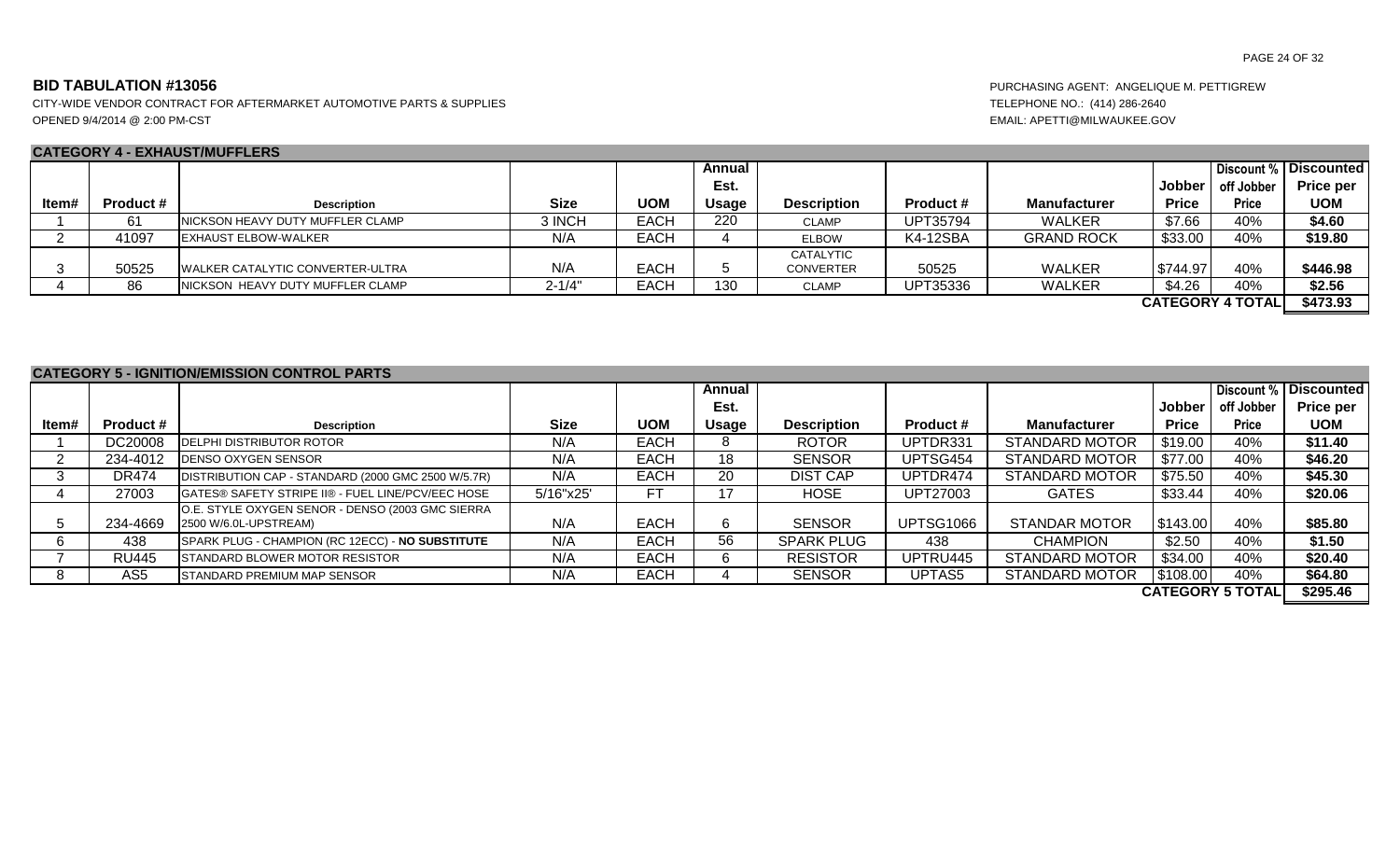### **CATEGORY 6 - SUSPENSION**

|       | <u>UAILUUINI VUUDILIIUIUI</u> |                                                    |             |             |        |                      |                  |                     |              |                         |                   |
|-------|-------------------------------|----------------------------------------------------|-------------|-------------|--------|----------------------|------------------|---------------------|--------------|-------------------------|-------------------|
|       |                               |                                                    |             |             | Annual |                      |                  |                     |              | Discount %              | <b>Discounted</b> |
|       |                               |                                                    |             |             | Est.   |                      |                  |                     | Jobber       | off Jobber              | <b>Price per</b>  |
| Item# | <b>Product #</b>              | <b>Description</b>                                 | <b>Size</b> | <b>UOM</b>  | Usage  | <b>Description</b>   | <b>Product #</b> | <b>Manufacturer</b> | <b>Price</b> | <b>Price</b>            | <b>UOM</b>        |
|       |                               | HB88508-AB CENTER SUPPORT BEARING ASSEMBLY - SKF   | N/A         | EACH        |        | <b>BEARING ASSY</b>  | UPTHB88508AB     | <b>NATIONA</b>      | \$71.50      | 40%                     | \$42.90           |
|       | 32293                         | MONROE SHOCK ABSORBER                              | N/A         | <b>EACH</b> | 38     | <b>SHOCK</b>         | UPT61510         | <b>GABRIEL</b>      | \$42.10      | 40%                     | \$25.26           |
|       | K8685                         | <b>MOOG LOWER BALL JOINT</b>                       | N/A         | <b>EACH</b> | 36     | <b>BALL JOINT</b>    | <b>UPTK8685</b>  | MOOG                | \$60.00      | 40%                     | \$36.00           |
|       | K8953                         | MOOG STABILIZER BAR LINK KIT                       | N/A         | <b>EACH</b> | 16     | <b>STAB BAR LINK</b> | <b>UPTK8953</b>  | <b>MOOG</b>         | \$87.50      | 40%                     | \$52.50           |
|       | K6722                         | MOOG STEERING IDLER ARM BRACKET                    | N/A         | <b>EACH</b> |        | IDLER ARM            | <b>UPTK6722</b>  | <b>MOOG</b>         | \$135.50     | 40%                     | \$81.30           |
|       | <b>ES2836RL</b>               | MOOG TIE ROD END                                   | N/A         | <b>EACH</b> | 34     | TIE ROD              | UPTES2836RL      | MOOG                | \$66.00      | 40%                     | \$39.60           |
|       | 401-1633                      | <b>IRAYBESTOS PROF GRADE CHASSIS INNER TIE ROD</b> | N/A         | <b>EACH</b> | 12     | TIE ROD              | UPTES3494        | MOOG                | \$51.00      | 40%                     | \$30.60           |
| ੇ ਨ   | 401-1874                      | RAYBESTOS PROF GRADE CHASSIS OUTER TIE ROD         | N/A         | EACH        | 24     | TIE ROD              | UPTES3694        | <b>MOOG</b>         | \$77.50      | 40%                     | \$46.50           |
|       | 715041                        | RAYBESTOS PROF GRADE WHEEL HUB ASSEMBLY            | N/A         | EACH        |        | <b>HUB ASSY</b>      | UPT515041        | MOOG                | \$400.14     | 40%                     | \$240.08          |
| 10    | 718510                        | RAYBESTOS PROF GRADE WHEEL HUB REPAIR KIT          | N/A         | <b>EACH</b> | 40     | <b>HUB ASSY</b>      | UPT518510        | MOOG                | \$110.90     | 40%                     | \$66.54           |
|       |                               |                                                    |             |             |        |                      |                  |                     |              | <b>CATEGORY 6 TOTAL</b> | \$661.28          |

### **CATEGORY 7 - MISCELLANEOUS AUTOMOTIVE PARTS**

|                   |                  |                                                          |                  |             | Annual  |                        |                  |                     |               | Discount %   | <b>Discounted</b> |
|-------------------|------------------|----------------------------------------------------------|------------------|-------------|---------|------------------------|------------------|---------------------|---------------|--------------|-------------------|
|                   |                  |                                                          |                  |             | Est.    |                        |                  |                     | <b>Jobber</b> | off Jobber   | <b>Price per</b>  |
|                   |                  |                                                          |                  |             |         |                        |                  |                     |               |              |                   |
| ltem#             | <b>Product #</b> | <b>Description</b>                                       | <b>Size</b>      | <b>UOM</b>  | Usage   | <b>Description</b>     | <b>Product #</b> | <b>Manufacturer</b> | <b>Price</b>  | <b>Price</b> | <b>UOM</b>        |
|                   | 580184R          | 2004-12 CHEVY MALIBU FRONT BRAKE ROTOR                   | N/A              | <b>EACH</b> | 14      | F-ROTOR                | UPTPRT5528       | <b>BENDIX</b>       | \$47.02       | 40%          | \$28.21           |
|                   | FG0111           | <b>IDELPHI ELECTRONIC FUEL PUMP</b>                      | N/A              | <b>EACH</b> | 32      | <b>FUEL PUMP</b>       | UPTSP6177M       | <b>SPECTRA</b>      | \$241.00      | 40%          | \$144.60          |
|                   |                  | DORMAN FRONT RIGHT HAND THREAD WHEEL LUG NUT             |                  |             |         |                        |                  |                     |               |              |                   |
| 3                 | 611-016          | (1/2-20 RHT 13/16 HEX)                                   | 10               | <b>EACH</b> | 20      | LUG NUT                | UPT611016        | <b>DORMAN</b>       | \$29.62       | 40%          | \$17.77           |
| 4                 | 630-413          | DORMAN REAR AXLE SHAFT                                   | N/A              | <b>EACH</b> | 16      | <b>REAR AXLE SHAFT</b> | UPT630413        | <b>DORMAN</b>       | \$224.98      | 40%          | \$134.99          |
| 5.                | 610-414          | DORMAN WHEEL LUG STUD                                    | N/A              | <b>EACH</b> | 24      | <b>STUD</b>            | UPT610414        | <b>DORMAN</b>       | \$17.28       | 40%          | \$10.37           |
| 6                 | 123300           | EDELMANN INVERTED FLARED FITTING                         | N/A              | <b>EACH</b> | 16      | <b>FLARED FITING</b>   | ZW302X3          | WEATHERHEAD         | \$1.90        | 40%          | \$1.14            |
|                   |                  | <b>I</b> EDELMANN STANDARD STEEL NUT MALE INVERTED FLARE | 3/16" TUBE X     |             |         | STEEL NUT MALE         |                  |                     |               |              |                   |
|                   | 121003           | THREAD                                                   | $3/16'$ (3/8-24) | <b>EACH</b> | 16      | THREAD                 | ZW105X3          | WEATHERHEAD         | \$0.24        | 40%          | \$0.14            |
| 8                 | 10817            | <b>IGAS CAP - STANT</b>                                  | N/A              | <b>EACH</b> |         | <b>GAS CAP</b>         | UPT31748         | <b>GATES</b>        | \$8.08        | 40%          | \$4.85            |
| 9                 | 27045            | <b>IGATES® - WET ARM WIPER HOSE</b>                      | 3/32x50          | <b>FT</b>   | 4 ROLLS | <b>HOSE</b>            | UPT27045         | <b>GATES</b>        | \$22.00       | 40%          | \$13.20           |
| 10                | 3VX560           | <b>GOODYEAR WEDGE BELT</b>                               | N/A              | <b>EACH</b> |         | <b>BELT</b>            | UPT3VX560        | <b>GATES</b>        | \$20.12       | 40%          | \$12.07           |
|                   | 56825R           | RAYBESTOS - DISC BRAKE ROTOR (2000-6 GM TRK)             | N/A              | <b>EACH</b> | 14      | <b>ROTOR</b>           | UPTPRT5259       | <b>BENDIX</b>       | \$49.54       | 40%          | \$29.72           |
| $12 \overline{ }$ | 580438R          | RAYBESTOS - DISC BRAKE ROTOR (88-2000 GM K1,2)           | N/A              | <b>EACH</b> | 14      | <b>ROTOR</b>           | UPTPRT1453FC     | <b>BENDIX</b>       | \$44.54       | 40%          | \$26.72           |
| 13                | 56140R           | RAYBESTOS - DISC BRAKE ROTOR (CAVALIER)                  | N/A              | <b>EACH</b> | 14      | <b>ROTOR</b>           | UPTPRT1530       | <b>BENDIX</b>       | \$29.10       | 40%          | \$17.46           |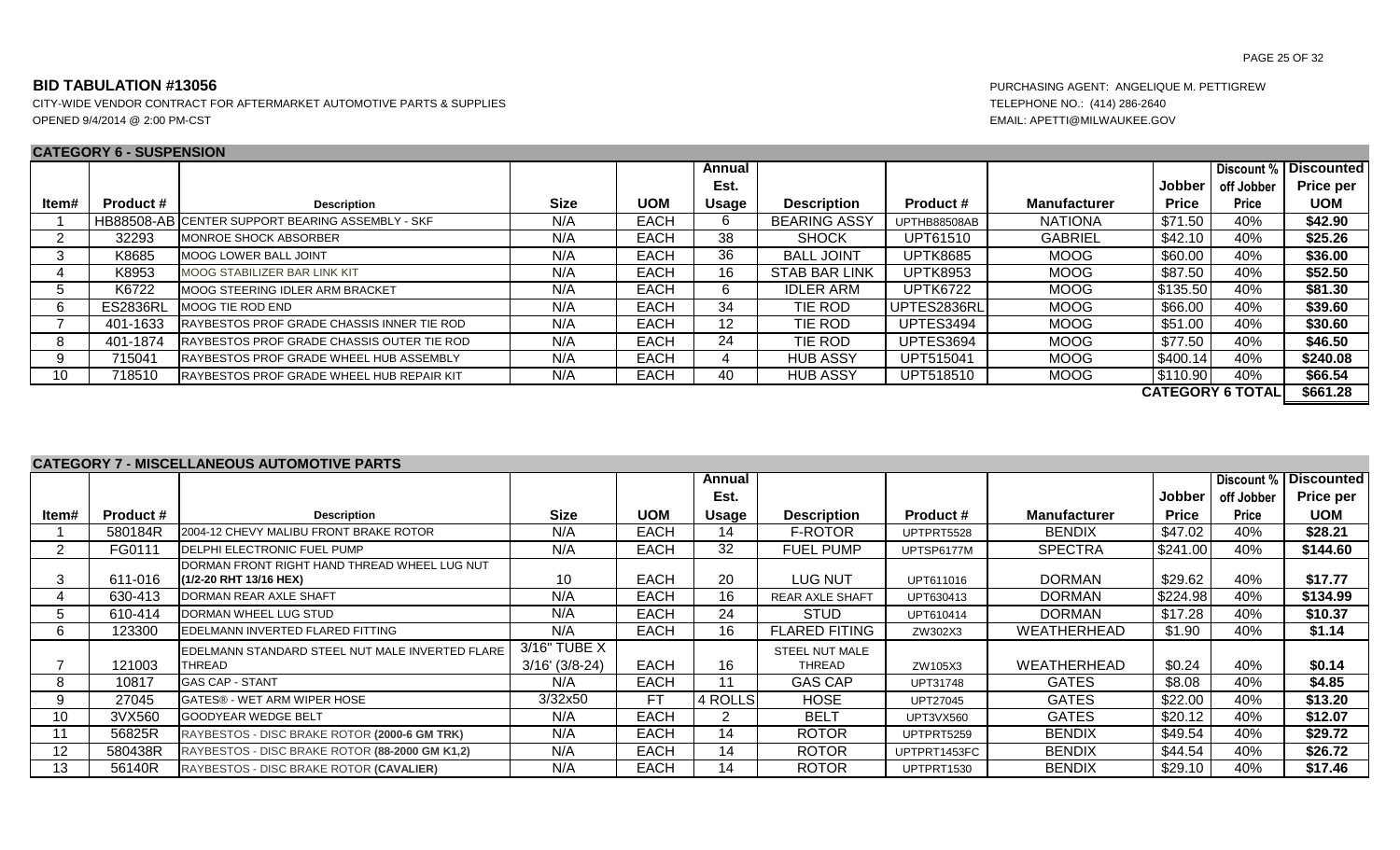CITY-WIDE VENDOR CONTRACT FOR AFTERMARKET AUTOMOTIVE PARTS & SUPPLIES TELEPHONE NO.: (414) 286-2640 OPENED 9/4/2014 @ 2:00 PM-CST EMAIL: APETTI@MILWAUKEE.GOV

# **CATEGORY 7 - MISCELLANEOUS AUTOMOTIVE PARTS (CONTINUED)**

|       |                  | <u>CATLOONT 7 - MISCLELANEOUS AUTOMOTIVE FANTS (CONTINUED)</u> |             |                |                 |                     |                  |                                   |               |                         |                         |
|-------|------------------|----------------------------------------------------------------|-------------|----------------|-----------------|---------------------|------------------|-----------------------------------|---------------|-------------------------|-------------------------|
|       |                  |                                                                |             |                | Annual          |                     |                  |                                   |               | Discount %              | <b>Discounted</b>       |
|       |                  |                                                                |             |                | Est.            |                     |                  |                                   | <b>Jobber</b> | off Jobber              | <b>Price per</b>        |
| Item# | <b>Product #</b> | <b>Description</b>                                             | <b>Size</b> | <b>UOM</b>     | <b>Usage</b>    | <b>Description</b>  | <b>Product #</b> | <b>Manufacturer</b>               | <b>Price</b>  | <b>Price</b>            | <b>UOM</b>              |
|       |                  | RAYBESTOS - DISC BRAKE ROTOR (HONDA INSIGHT 2010-              |             |                |                 |                     |                  |                                   |               |                         |                         |
| 14    | 96087R           |                                                                | N/A         | <b>EACH</b>    | 14              | <b>ROTOR</b>        | UPTPRT1471       | <b>BENDIX</b>                     | \$30.56       | 40%                     | \$18.34                 |
| 15    | 56655R           | RAYBESTOS - DISC BRAKE ROTOR (MALIBU 97-05)                    | N/A         | <b>EACH</b>    | 14              | <b>ROTOR</b>        | UPTPRT5158       | <b>BENDIX</b>                     | \$35.12       | 40%                     | \$21.07                 |
| 16    | 56631R           | RAYBESTOS - DISC BRAKE ROTOR (VENTURE 97-05)                   | N/A         | <b>EACH</b>    | 14              | <b>ROTOR</b>        | UPTPRT5250       | <b>BENDIX</b>                     | \$39.24       | 40%                     | \$23.54                 |
| 17    | ATD699C          | RAYBESTOS METALLIC BRAKE PAD                                   | N/A         | <b>EACH</b>    |                 | <b>BRAKE PAD</b>    | UPTMKD699        | <b>BENDIX</b>                     | \$57.10       | 40%                     | \$34.26                 |
| 18    | 56137R           | <b>IRAYBESTOS PROF GRADE BRAKE ROTOR</b>                       | N/A         | <b>EACH</b>    | 90              | <b>ROTOR</b>        | UPTPRT1631       | <b>BENDIX</b>                     | \$59.32       | 40%                     | \$35.59                 |
| 19    | H6054            | <b>SEALED BEAM HEADLAMP</b>                                    | N/A         | <b>EACH</b>    | 152             | LAMP                | GEH6054          | GE.                               | \$10.50       | 40%                     | \$6.30                  |
| 20    | 620T             | <b>STAR BRIGHT SURFACE PREPERATION PADS</b>                    | 25 PER PKG  | <b>PACKAGE</b> |                 | <b>PADS</b>         | 620T             | <b>STAR BRIGHT</b>                | \$25.00       | 40%                     | \$15.00                 |
|       |                  | SURFACE CONDITIONING DISCS, 2" COARSE - ROLOC                  |             |                |                 |                     |                  |                                   |               |                         |                         |
| 21    | 07480            | <b>ISTYLE - 3M</b>                                             | 25 PER BOX  | BX             | 10              | <b>SURFACE DISC</b> | 7480             | 3M                                | \$39.98       | 40%                     | \$23.99                 |
| 22    | $22 - 1$         | TRICO® EXACT FITt® - WIPER BLADE                               | N/A         | <b>EACH</b>    | 16              | <b>BLADE</b>        | <b>UPT3122</b>   | <b>ANCO</b>                       | \$5.22        | 40%                     | \$3.13                  |
| 23    | 51394            | <b>IWIX FILTERS OIL FILTERS</b>                                | N/A         | <b>EACH</b>    | 12 <sup>2</sup> | <b>OIL FILTER</b>   | <b>BALB7049</b>  | <b>BALDWIN</b>                    | \$11.14       | 58%                     | \$4.68                  |
|       |                  |                                                                |             |                |                 |                     |                  |                                   |               | <b>CATEGORY 7 TOTAL</b> | \$627.15                |
|       |                  |                                                                |             |                |                 |                     |                  | A 1 TEA A BLEA 1 7 A BLUID TAT 11 |               |                         | $A$ $A$ $A$ $B$ $A$ $A$ |

**CATEGORIES 1-7 GRAND TOTAL \$3,625.36**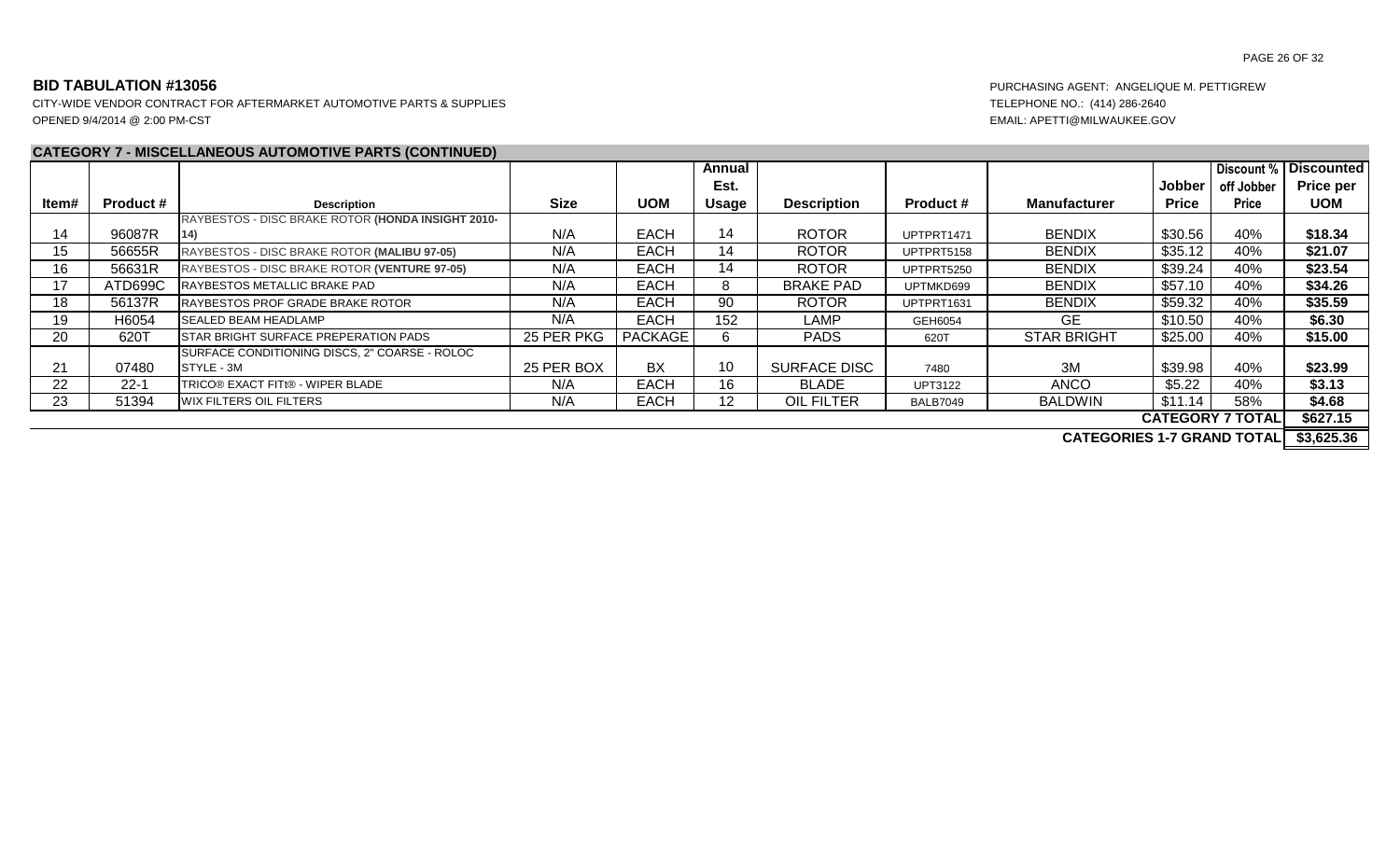### **CATEGORY - MISCELLANEOUS**

**NOTE: BIDDER MUST COMPLETE AND RETURN ATTACHMENT "A" WITH THIS BID TO BE ELIGIBLE FOR AN AWARD. BIDDER QUOTING "DISCOUNT % OFF" MUST PROVIDE THE CURRENT JOBBER** 

| <b>BRAKE PARTS</b> |                          |                       |  |  |  |  |  |  |  |  |
|--------------------|--------------------------|-----------------------|--|--|--|--|--|--|--|--|
| <b>Brand Name</b>  | <b>Brand Description</b> | <b>Percentage Off</b> |  |  |  |  |  |  |  |  |
|                    |                          |                       |  |  |  |  |  |  |  |  |
|                    |                          |                       |  |  |  |  |  |  |  |  |
|                    |                          |                       |  |  |  |  |  |  |  |  |
|                    |                          |                       |  |  |  |  |  |  |  |  |

| <b>CHEMICALS/LUBRICANTS</b> |                                          |       |  |  |  |  |  |  |  |  |
|-----------------------------|------------------------------------------|-------|--|--|--|--|--|--|--|--|
| <b>Brand Name</b>           | <b>Percentage Off</b>                    |       |  |  |  |  |  |  |  |  |
|                             | PERMATEX, SEA FOA CHEMICALS & LUBRICANTS | 40.0% |  |  |  |  |  |  |  |  |
| PENRAY, LOCTITE             | <b>CHEMICALS &amp; LUBRICANTS</b>        | 40.0% |  |  |  |  |  |  |  |  |
| 3M, BLASTER                 | <b>ICHEMICALS &amp; LUBRICANTS</b>       | 40.0% |  |  |  |  |  |  |  |  |

| <b>AIR CONDITIONING/HEATER PARTS</b> |                          |  |  |  |  |  |  |  |  |  |
|--------------------------------------|--------------------------|--|--|--|--|--|--|--|--|--|
| <b>Brand Name</b>                    | <b>Brand Description</b> |  |  |  |  |  |  |  |  |  |
|                                      |                          |  |  |  |  |  |  |  |  |  |

| <b>ELECTRICAL PARTS</b>        |                                 |                       |  |  |  |  |  |  |  |
|--------------------------------|---------------------------------|-----------------------|--|--|--|--|--|--|--|
| <b>Brand Name</b>              | <b>Brand Description</b>        | <b>Percentage Off</b> |  |  |  |  |  |  |  |
| <b>REMY</b>                    | <b>I</b> STARTERS & ALTERNATORS | 40.0%                 |  |  |  |  |  |  |  |
| <b>COLE HERSEE</b>             | ISWITCH                         | 40.0%                 |  |  |  |  |  |  |  |
| ANCO, EXIDE ST<br><b>MOTOR</b> | MOTOR, BATTERY, SWITCH          | 40.0%                 |  |  |  |  |  |  |  |

| <b>EXHAUST PARTS</b> |                          |       |  |  |  |  |  |  |
|----------------------|--------------------------|-------|--|--|--|--|--|--|
| <b>Brand Name</b>    | <b>Percentage Off</b>    |       |  |  |  |  |  |  |
| <b>WALKER</b>        | CATALYTIC, ELBOW & CLAMP | 40.0% |  |  |  |  |  |  |
| <b>GRAND ROCK</b>    | <b>CLAMP</b>             | 40.0% |  |  |  |  |  |  |

| <b>SUSPENSION PARTS</b> |                          |       |  |  |  |  |  |  |
|-------------------------|--------------------------|-------|--|--|--|--|--|--|
| <b>Brand Name</b>       | <b>Percentage Off</b>    |       |  |  |  |  |  |  |
| <b>NATIONAL</b>         | 'SEAL                    | 40.0% |  |  |  |  |  |  |
| <b>MOOG</b>             | <b>ISUSPENSION PARTS</b> | 40.0% |  |  |  |  |  |  |
| <b>GABRIEL</b>          | <b>I</b> SHOCKS          | 40.0% |  |  |  |  |  |  |

| <b>RAKE PARTS</b>        |                       |                            | <b>MISCELLANEOUS PARTS/SUPPLIES</b><br><b>Brand Name</b><br><b>Percentage Off</b><br><b>Brand Description</b> |  |  |  |
|--------------------------|-----------------------|----------------------------|---------------------------------------------------------------------------------------------------------------|--|--|--|
| <b>Brand Description</b> | <b>Percentage Off</b> |                            |                                                                                                               |  |  |  |
|                          |                       | BENDIX, DORMAN             | <b>BRAKE, ROTORS,</b><br>HOES, BELT, HEATER,<br>IGAS CAPS                                                     |  |  |  |
|                          |                       | <b>WEATERHHEAD, 3M, GE</b> | FITTINGS, LAMPS                                                                                               |  |  |  |
| <b>CALS/LUBRICANTS</b>   |                       | <b>BALDWIN</b>             | FILTER                                                                                                        |  |  |  |

**BID TABULATION #13056** PURCHASING AGENT: ANGELIQUE M. PETTIGREW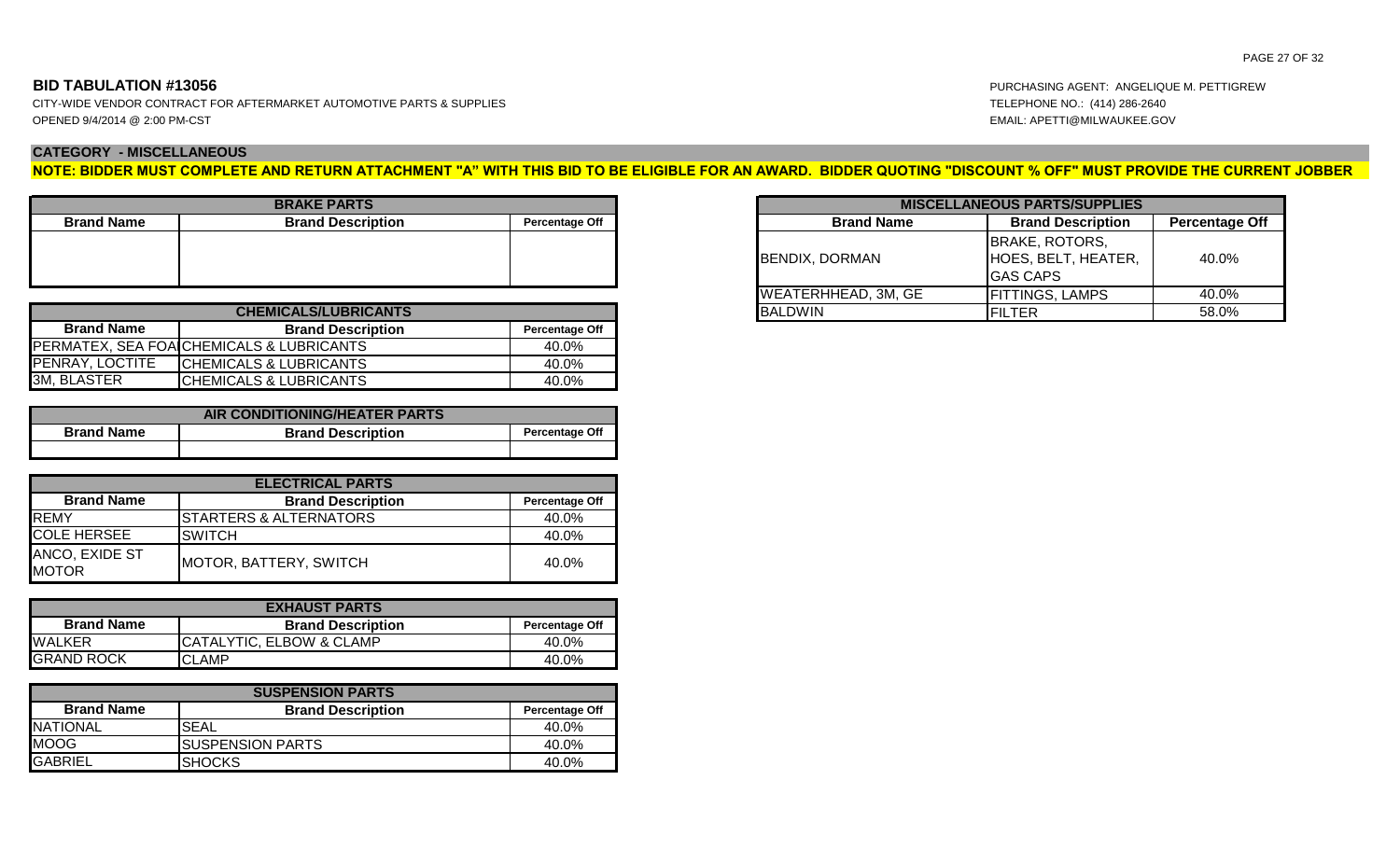CITY-WIDE VENDOR CONTRACT FOR AFTERMARKET AUTOMOTIVE PARTS & SUPPLIES TELEPHONE NO.: (414) 286-2640 OPENED 9/4/2014 @ 2:00 PM-CST EMAIL: APETTI@MILWAUKEE.GOV

# **BIDDER: PARTS DISTRIBUTING, INC., MILWAUKEE, WI LBE AFFIDAVIT SUBMITTED? YES**

### **CATEGORY 1 - CHEMICALS, LUBRICANTS, ETC**

|             | <u>UAILUUNI I-UILMIUALU, LUDINUAITIU, LIU</u> |                                                                               |             |             |        |                      |                  |                     |              |              |                   |
|-------------|-----------------------------------------------|-------------------------------------------------------------------------------|-------------|-------------|--------|----------------------|------------------|---------------------|--------------|--------------|-------------------|
|             |                                               |                                                                               |             |             | Annual |                      |                  |                     |              | Discount %   | <b>Discounted</b> |
|             |                                               |                                                                               |             |             | Est.   |                      |                  |                     | Jobber       | off Jobber   | <b>Price per</b>  |
| ltem#       | <b>Product #</b>                              | <b>Description</b>                                                            | <b>Size</b> | <b>UOM</b>  | Usage  | <b>Description</b>   | <b>Product #</b> | <b>Manufacturer</b> | <b>Price</b> | <b>Price</b> | <b>UOM</b>        |
|             | 08661                                         | <b>3M CLEAR SEALANT</b>                                                       | 3 OZ TUBE   | <b>EACH</b> | 72     | <b>SEALANT</b>       | 73009            | <b>VERSACHEM</b>    | \$5.49       | 10%          | \$4.94            |
|             | 65740                                         | CHEVRON TECHRON CONCENTRATE FUEL SYSTEM<br>CLEANER                            | 20 OZ       | <b>EACH</b> | 96     | <b>FUEL CLEANER</b>  | 2216             | <b>PENRAY</b>       | \$2.00       | 10%          | \$1.80            |
| 3           | 37438                                         | LOCTITE REAR VIEW MIRROR ADHEASIVE - .01 OZ<br>ADHEASIVE AND .02 OZ ACTIVATOR | 1 CARD      | <b>EACH</b> | 60     | <b>MIR ADHESIVE</b>  | 37438            | <b>LOCTITE</b>      | \$3.03       | 10%          | \$2.73            |
|             | 37565                                         | LOCTITE SILVER ANTI-SEIZE LUBRICANT                                           | 8 OZ        | <b>EACH</b> | 90     | <b>ANTI-SEIZE</b>    | 37565            | LOCTITE             | \$9.14       | 10%          | \$8.23            |
| $\mathbf b$ | 797                                           | <b>PARTS MASTER STARTING FLUID</b>                                            | 11 OZ       | <b>EACH</b> | 180    | STARTING FLUID       | 5315             | <b>PENRAY</b>       | \$2.42       | 10%          | \$2.18            |
| 6           | 16PB                                          | PB BLASTER - PENETRATING CATALYST                                             | 11 OZ       | <b>EACH</b> | 175    | PENETRANT            | 4516             | <b>PENRAY</b>       | \$4.07       | 10%          | \$3.66            |
|             | 4424                                          | PENRAY RUBBERIZED SPRAY UNDERCOATING                                          | 16 OZ       | <b>EACH</b> | 30     | UNDERCOATING         | 4424             | <b>PENRAY</b>       | \$5.75       | 10%          | \$5.18            |
| 8           | 24110                                         | PERMATEX CALIPER LUBE                                                         | 8 OZ        | <b>EACH</b> | 20     | <b>CALIPER LUBE</b>  | 26080            | VERSACHEM           | \$11.99      | 10%          | \$10.79           |
| 9           | 75224                                         | PERMATEX RIGHT STUFF GASKET MAKER                                             | 7 OZ TUBE   | <b>EACH</b> | 72     | READY GASKET         | 37510            | <b>LOCTITE</b>      | \$19.52      | 10%          | \$17.57           |
| 10          | SF <sub>16</sub>                              | SEA FOAM ENGINE TREATMENT                                                     | 16 OZ       | <b>EACH</b> | 36     | <b>ENG TREATMENT</b> | <b>SF16</b>      | <b>SEA FOAM</b>     | \$8.23       | 10%          | \$7.41            |
|             | <b>CATEGORY 1 TOTAL</b><br>\$64.48            |                                                                               |             |             |        |                      |                  |                     |              |              |                   |

### **CATEGORY 2 - RADIATORS AND HEATER CORES**

|             |                  |                                               |             |             | Annual |                     |                  |                     |              |                         | <b>Discount % Discounted</b> |
|-------------|------------------|-----------------------------------------------|-------------|-------------|--------|---------------------|------------------|---------------------|--------------|-------------------------|------------------------------|
|             |                  |                                               |             |             | Est.   |                     |                  |                     | Jobber       | off Jobber              | Price per                    |
| ltem#       | <b>Product #</b> | <b>Description</b>                            | <b>Size</b> | <b>UOM</b>  | Usage  | <b>Description</b>  | <b>Product #</b> | <b>Manufacturer</b> | <b>Price</b> | <b>Price</b>            | <b>UOM</b>                   |
|             |                  | FOUR SEASONS AIR COMPRESSOR (2008 FORD CROWN  |             |             |        | NEW A/C COMP        | 68185            | <b>FOUR SEASONS</b> | \$428.75     | 45%                     |                              |
|             | 68185            | VICTORIA)                                     | N/A         | <b>EACH</b> |        |                     |                  |                     |              |                         | \$235.81                     |
|             | 59003            | FOUR SEASONS 8 OZ BOTTLE PREMIUM PAG OIL      | 8 OZ BOTTLE | <b>EACH</b> |        | PAG OIL             | 59003            | <b>FOUR SEASONS</b> | \$7.16       | 45%                     | \$3.94                       |
|             | 75763            | FOUR SEASONS FLANGED VENTED BLOWER MOTOR      | N/A         | <b>EACH</b> |        | <b>BLOWER MOTOR</b> | 75763            | <b>FOUR SEASONS</b> | \$54.60      | 45%                     | \$30.03                      |
|             |                  | RADIATOR-SPECTRA (2008-11 FORD CROWN VICTORIA |             |             |        | RADIATOR            | CU2852           | <b>SPECTRA</b>      | \$150.77     | 25%                     |                              |
|             | CU2852           | POLICE INTERCEPTOR)                           | N/A         | <b>EACH</b> |        |                     |                  |                     |              |                         | \$113.08                     |
| $\mathbf b$ | CU1693           | <b>I</b> SPECTRA SUPREME OE STYLE RADIATOR    | N/A         | <b>EACH</b> | 10     | <b>RADIATOR</b>     | CU1693           | <b>SPECTRA</b>      | \$177.79     | 25%                     | \$133.34                     |
| -6          | <b>CU624</b>     | SPECTRA SUPREME OE STYLE RADIATOR             | N/A         | <b>EACH</b> |        | RADIATOR            | <b>CU624</b>     | <b>SPECTRA</b>      | \$204.72     | 25%                     | \$153.54                     |
|             | 399095           | VISTA PRO HEATER CORE                         | N/A         | <b>EACH</b> |        | <b>HEATER CORE</b>  | 399095           | <b>VISTA PRO</b>    | \$54.74      | 40%                     | \$32.84                      |
|             |                  |                                               |             |             |        |                     |                  |                     |              | <b>CATEGORY 2 TOTAL</b> | \$702.58                     |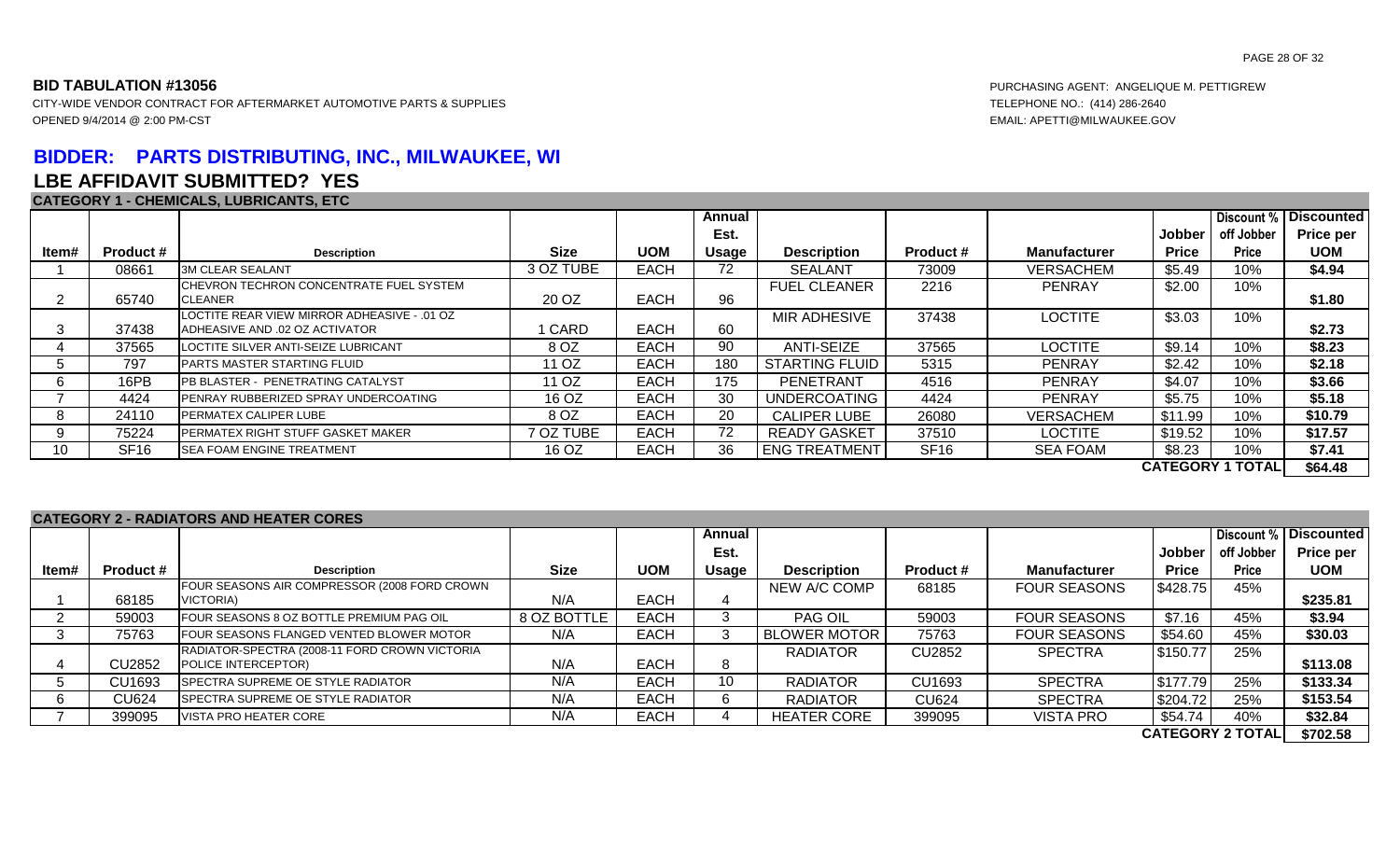CITY-WIDE VENDOR CONTRACT FOR AFTERMARKET AUTOMOTIVE PARTS & SUPPLIES TELEPHONE NO.: (414) 286-2640 OPENED 9/4/2014 @ 2:00 PM-CST **EMAIL: APETTI@MILWAUKEE.GOV** 

### **CATEGORY 3 - ELECTRICAL**

### PAGE 29 OF 32

|                         | UAILUUNI U LLLUINUAL |                                                                               |             |             |        |                      |                  |                     |              |              |                         |
|-------------------------|----------------------|-------------------------------------------------------------------------------|-------------|-------------|--------|----------------------|------------------|---------------------|--------------|--------------|-------------------------|
|                         |                      |                                                                               |             |             | Annual |                      |                  |                     |              |              | Discount %   Discounted |
|                         |                      |                                                                               |             |             | Est.   |                      |                  |                     | Jobber       | off Jobber   | <b>Price per</b>        |
| ltem#                   | <b>Product #</b>     | <b>Description</b>                                                            | <b>Size</b> | <b>UOM</b>  | Usage  | <b>Description</b>   | <b>Product #</b> | <b>Manufacturer</b> | <b>Price</b> | <b>Price</b> | <b>UOM</b>              |
|                         | 172435               | ACI WINDSHEILD WASHER PUMP                                                    | N/A         | <b>EACH</b> |        | <b>WASHER PUMP</b>   | 172435           | ACI                 | \$17.31      | 10%          | \$15.58                 |
|                         | UL-34/78             | <b>LEAST PENN/FEDERATED BATTERY</b>                                           | N/A         | <b>EACH</b> | 26     | PLATINUM BATT.       | UL-34/78         | <b>EAST PENN</b>    | \$129.65     | 39%          | \$79.09                 |
|                         |                      |                                                                               |             |             |        | NEW                  | 91602            | <b>REMY</b>         | \$176.79     | 25%          |                         |
| 3                       | 91602                | <b>IREMY NEW AUTOMOTIVE ALTERNATOR</b>                                        | N/A         | <b>EACH</b> | 4      | <b>ALTERNATOR</b>    |                  |                     |              |              | \$132.59                |
|                         | <b>PS135</b>         | STANDARD PS-135 OIL PRESSURE SWITCH                                           | N/A         | <b>EACH</b> | 25     | OIL P SWITCH         | <b>PS135</b>     | <b>STANDARD</b>     | \$8.77       | 15%          | \$7.45                  |
| 5                       | 55065-02             | TOGGLE SWITCH, HEAVY DUTY, 12-36V DC - COLE HERSEE  <br><b>INO SUBSTITUTE</b> | N/A         | <b>EACH</b> | 6      | <b>TOGGLE SWITCH</b> | 55065-02         | <b>COLE HERSEE</b>  | \$11.64      | $0\%$        | \$11.64                 |
| 6                       | 3153                 | USA REMANUFACTURED AUTOMOTIVE STARTER                                         | N/A         | <b>EACH</b> |        | <b>REMAN STARTER</b> | 3153             | <b>USA</b>          | \$40.00      | 35%          | \$26.00                 |
|                         |                      |                                                                               |             |             |        | <b>REMAN STARTER</b> | 6415             | <b>USA</b>          | \$70.00      | 35%          |                         |
|                         | 6415                 | USA REMANUFACTURED AUTOMOTIVE STARTER                                         | N/A         | <b>EACH</b> | 4      |                      |                  |                     |              |              | \$45.50                 |
| 8                       | 8283                 | USA REMANUFACTURED DOMESTIC ALTERNATOR                                        | N/A         | <b>EACH</b> | 8      | <b>REMAN ALT.</b>    | 8283             | <b>USA</b>          | \$114.50     | 35%          | \$74.43                 |
| 9                       | A2810                | USA REMANUFACTURED IMPORT ALTERNATOR                                          | N/A         | <b>EACH</b> | 24     | <b>REMAN ALT.</b>    | A2810            | <b>USA</b>          | \$168.50     | 35%          | \$109.53                |
| <b>CATEGORY 3 TOTAL</b> |                      |                                                                               |             |             |        |                      |                  |                     |              | \$501.80     |                         |

### **CATEGORY 4 - EXHAUST/MUFFLERS**

|       |           | <u>UAILUUNI TEANMUUIIIUI LENU</u>         |             |             |        |                    |                  |                     |              |                        |                       |
|-------|-----------|-------------------------------------------|-------------|-------------|--------|--------------------|------------------|---------------------|--------------|------------------------|-----------------------|
|       |           |                                           |             |             | Annual |                    |                  |                     |              |                        | Discount % Discounted |
|       |           |                                           |             |             | Est.   |                    |                  |                     | Jobber       | off Jobber             | <b>Price per</b>      |
| ltem# | Product # | <b>Description</b>                        | <b>Size</b> | <b>UOM</b>  | Usage  | <b>Description</b> | <b>Product #</b> | <b>Manufacturer</b> | <b>Price</b> | Price                  | <b>UOM</b>            |
|       | 61        | <b>INICKSON HEAVY DUTY MUFFLER CLAMP</b>  | 3 INCH      | <b>EACH</b> | 220    | <b>EXH CLAMPS</b>  | 61               | <b>NICKSON</b>      | \$2.20       | 10%                    | \$1.98                |
|       | 41097     | <b>IEXHAUST ELBOW-WALKER</b>              | N/A         | EACH        |        | <b>ELBOW</b>       | 41097            | <b>WALKER</b>       | \$21.85      | 35%                    | \$14.20               |
|       | 50525     | <b>I</b> WALKER CATALYTIC CONVERTER-ULTRA | N/A         | EACH        |        | <b>CONVERTER</b>   | 50525            | <b>WALKER</b>       | 1\$428.15    | 35%                    | \$278.30              |
|       | 86        | INICKSON HEAVY DUTY MUFFLER CLAMP         | $2 - 1/4"$  | <b>EACH</b> | 130    | <b>EXH CLAMPS</b>  | 86               | <b>NICKSON</b>      | \$1.20       | 10%                    | \$1.08                |
|       |           |                                           |             |             |        |                    |                  |                     |              | <b>CATEOODV ATOTAL</b> | A A A F F A           |

**\$295.56 CATEGORY 4 TOTAL**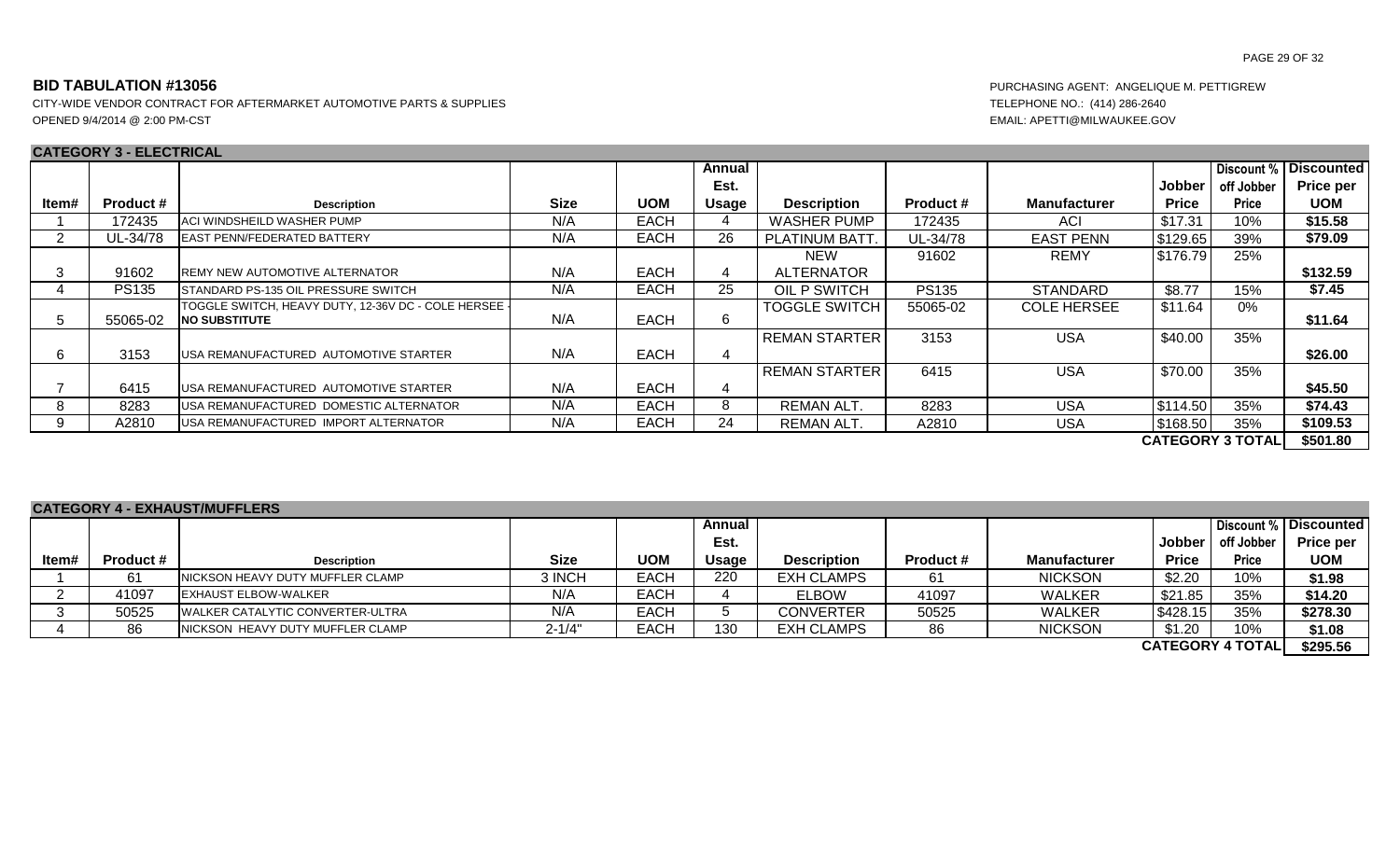CITY-WIDE VENDOR CONTRACT FOR AFTERMARKET AUTOMOTIVE PARTS & SUPPLIES TELEPHONE NO.: (414) 286-2640 OPENED 9/4/2014 @ 2:00 PM-CST EMAIL: APETTI@MILWAUKEE.GOV

### **CATEGORY 5 - IGNITION/EMISSION CONTROL PARTS**

|       |                  |                                                                           |             |             | Annual |                    |                  |                     |               |                         | <b>Discount % Discounted</b> |
|-------|------------------|---------------------------------------------------------------------------|-------------|-------------|--------|--------------------|------------------|---------------------|---------------|-------------------------|------------------------------|
|       |                  |                                                                           |             |             | Est.   |                    |                  |                     | <b>Jobber</b> | off Jobber              | <b>Price per</b>             |
| Item# | <b>Product #</b> | <b>Description</b>                                                        | <b>Size</b> | <b>UOM</b>  | Usage  | <b>Description</b> | <b>Product #</b> | <b>Manufacturer</b> | <b>Price</b>  | <b>Price</b>            | <b>UOM</b>                   |
|       | DC20008          | <b>DELPHI DISTRIBUTOR ROTOR</b>                                           | N/A         | <b>EACH</b> | 8.     | <b>ROTOR</b>       | DC20008          | <b>DELPHI</b>       | \$11.98       | 30%                     | \$8.39                       |
|       | 234-4012         | <b>IDENSO OXYGEN SENSOR</b>                                               | N/A         | <b>EACH</b> | 18     | <b>O2 SENSOR</b>   | 234-4012         | <b>DENSO</b>        | \$34.70       | 35%                     | \$22.56                      |
|       | <b>DR474</b>     | DISTRIBUTION CAP - STANDARD (2000 GMC 2500 W/5.7R)                        | N/A         | <b>EACH</b> | 20     | <b>CAP</b>         | DC20010          | <b>DELPHI</b>       | \$42.13       | 30%                     | \$29.49                      |
|       | 27003            | GATES® SAFETY STRIPE II® - FUEL LINE/PCV/EEC HOSE                         | 5/16"x25'   | FТ          |        | <b>FUEL HOSE</b>   | 25078            | <b>THERMOID</b>     | \$0.84        | 0%                      | \$0.84                       |
|       | 234-4669         | O.E. STYLE OXYGEN SENOR - DENSO (2003 GMC SIERRA<br>2500 W/6.0L-UPSTREAM) | N/A         | <b>EACH</b> | 6      | <b>O2 SENSOR</b>   | 234-4669         | <b>DENSO</b>        | \$79.55       | 35%                     | \$51.71                      |
|       | 438              | SPARK PLUG - CHAMPION (RC 12ECC) - NO SUBSTITUTE                          | N/A         | <b>EACH</b> | 56     | <b>SPARK PLUG</b>  | 438              | <b>CHAMPION</b>     | \$2.25        | 10%                     | \$2.03                       |
|       | <b>RU445</b>     | <b>STANDARD BLOWER MOTOR RESISTOR</b>                                     | N/A         | <b>EACH</b> | 6      | <b>RESISTOR</b>    | <b>RU445</b>     | <b>STANDARD</b>     | \$19.90       | 15%                     | \$16.92                      |
|       | AS <sub>5</sub>  | <b>STANDARD PREMIUM MAP SENSOR</b>                                        | N/A         | <b>EACH</b> |        | <b>MAP SENSOR</b>  | PS10075          | <b>DELPHI</b>       | \$55.62       | 30%                     | \$38.93                      |
|       |                  |                                                                           |             |             |        |                    |                  |                     |               | <b>CATEGORY 5 TOTAL</b> | \$170.85                     |

**CATEGORY 6 - SUSPENSION**

|             |                  |                                                   |             |             | Annual       |                      |                  |                     |               |                         | <b>Discount % Discounted</b> |
|-------------|------------------|---------------------------------------------------|-------------|-------------|--------------|----------------------|------------------|---------------------|---------------|-------------------------|------------------------------|
|             |                  |                                                   |             |             | Est.         |                      |                  |                     | <b>Jobber</b> | off Jobber              | Price per                    |
| Item#       | <b>Product #</b> | <b>Description</b>                                | <b>Size</b> | <b>UOM</b>  | <b>Usage</b> | <b>Description</b>   | <b>Product #</b> | <b>Manufacturer</b> | <b>Price</b>  | <b>Price</b>            | <b>UOM</b>                   |
|             |                  | HB88508-AB CENTER SUPPORT BEARING ASSEMBLY - SKF  | N/A         | <b>EACH</b> |              | <b>BEARING ASSY</b>  | <b>HB88508AB</b> | <b>NATIONAL</b>     | \$57.89       | 15%                     | \$49.21                      |
|             | 32293            | <b>MONROE SHOCK ABSORBER</b>                      | N/A         | <b>EACH</b> | 38           | <b>SHOCK</b>         | 341513           | SRT by FCS          | \$20.88       | 30%                     | \$14.62                      |
|             | K8685            | <b>IMOOG LOWER BALL JOINT</b>                     | N/A         | EACH        | 36           | <b>BALL JOINT</b>    | K8685            | <b>MOOG CHASSIS</b> | \$40.80       | 28%                     | \$29.38                      |
|             | K8953            | MOOG STABILIZER BAR LINK KIT                      | N/A         | <b>EACH</b> | 16           | LINK KIT             | K8953            | <b>MOOG CHASSIS</b> | \$59.62       | 28%                     | \$42.93                      |
| $5^{\circ}$ | K6722            | <b>IMOOG STEERING IDLER ARM BRACKET</b>           | N/A         | <b>EACH</b> |              | <b>IDLER BRACKET</b> | K6722            | <b>MOOG CHASSIS</b> | \$92.61       | 28%                     | \$66.68                      |
| 6           | <b>ES2836RL</b>  | MOOG TIE ROD END                                  | N/A         | <b>EACH</b> | 34           | TIE ROD END          | <b>ES2836RL</b>  | <b>MOOG CHASSIS</b> | \$44.88       | 28%                     | \$32.31                      |
|             | 401-1633         | <b>RAYBESTOS PROF GRADE CHASSIS INNER TIE ROD</b> | N/A         | <b>EACH</b> | 12           | <b>INNER TIEROD</b>  | ES3494           | MOOG CHASSIS        | \$34.73       | 28%                     | \$25.01                      |
| 8           | 401-1874         | <b>RAYBESTOS PROF GRADE CHASSIS OUTER TIE ROD</b> | N/A         | <b>EACH</b> | 24           | <b>OUTER TIEROD</b>  | ES3694           | <b>MOOG CHASSIS</b> | \$52.72       | 28%                     | \$37.96                      |
| 9           | 715041           | <b>IRAYBESTOS PROF GRADE WHEEL HUB ASSEMBLY</b>   | N/A         | <b>EACH</b> |              | <b>HUB ASSY</b>      | 715041           | <b>RAYBESTOS</b>    | \$223.82      | 15%                     | \$190.25                     |
| 10          | 718510           | <b>RAYBESTOS PROF GRADE WHEEL HUB REPAIR KIT</b>  | N/A         | <b>EACH</b> | 40           | HUB REPAIR KIT       | 718510           | <b>RAYBESTOS</b>    | \$73.37       | 15%                     | \$62.36                      |
|             |                  |                                                   |             |             |              |                      |                  |                     |               | <b>CATEGORY 6 TOTAL</b> | \$550.69                     |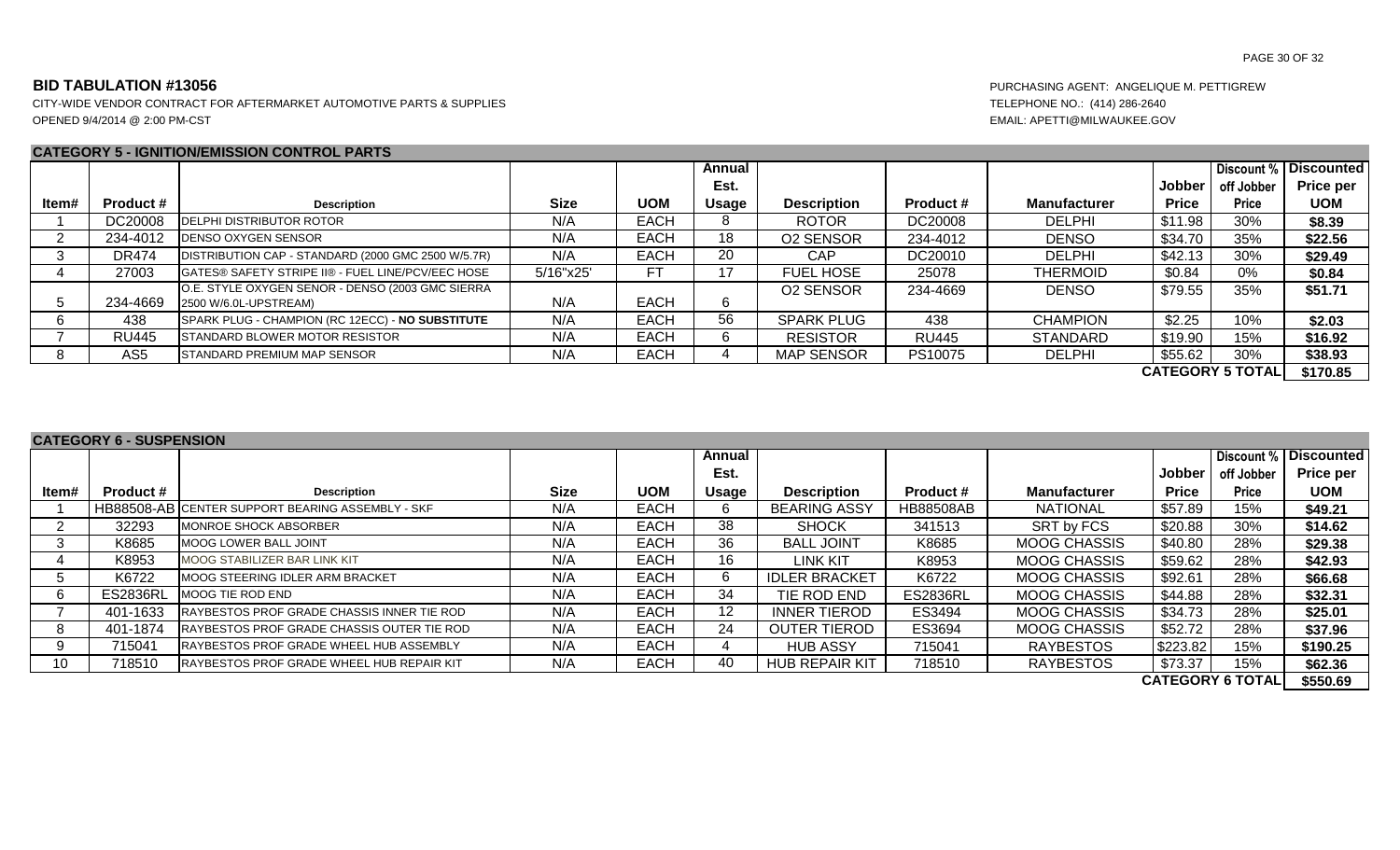CITY-WIDE VENDOR CONTRACT FOR AFTERMARKET AUTOMOTIVE PARTS & SUPPLIES TELEPHONE NO.: (414) 286-2640 OPENED 9/4/2014 @ 2:00 PM-CST EMAIL: APETTI@MILWAUKEE.GOV

### **CATEGORY 7 - MISCELLANEOUS AUTOMOTIVE PARTS**

|                 |                  |                                                   |                  |                | Annual          |                       |                  |                         |              |                         | <b>Discount % Discounted</b> |
|-----------------|------------------|---------------------------------------------------|------------------|----------------|-----------------|-----------------------|------------------|-------------------------|--------------|-------------------------|------------------------------|
|                 |                  |                                                   |                  |                | Est.            |                       |                  |                         | Jobber       | off Jobber              | Price per                    |
| ltem#           | <b>Product #</b> | <b>Description</b>                                | <b>Size</b>      | <b>UOM</b>     | Usage           | <b>Description</b>    | <b>Product #</b> | <b>Manufacturer</b>     | <b>Price</b> | <b>Price</b>            | <b>UOM</b>                   |
|                 | 580184R          | 2004-12 CHEVY MALIBU FRONT BRAKE ROTOR            | N/A              | <b>EACH</b>    | 14              | PG ROTOR              | 580184R          | <b>RAYBESTOS</b>        | \$51.16      | 30%                     | \$35.81                      |
| $\overline{2}$  | FG0111           | DELPHI ELECTRONIC FUEL PUMP                       | N/A              | <b>EACH</b>    | $\overline{32}$ | <b>FUEL PUMP</b>      | FG0111           | <b>DELPHI FUEL PUMP</b> | \$250.02     | 33%                     | \$167.51                     |
|                 |                  | DORMAN FRONT RIGHT HAND THREAD WHEEL LUG NUT      |                  |                |                 | <b>WHELL NUT</b>      | 611-016          | <b>DORMAN</b>           | \$0.99       | 30%                     | \$0.69                       |
| 3               | 611-016          | (1/2-20 RHT 13/16 HEX)                            | 10               | <b>EACH</b>    | 20              |                       |                  |                         |              |                         |                              |
| $\overline{4}$  | 630-413          | DORMAN REAR AXLE SHAFT                            | N/A              | <b>EACH</b>    | 16              | <b>AXLE SHAFT</b>     | 630-413          | <b>DORMAN</b>           | \$134.99     | 30%                     | \$94.49                      |
| 5               | 610-414          | DORMAN WHEEL LUG STUD                             | N/A              | <b>EACH</b>    | 24              | <b>WHEEL STUD</b>     | 610-414          | <b>DORMAN</b>           | \$1.46       | 30%                     | \$1.02                       |
| 6               | 123300           | EDELMANN INVERTED FLARED FITTING                  | N/A              | <b>EACH</b>    | 16              | <b>FITTING</b>        | 123300           | <b>EDELMANN</b>         | \$1.52       | $0\%$                   | \$1.52                       |
|                 |                  | EDELMANN STANDARD STEEL NUT MALE INVERTED FLARE   | 3/16" TUBE X     |                |                 | <b>FITTING</b>        | 121003           | <b>EDELMANN</b>         | \$0.68       | 0%                      | \$0.68                       |
|                 | 121003           | <b>THREAD</b>                                     | $3/16'$ (3/8-24) | <b>EACH</b>    | 16              |                       |                  |                         |              |                         |                              |
| 8               | 10817            | <b>GAS CAP - STANT</b>                            | N/A              | <b>EACH</b>    | 11              | <b>GAS CAP</b>        | <b>MGC817</b>    | <b>MOTORAD</b>          | \$5.99       | 10%                     | \$5.39                       |
| 9               | 27045            | GATES® - WET ARM WIPER HOSE                       | 3/32x50          | <b>FT</b>      | 4 ROLLS         | <b>WIPER HOSE</b>     | 333850           | <b>THERMOID</b>         | \$0.23       | 0%                      | \$0.23                       |
| 10              | 3VX560           | <b>GOODYEAR WEDGE BELT</b>                        | N/A              | <b>EACH</b>    | $\overline{2}$  | <b>WEDGE BELT</b>     | 3VX560           | <b>GOODYEAR</b>         | \$12.69      | 18%                     | \$10.41                      |
| 11              | 56825R           | RAYBESTOS - DISC BRAKE ROTOR (2000-6 GM TRK)      | N/A              | <b>EACH</b>    | $\overline{14}$ | <b>PG ROTOR</b>       | 56825R           | <b>RAYBESTOS</b>        | \$48.78      | 30%                     | \$34.15                      |
| 12              | 580438R          | RAYBESTOS - DISC BRAKE ROTOR (88-2000 GM K1,2)    | N/A              | <b>EACH</b>    | 14              | PG ROTOR              | 580438R          | <b>RAYBESTOS</b>        | \$39.11      | 30%                     | \$27.38                      |
| 13              | 56140R           | RAYBESTOS - DISC BRAKE ROTOR (CAVALIER)           | N/A              | <b>EACH</b>    | $\overline{14}$ | <b>PG ROTOR</b>       | 56140R           | <b>RAYBESTOS</b>        | \$23.76      | 30%                     | \$16.63                      |
|                 |                  | RAYBESTOS - DISC BRAKE ROTOR (HONDA INSIGHT 2010- |                  |                |                 | PG ROTOR              | 96087R           | <b>RAYBESTOS</b>        | \$27.86      | 30%                     | \$19.50                      |
| 14              | 96087R           | 14)                                               | N/A              | <b>EACH</b>    | 14              |                       |                  |                         |              |                         |                              |
| 15              | 56655R           | RAYBESTOS - DISC BRAKE ROTOR (MALIBU 97-05)       | N/A              | <b>EACH</b>    | $\overline{14}$ | <b>PG ROTOR</b>       | 56655R           | <b>RAYBESTOS</b>        | \$32.98      | 30%                     | \$23.09                      |
| 16              | 56631R           | RAYBESTOS - DISC BRAKE ROTOR (VENTURE 97-05)      | N/A              | <b>EACH</b>    | 14              | PG ROTOR              | 56631R           | <b>RAYBESTOS</b>        | \$39.09      | 30%                     | \$27.36                      |
| 17              | ATD699C          | RAYBESTOS METALLIC BRAKE PAD                      | N/A              | <b>EACH</b>    | 8               | ATD BRAKE PAD         | ATD699C          | <b>RAYBESTOS</b>        | \$83.25      | 30%                     | \$58.28                      |
| 18              | 56137R           | RAYBESTOS PROF GRADE BRAKE ROTOR                  | N/A              | <b>EACH</b>    | $\overline{90}$ | PG ROTOR              | 56137R           | <b>RAYBESTOS</b>        | \$67.46      | 30%                     | \$47.22                      |
| 19              | H6054            | <b>SEALED BEAM HEADLAMP</b>                       | N/A              | <b>EACH</b>    | 152             | <b>HEADLAMP</b>       | H6054            | <b>WAGNER LIGHTING</b>  | \$12.77      | 10%                     | \$11.49                      |
| 20              | 620T             | <b>STAR BRIGHT SURFACE PREPERATION PADS</b>       | 25 PER PKG       | <b>PACKAGE</b> | 6               | <b>STAR BRIGHT</b>    | 620T             | <b>SHARK IND.</b>       | \$19.60      | 10%                     | \$17.64                      |
|                 |                  | SURFACE CONDITIONING DISCS, 2" COARSE - ROLOC     |                  |                |                 | <b>STAR BRIGHT</b>    | 620T             | SHARK IND.              | \$19.60      | 10%                     | \$17.64                      |
| 21              | 07480            | STYLE - 3M                                        | 25 PER BOX       | BX             | 10              |                       |                  |                         |              |                         |                              |
| 22              | $22 - 1$         | TRICO® EXACT FITt® - WIPER BLADE                  | N/A              | <b>EACH</b>    | 16              | AEROVANTAGE           | $91 - 22$        | <b>ANCO</b>             | \$6.91       | 10%                     | \$6.22                       |
| $\overline{23}$ | 51394            | <b>WIX FILTERS OIL FILTERS</b>                    | N/A              | <b>EACH</b>    | $\overline{12}$ | <b>PREMIUM FILTER</b> | LF410            | <b>HASTINGS</b>         | \$6.39       | 10%                     | \$5.75                       |
|                 |                  |                                                   |                  |                |                 |                       |                  |                         |              | <b>CATEGORY 7 TOTAL</b> | \$630.11                     |

**\$2,916.08 CATEGORIES 1-7 GRAND TOTAL**